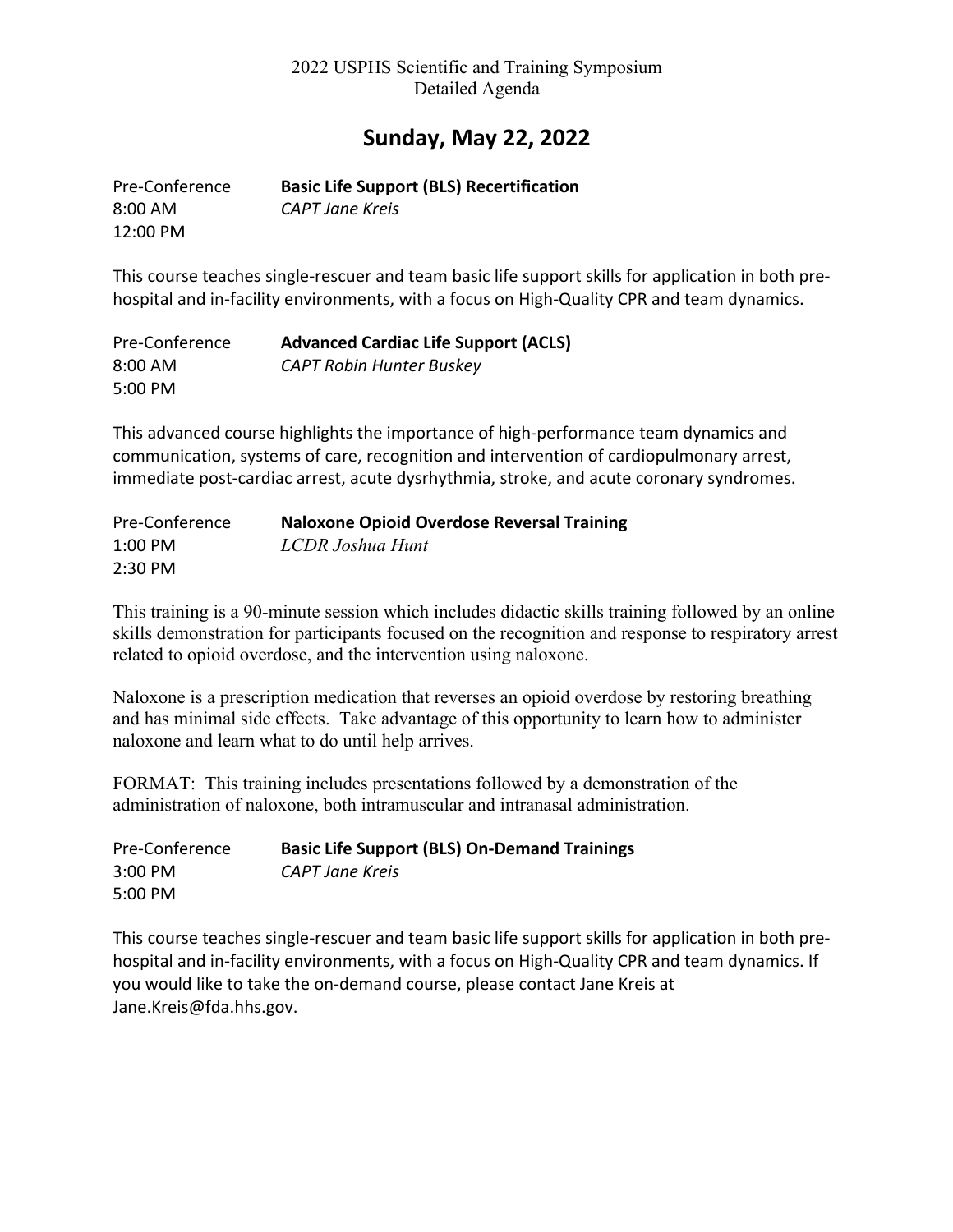## **Monday, May 23, 2022**

| Pre-Conference | <b>Naloxone Ovedose Reversal Training</b> |
|----------------|-------------------------------------------|
| 8:00 AM        | LCDR Joshua Hunt                          |
| $9:30$ AM      |                                           |

This training is a 90-minute session which includes didactic skills training followed by an online skills demonstration for participants focused on the recognition and response to respiratory arrest related to opioid overdose, and the intervention using naloxone.

Naloxone is a prescription medication that reverses an opioid overdose by restoring breathing and has minimal side effects. Take advantage of this opportunity to learn how to administer naloxone and learn what to do until help arrives.

FORMAT: This training includes presentations followed by a demonstration of the administration of naloxone, both intramuscular and intranasal administration.

| Pre-Conference | Advancing the Health and Safety of our Nation by Developing Effective |
|----------------|-----------------------------------------------------------------------|
| 8:00 AM        | and Culturally Relevant Partnerships                                  |
| 12:00 PM       | CDR Luz Rivera; LCDR Rodrigo Chavez                                   |

Data shows that 87% of new HIV infections are transmitted by individuals who do not know they have HIV or are not retained in treatment. After the first two years of the Ending the HIV Epidemic initiative in Regions 4, 6, and 9, data suggests that social and cultural elements are influencing individual partners who may not feel comfortable joining the planning discussion. Presenters will discuss strategies for developing effective partnerships to address challenges and gaps for ending the HIV Epidemic within the targeted communities. The one-on-one interview strategy has emerged as vital for developing effective, culturally relevant and strong partnerships. In addition, we will address building trusted working relationships and partnerships at the community level, particularly as they relate to key social issues that influence the response from vulnerable populations.

Our partnership development and needs assessment of communities most affected by HIV required a two-system approach: (1) one on one interviews with individuals living with HIV, those at risk of acquiring HIV and their direct service providers, and (2) interviews with community stakeholders, State governments and National Organizations. This allowed us to contrast and compare findings in order to assist in the creation of a comprehensive plan assuring representatives from all demographics within the community were sitting at the table to discuss the plan for ending the epidemic by the year 2030.

At the end of this session participants will be able to:

- 1. Describe the strengths and challenges of building collaborative partnerships
- 2. Design strategies with the potential to enhance the health behaviors of vulnerable populations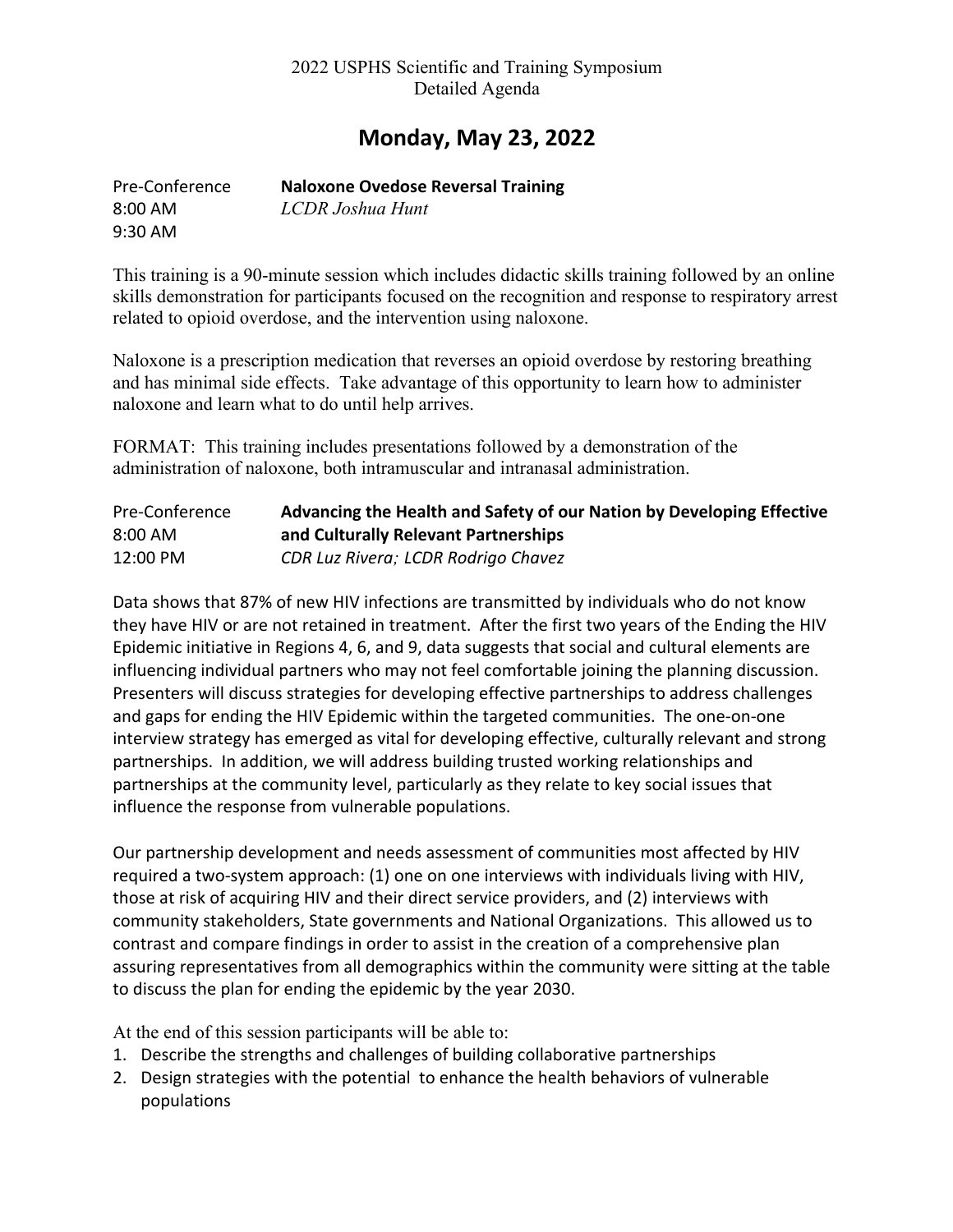3. Explain invisible population, social determinants of health and disparities that influence community participation

| Pre-Conference | <b>Advanced Cardiac Life Support (ACLS) Testing</b> |
|----------------|-----------------------------------------------------|
| $8:00$ AM      | <b>CAPT Robin Hunter Buskey</b>                     |
| 1:00 PM        |                                                     |

Pre-requisite, must attend Sunday's training session.

| Pre-Conference    | APhA Pharmacist & Patient Center Diabetes Care Certificate Program |
|-------------------|--------------------------------------------------------------------|
| $8:00 \text{ AM}$ | CDR Kimberly Langley; LCDR Kat Vodovoz; Dr. MaryJo Zunic; Dr. Tony |
| 4:30 PM           | Albert                                                             |

APhA developed The Pharmacist and Patient-Centered Diabetes Care Certificate Training Program, an educational experience designed to equip pharmacists with the knowledge, skills, and confidence needed to provide effective, evidence-based diabetes care. The program provides comprehensive instruction in current diabetes concepts and standards of care and incorporates case studies and hands-on skills training focused on the situations most likely to be encountered—as well as the services most needed—in community and ambulatory care practice settings. Participants will gain experience evaluating and adjusting drug therapy regimens for patients with type 1 and type 2 diabetes, counseling patients about lifestyle interventions, analyzing and interpreting self-monitoring of blood glucose results, and assessing the overall health status of patients to identify needed monitoring and interventions.

At the end of this session participants will be able to:

- 1. Evaluate the overall health status of patients with diabetes in terms of recommended monitoring and interventions, and formulate strategies for closing gaps in care.
- 2. Propose modifications to a patient's drug therapy regimen rooted in evidence-based algorithms for diabetes management.
- 3. Demonstrate proper technique for measuring blood pressure, administering injections, obtaining fingerstick samples for blood glucose monitoring, operating blood glucose meters, and performing monofilament foot testing.

| Pre-Conference | <b>Retirement Seminar</b> |
|----------------|---------------------------|
| $8:00$ AM      |                           |
| 5:00 PM        |                           |

For PHS officers nearing retirement or recently retired, this seminar will feature a speaker from the Separations Team Lead, Office of the Surgeon General, and briefs on retired pay, terminal leave, separation forms, Veterans Administration disability claims, dental, vision and long-term care insurance, TRICARE, financial planning, the Survivor Benefit Program, and the Thrift Savings Plan (TSP). Learn about the process of retiring from the Commissioned Corps of the USPHS and other experts.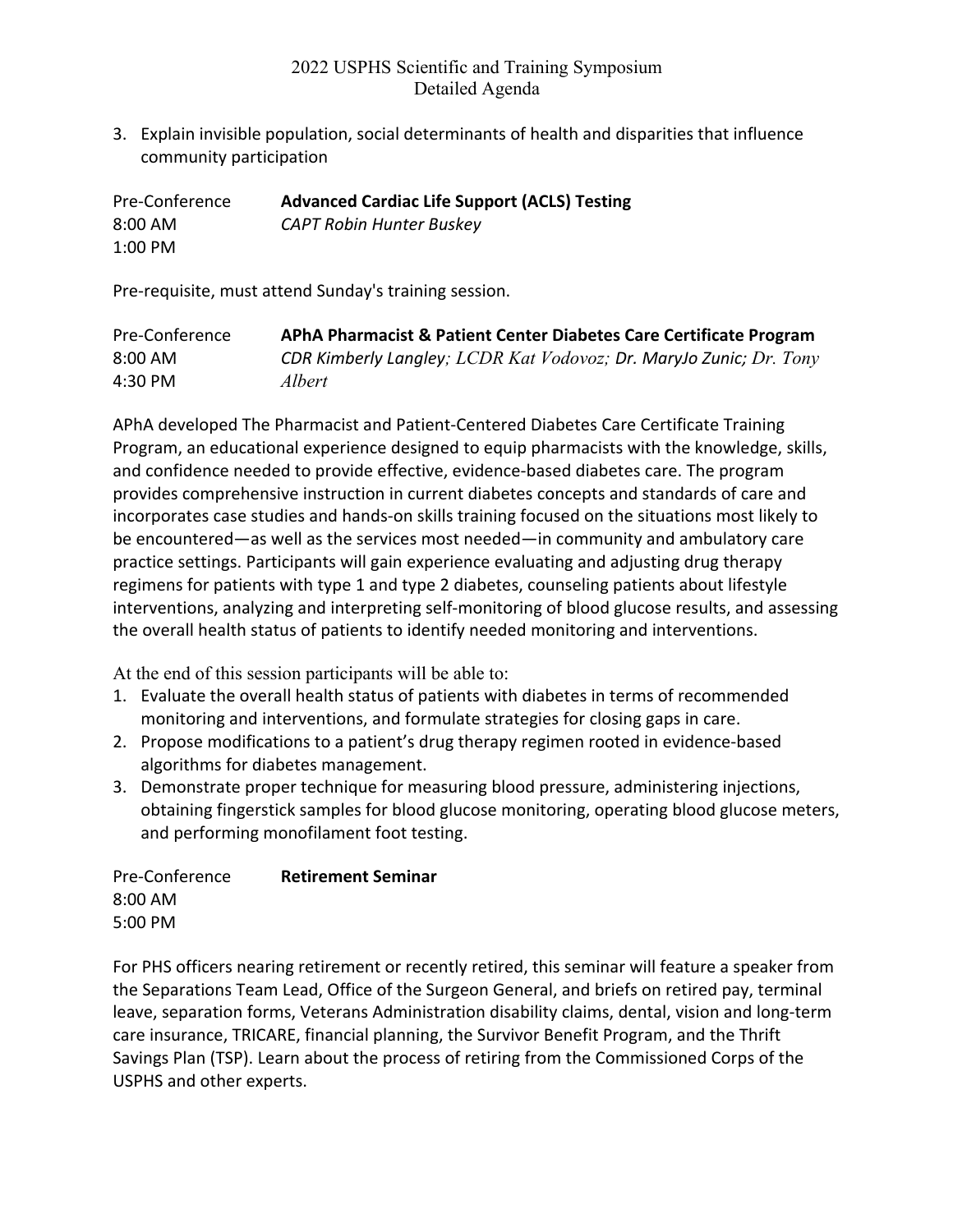| Pre-Conference | <b>Interagency Leadership Training</b>                           |
|----------------|------------------------------------------------------------------|
| 8:30 AM        | Dr. Richard Southby; Dr. Josef Reum; RADM (ret.) Boris Lushniak; |
| 4:30 PM        | RADM David Goldman; Lt. Genl. (ret.) Jay Silveria                |

The aim of this workshop is to introduce alternative approaches to leader development for USPHS Commissioned Officers across all Categories.

The five faculty members come from a wide range of backgrounds- a former Acting Surgeon General of the United States; an active duty senior USPHS Officer; the former Superintendent of the USAF Academy; and two senior Public Health Faculty members.

The workshop will include presentations by the faculty followed by time for questions and discussions. There will be two small group activities on assigned topics with reporting back to the full group at the conclusion of the workshop.

Schedule

0830- 0900 'Introduction to the Leadership Workshop and the Interagency Institute for Federal Health Leaders' Dr. Richard Southby

0900-1000 'Learning as Leadership' Dr. Josef Reum

1000-1015 Break

1015-1115 'A USAF General's Perspective on Leadership' Lt Gen Jay Silveria, USAF Ret

1115-1200 Small Groups

1200-1300 Lunch

1300-1400 'Lessons on Leadership: USPHS and Academia' Dr. Boris Lushniak

1400-1415 Break

1415-1515 'Leading into the Future' RADM David Goldman, USPHS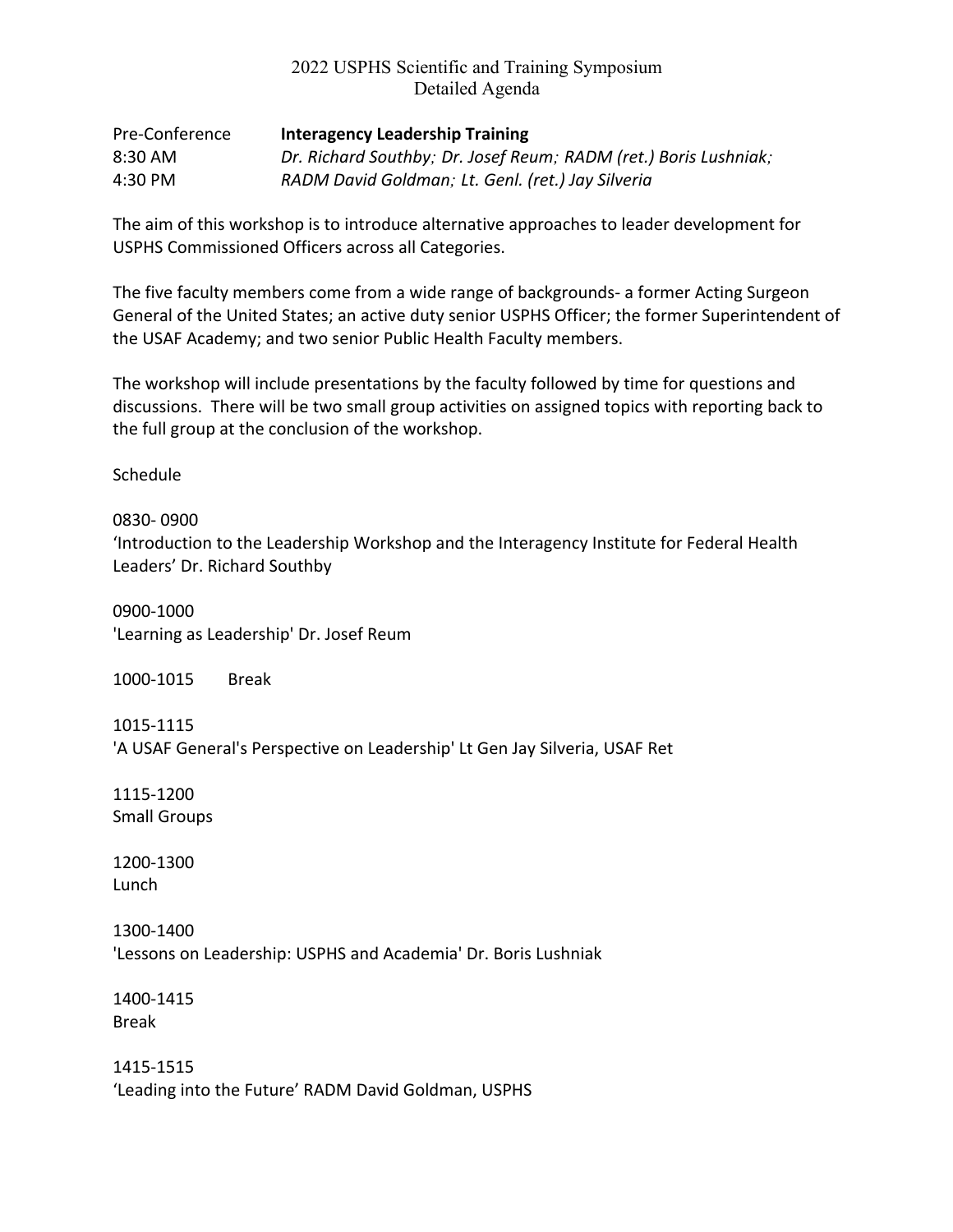1515-1600 Small Groups

1600-1630

Review and Wrap Up. Dr. Southby and all faculty members

At the end of this session participants will be able to:

- 1. Discuss components of "Learning as Leadership" and identify three considerations to make in your leadership style.
- 2. Reflect on leadership principles from an Armed Forces perspective and describe similarities and differences to leadership in the US Public Health Service.
- 3. Discuss the traits that will be necessary for the next generation of USPHS leaders to assure the health and safety of our Nation.

| Pre-Conference | <b>Basic Life Support (BLS) On-Demand Trainings</b> |
|----------------|-----------------------------------------------------|
| 10:00 AM       | CAPT Jane Kreis                                     |
| 12:00 PM       |                                                     |

This course teaches single-rescuer and team basic life support skills for application in both prehospital and in-facility environments, with a focus on High-Quality CPR and team dynamics. If you would like to take the on-demand course, please contact Jane Kreis at Jane.Kreis@fda.hhs.gov.

| Pre-Conference | <b>Inter-category Deployment Readiness and Clinical Skills Training</b> |
|----------------|-------------------------------------------------------------------------|
| 12:00 PM       | CAPT Robert Marietta; CDR Clara Stevens; CDR Charles Rainey;            |
| 5:00 PM        | CDR Robert Van Meir; CDR James Patterson; CDR Inna Voinich;             |
|                | CDR Katrina Martinez; LCDR Elizabeth Van Dyne; LCDR Colin Smith;        |
|                | LT Regena Hardy; LT Sarah Lyrata; LT Samora Casimir; LT Brenda Riojas   |

Purpose: Provide evidence-based clinical theories to USPHS Officers on current best practices, increasing knowledge base and enhancing skills in officers who may deploy. Familiarize officers who may deploy on essentials of basic readiness, deployment operations and relevant clinical skills for deployment.

Session Description: The 2022 pre-conference workshop on Deployment Readiness and Clinical Skills will address requested skill-sets required by public health professionals during emergency deployment. The following clinical and deployment skills training sessions will be offered by officers from various categories.

- 1. Pre-deployment preparation, Readiness Basics and Go-Bag
- 2. Physical care for the responder healthy eating and exercise/physical activity
- 3. Mental health for responders
- 4. Updates on COVID medications, immunizations and testing
- 5. Addiction: Opioids, tobacco and alcohol plus use of naloxone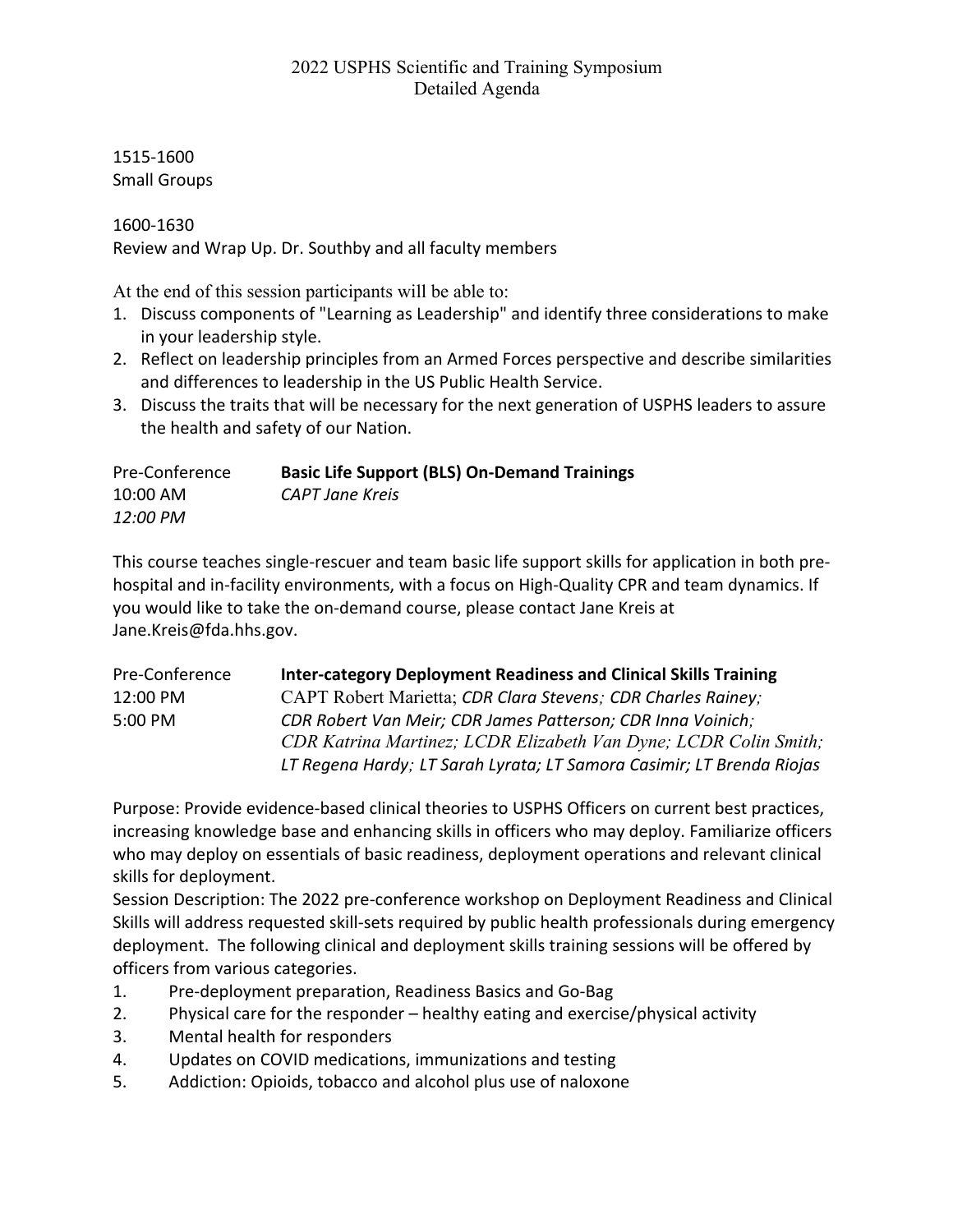Participants will be given the opportunity to rotate to 5 stations. Each station will last 40 minutes with 5-minute breaks in between for restaging.

At the end of this session participants will be able to:

- 1. Demonstrate clinical skills utilized during active duty mobilized deployment
- 2. Demonstrate self-care skills for responders for use during deployments
- 3. Describe the elements of personal and professional preparation for deployment.

| Pre-Conference | Addressing a Public Health Crisis - Racism in Medicine       |
|----------------|--------------------------------------------------------------|
| 1:00 PM        | CDR Witzard Seide; 2d Lt. Monnique Johnson; Dr. Althea Green |
| 5:00 PM        |                                                              |

Finding that enrollment of Underrepresented in Medicine students in medical school was considerably below the national average, researchers originally sought to understand the experiences of minority students. The initial goal was to develop an academic and social support structure that attracted and retained students of diverse backgrounds. Student's perspectives and experiences regarding their institution were investigated using qualitative thematic analysis. In addressing the themes uncovered, a focus group was conducted to obtain feasible methodologies in implementing change. One of the initiatives prioritized was the addition of a minority viewpoint to the curriculum, which resulted in the development of a Racism in Medicine (RIM) course. The RIM curriculum provides a focus on increasing awareness of the public health crisis of medical racism and assists learners in recognizing bias in themselves, others, and the health-care delivery process. This is conducted through intentional dialogue of language, history and research. This graduate level course was initially piloted as a 2-week elective offered to both students (medical, nursing, allied professional) and faculty at our University, and has expanded into a 4-week advanced clinical rotation.

The Uniformed Services University (USU) School of Medicine is also known as "America's Medical School" but was not reflective of the diversity of the nation or that of the military population. The mission of USU is to support the readiness of America's Warfighter and the health and well-being of the military community by educating and developing uniformed health professionals, scientists and leaders. As the leadership academy for the Military Health System, USU is the incubator for comprehensive military health professional development that is continuous, sequential and progressive. USU must prepare learners to combat racism and structural oppression in their roles as culturally responsive health professionals. These types of programs are opportunities to both improve clinical care and reduce health disparities, but also better prepare healthcare professionals to work in multicultural settings.

At the end of this session participants will be able to:

- 1. Define the terms used to address racism with considerations of American historical context
- 2. Evaluate the role of racism within the healthcare system and Self-reflect on personal bias and previous interactions with patients from diverse backgrounds
- 3. Recognize the concept of antiracism and ways to address racism as a public health crisis through medical education and diversity in medicine.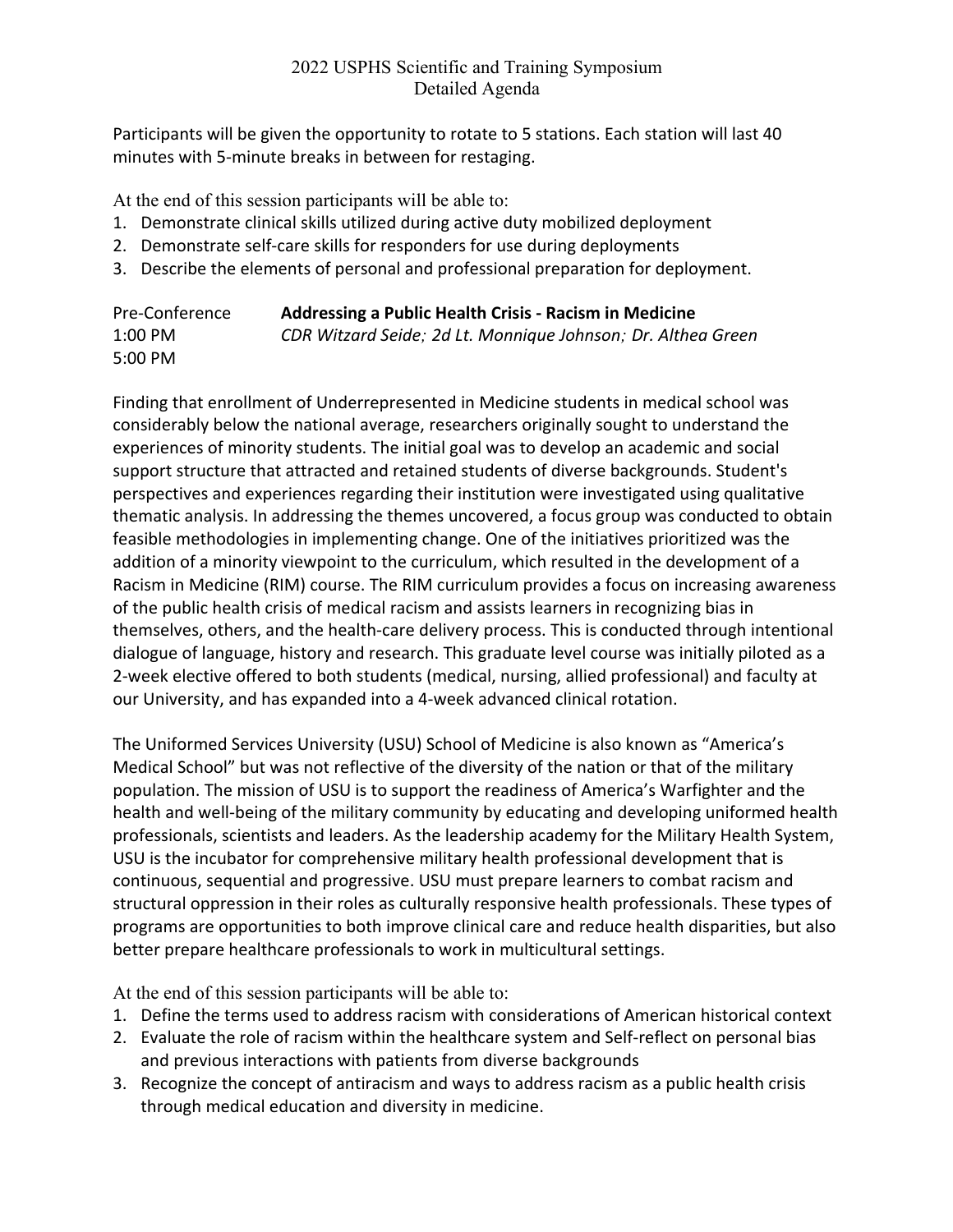#### Pre-Conference **The Opener – An introduction to LGBTQ+ Cultural Competence and**  1:00 PM **Humility in the Workplace and Clinic** 5:00 PM *LT Lee Ryder; CDR Luz Rivera; LCDR Angela McClendon; LCDR Candice Karber; CDR Nicole Gaskin-Laniyan*

Lesbian, gay, bisexual, transgender, and queer (LGBTQ+) people in the United States face many barriers in everyday life, including subtle and overt discrimination in many public services, and as well as experiences of hostility, vilification, and fear. Within the Commissioned Corps, LGBTQ+ officers have reported instances of discrimination and microaggressions while interacting with colleagues and supervisors. LGBTQ+ individuals also experience significant health disparities, and a higher rate of negative health outcomes than non-LGBTQ+ people. Commissioned Corps officers who interact with patients during steady state or response—in both clinical and non-clinical roles—are often ill-equipped to interact with patients who identify as LGBTQ+.

This session seeks to provide Commissioned Corps officers a foundation for interacting with LGBTQ+ colleagues. It also seeks to create better informed officers—both clinical and nonclinical—to ensure LGBTQ+ patients who interact with officers experience culturally appropriate care that results in positive health outcomes.

HHS Secretary Becerra has introduced five strategic goals, which are underpinned by strategic objectives. Several of the strategic objectives are directly related to the LGBTQ+ population's health and well-being. Our pre-conference workshop will assist Commissioned Corps officers in gaining competency to use when interacting with members of the LGBTQ+ community, both outside of, and within, clinical settings.

Strategic Objective 1.4: Strengthen and expand the healthcare workforce to meet America's diverse needs

Strategic Objective 2.1: Empower people to make informed choices for healthier living

Strategic Objective 2.3: Reduce the impact of mental and substance use disorders through prevention, early intervention, treatment, and recover support

Strategic Objective 3.1: Encourage self-sufficiency and personal responsibility, and eliminate barriers to economic opportunity

Strategic Objective 3.2: Safeguard the public against preventable injuries and violence or their results

At the end of this session participants will be able to:

1. Leverage pronouns appropriate for their individual patients through understanding of the difference between sex and gender.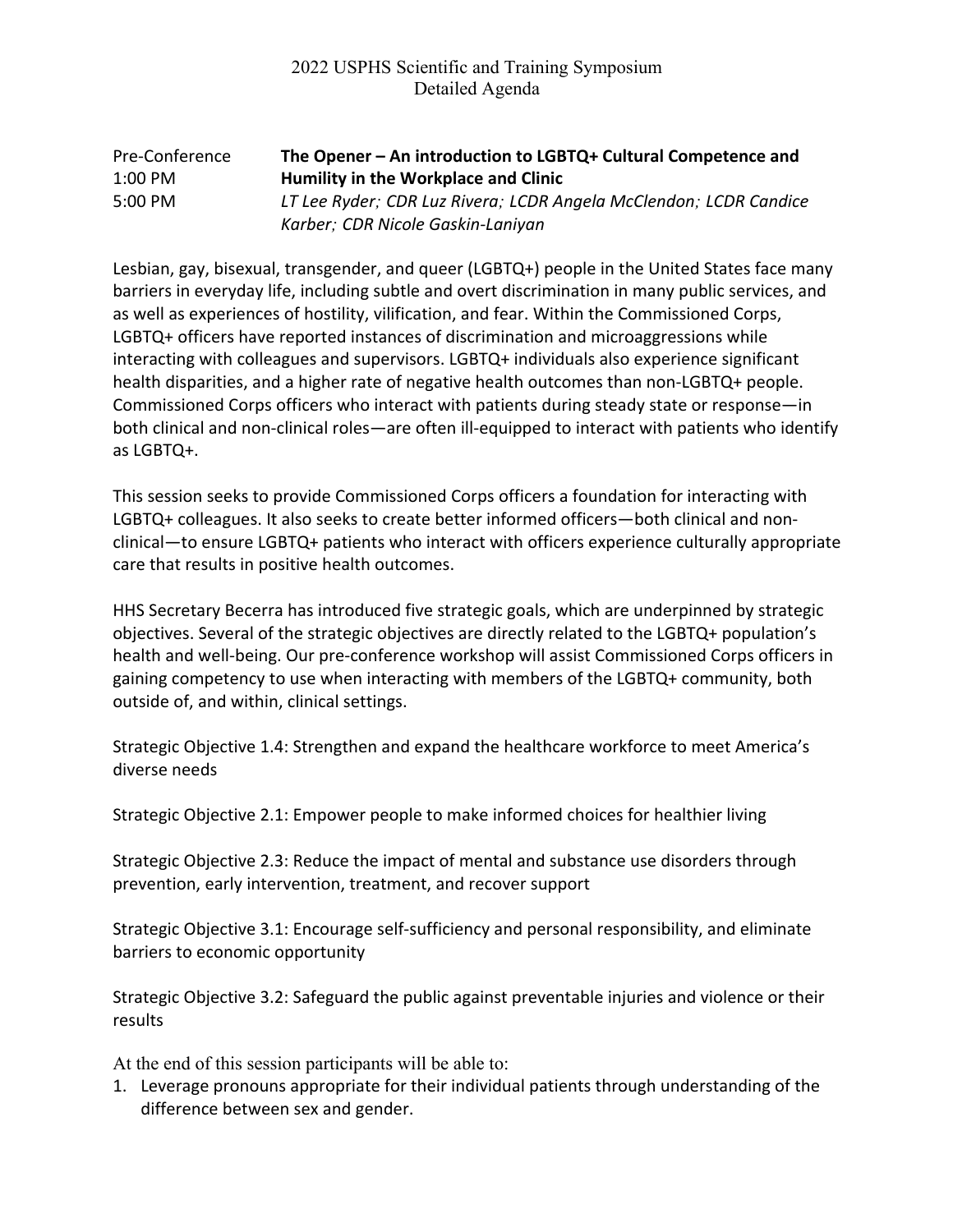- 2. Describe the core components of creating a safe and welcoming environment for LGBTQ+ individuals and their families.
- 3. Articulate specific strategies and skills to enhance screening, assessment, and medical practices with LGBTQ+ patients.

| Pre-Conference | <b>Basic Life Support (BLS) Recertification</b> |
|----------------|-------------------------------------------------|
| $1:00$ PM      | CAPT Jane Kreis                                 |
| 5:00 PM        |                                                 |

This course teaches single-rescuer and team basic life support skills for application in both prehospital and in-facility environments, with a focus on High-Quality CPR and team dynamics.

| Reception | Anchor & Caduceus Dinner Cocktail Hour (Cash Bar)            |
|-----------|--------------------------------------------------------------|
| 6:00 PM   |                                                              |
| 7:00 PM   |                                                              |
| Meal      | Anchor & Caduceus Dinner: Health Equity: why it is important |
| 7:00 PM   | Dr. Edmond Baker, Jr., Medical Director, Equality Health     |
| 10:00 PM  |                                                              |

The term health equity has taken on greater prominence in public health circles in recent years. But why is health equity important and how can public health officers go about advancing it? This session will explore this important topic and offer concrete suggestions for addressing them.

At the end of this session participants will be able to:

- 1. Articulate why health equity is important
- 2. Describe the fundamentals of health equity
- 3. Identify three ways that improved health equity will benefit public health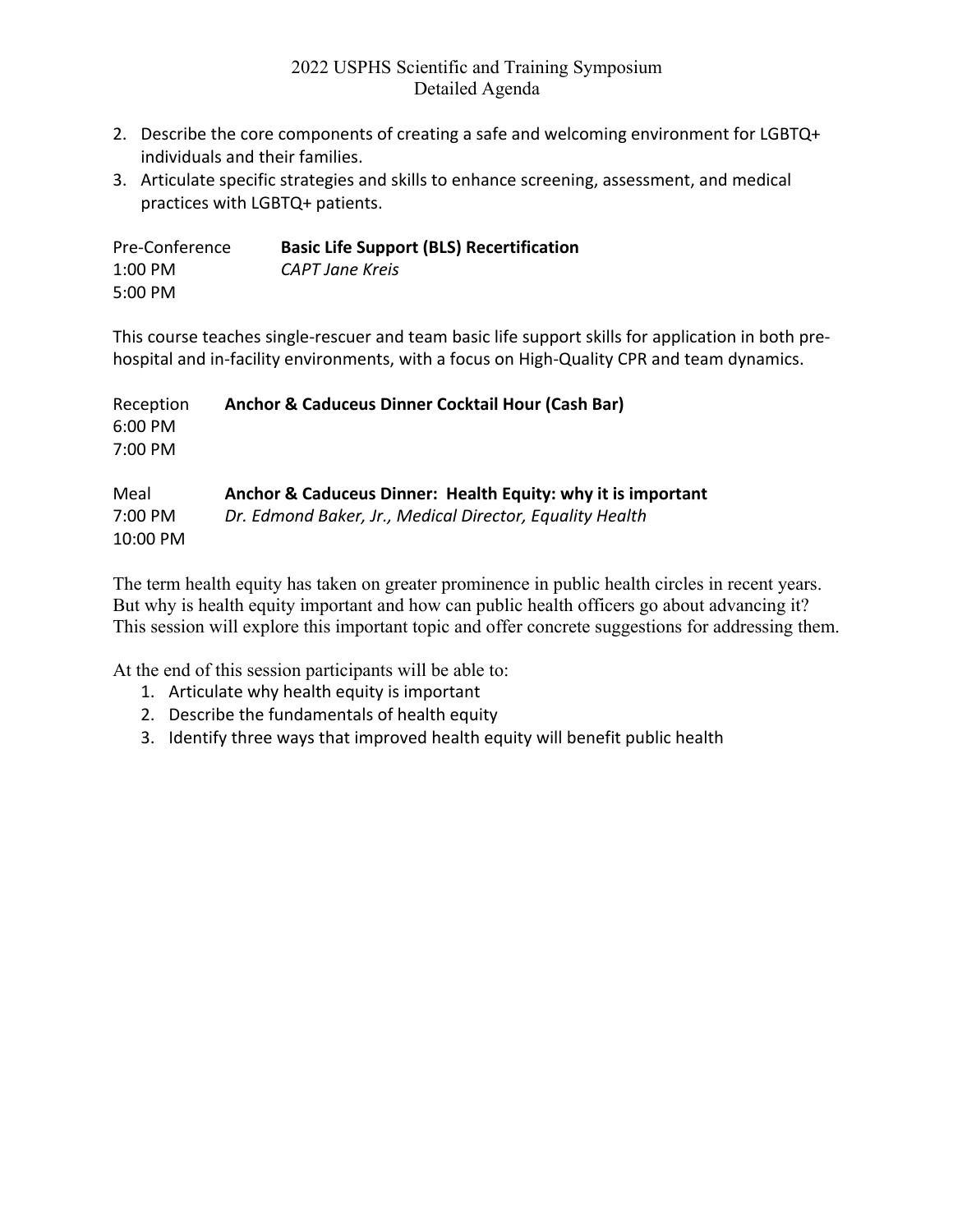## **Tuesday, May 24, 2022**

| <b>Ancillary Event</b><br>6:00 AM              |                     | <b>APFT and Surgeon General's 5K Run/Walk</b>        |             |           |            |
|------------------------------------------------|---------------------|------------------------------------------------------|-------------|-----------|------------|
| 9:00 AM                                        |                     | Registration required. More details to be announced. |             |           |            |
| Category Day<br>$7:30 \text{ AM}$<br>$9:30$ AM |                     | <b>Category Career Mentoring</b>                     |             |           |            |
| Category                                       | <b>Room</b>         | Category                                             | <b>Room</b> | Category  | Room       |
| Dental                                         | <b>TBA</b>          | <b>Health Services</b>                               | <b>TBA</b>  | Physician | <b>TBA</b> |
| Dietitian                                      | <b>TBA</b>          | <b>Nurse</b>                                         | <b>TBA</b>  | Scientist | <b>TBA</b> |
| Environmental Health TBA                       |                     | Pharmacy                                             | <b>TBA</b>  | Therapist | <b>TBA</b> |
| Posters                                        | <b>Poster Setup</b> |                                                      |             |           |            |

Selected participants in the poster session and competition may put their posters up in the exhibit hall. You will have one side of a 4'x8' poster board.

Exhibit Hall **Exhibit Hall Open** 9:00 AM 4:30 PM

8:00 AM 10:00 AM

Breakfast from 9:00 AM - 10:00 AM Exclusive Exhibit Hall time from 1:00 PM - 3:00 PM

| <b>General Session</b> | <b>Opening Ceremonies</b> |
|------------------------|---------------------------|
| 10:00 AM               | Speakers TBA              |
| 11:00 AM               |                           |

Leaders of the PHS Commissioned Officers Foundation for the Advancement of Public Health will welcome everyone to the 2021 USPHS Scientific & Training Symposium. Remarks will be provided by the Foundation President, academic partners of the conference, and local officials.

| <b>General Session</b> | Opening Keynote: Lessons for the Future of Healthcare and Public      |
|------------------------|-----------------------------------------------------------------------|
| 11:00 AM               | <b>Health</b>                                                         |
| 11:45 AM               | Dr. Leana Wen, Emergency Physician and Professor of Health Policy and |
|                        | Management, George Washington University, Milken Institute, School of |
|                        | <b>Public Health</b>                                                  |

Dr. Leana Wen, medical expert and author, will present an insider's account of public health and its crucial role―from opioid addiction to global pandemic. She will draw upon her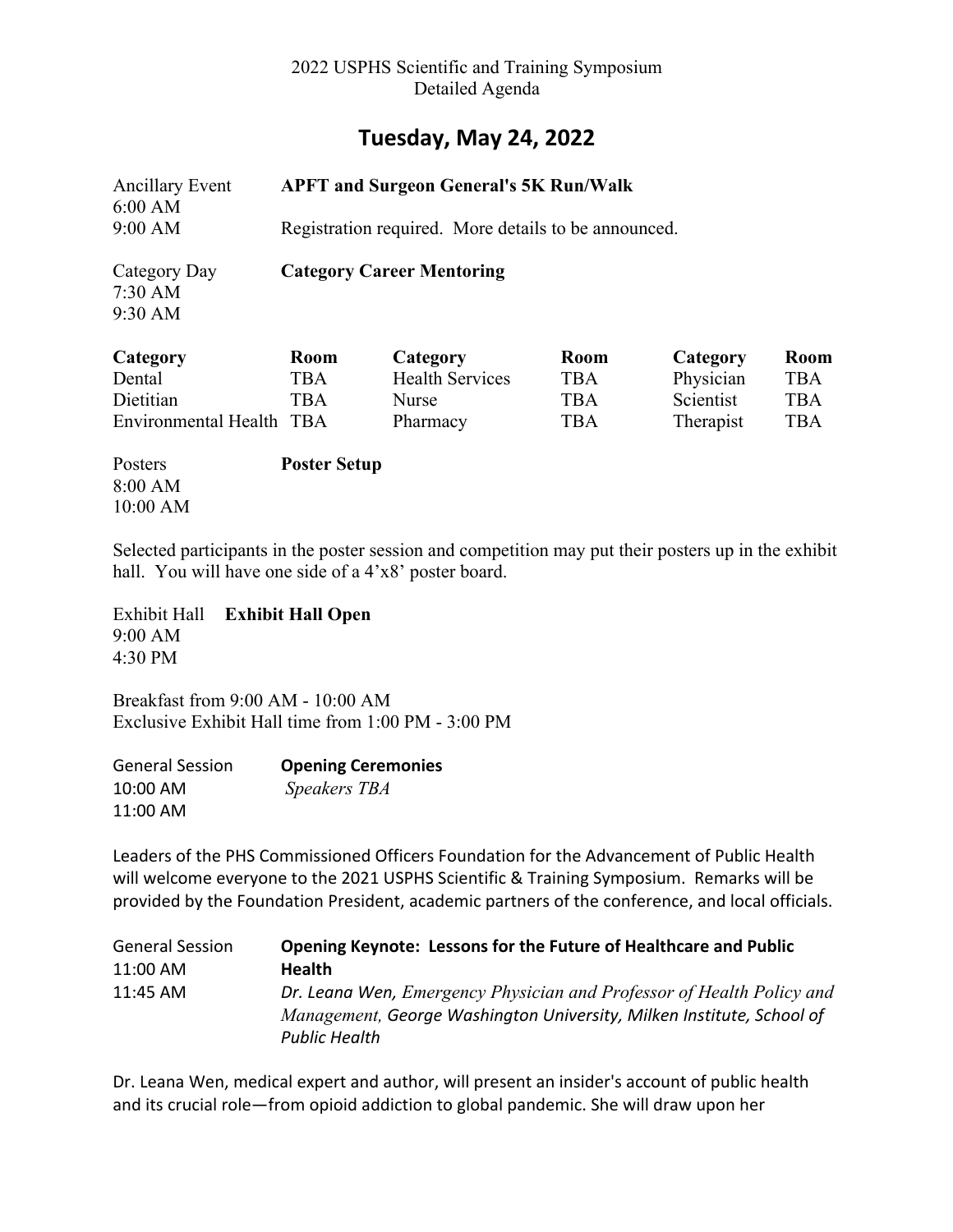experiences at Baltimore's health commissioner, emergency physician, and media commentator for CNN and the Washington Post to discuss the lessons learned and implications for the future of healthcare and public health.

At the end of this session participants will be able to:

- 1. Identify consequences of inadequate funding for public health infrastructure.
- 2. Discuss lessons learned from case studies in addressing the opioid epidemic, improving maternal and child health, and in combatting disinformation.
- 3. Describe how to be a stronger advocate for the importance of investing in public health, of prevention, and promoting health equity.

General Session **COA General Membership Meeting and Awards** 12:00 PM 1:00 PM

The Commissioned Officers Association (COA) leaders will present a state of the association and its sister organization, the PHS Commissioned Officers Foundation. The following awards will be given: Health Leader of the Year, Local Branch of the Year (large and small categories), Civilian Outstanding Support of the USPHS, and Retired Officer of the Year. Registration required to receive a lunch.

| Posters                | <b>Poster Session and Judging</b>                                     |
|------------------------|-----------------------------------------------------------------------|
| $1:00$ PM              |                                                                       |
| 2:30 PM                |                                                                       |
| <b>General Session</b> | Luther Terry Lecture: Augmenting the Commissioned Corps'              |
| 3:00 PM                | Deployment Capability To Respond to Public Health Emergencies         |
| 3:45 PM                | Through Integrated Real-Time Data Analysis and Reporting: The Force   |
|                        | <b>Awakens</b>                                                        |
|                        | RADM Richard Childs, MD, USPHS, Clinical Director National Heart Lung |
|                        | Blood Institute-NIH, United States Assistant Surgeon General          |

The effective tracking of deployable assets, their skillsets, and their availability are critical to ensure both mission success and the safety and accountability of deployed officers. A high influx of unaccompanied children crossing the US border in Spring of 2021, led to a request for USPHS to staff a very large response, to multiple locations, in only a few days. The size and scale of this new deployment mission created a need to track officer deployment information more efficiently and effectively than the current process at that time. To address this need, a new operational processes was developed to track the movement and activity of PHS officers responding as part of USPHS Operation Artemis (UOA) mission for unaccompanied children. The goals of this new command initiative were to (1) Ensure officers who were deployed to the field for USPHS Operation Artemis had the resources and information to successfully meet the mission (including billeting and voucher reimbursement), (2) Provide current and historical mission summary data in a highly visual format, (3) Roster officers based on monthly preference as identified by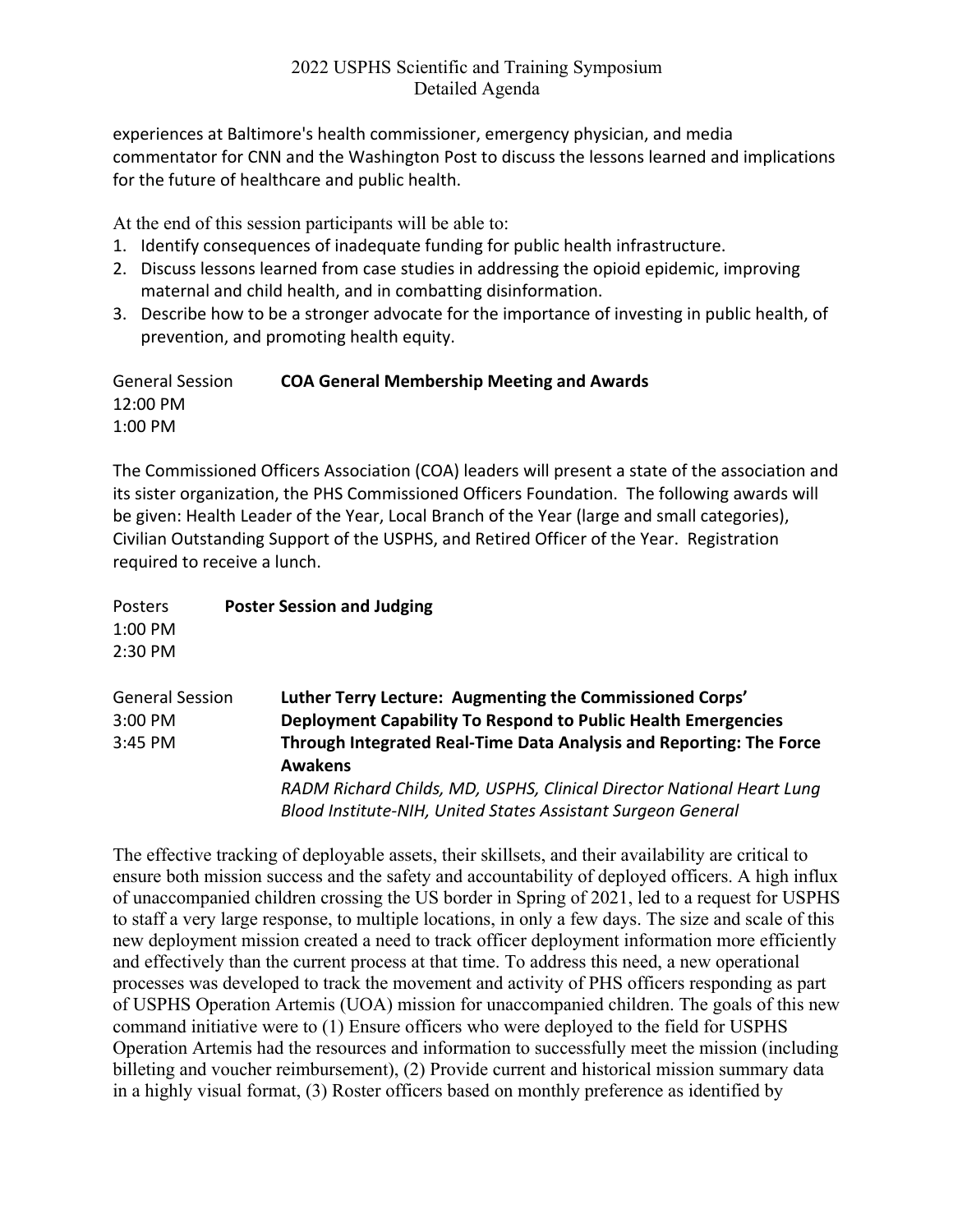survey. The Data and Information Management Section created a new relational database in Microsoft (MS) SharePoint to provide a common platform for data entry, management, and reporting across the UOA Command & Control Team. Every Section provided information to the database whether from processing new deployment requests (Administration and Finance Section), contacting officers in the field daily, updating the database with their location (Operations Section), or verifying actual deployment and demobilization dates (Data and Information Section). The Data and Information Section also imported deployment data supplied by the Commissioned Corps Headquarters (CCHQ) Rostering and Deployment Branch (RDB). RDB data and Artemis data were combined in MS Power BI, creating dynamic dashboards to visualize data for regular reports to leadership. Separate dashboards were created for operational purposes (e.g., tracking how long officers were in the field, when reloads were due, number of officers deploying and demobilizing each day, number of open deployment requests) and for reporting purposes (e.g., number of deployed officers, number of deployment sites, number of available officers, etc.). Reports were provided to HHS leadership such as the Surgeon General, the Assistant Secretary of Health, and the Secretary as well as to PHS partners such as the Assistant Secretary for Preparedness and Response (ASPR), Administration for Children and Families (ACF), Customs and Border Patrol (CBP), and others. The UOA Command & Control Team operated from May 3 – October 11, 2021. During this time 760 officers completed 825 deployments. The length of deployments during this time averaged 33 days to the field, 39 to the UOA Command & Control Team, and 37 to central Agency sites. Presentation of work described above will include several examples of the data visualizations and dynamic dashboards. After months of successful accurate, timely, and novel reporting, the UOA Command & Control Team integrated their process and reporting developments into the Commissioned Corps Headquarters Command Cell (CCCC). The CCCC continues to provide dynamic data visualization reports, updated twice daily, via Power Bi dashboards. The successful integration of data tracking and monitoring, and daily contact with officers in the field created an efficient and highly officer-centric process that has been sustained in the CCCC. The new process for tracking, managing, and reporting deployment data was based on the model started in UOA but continues to be improved by the CCCC and Commissioned Corps Headquarters. These improvements help CCHQ provide better support for deployed officers and help PHS better respond and report to our partners. Overall, this new process helps meet the greater demand for PHS officers who continue to accomplish the critical mission to protect, promote, and advance the health and safety of the nation.

At the end of this session participants will be able to:

- 1. Identify data required to effectively deploy officers to a variety of different missions and to ensure deployed teams are comprised of officers with the skillsets and experience needed to ensure mission success
- 2. Summarize the deployment data management needed to effectively visualize and report on the status and outcomes of complex deployment operations
- 3. Explain how improving data management and reporting can dramatically improve the ability of the USPHS to accomplish a wide-range of complex and challenging deployment operations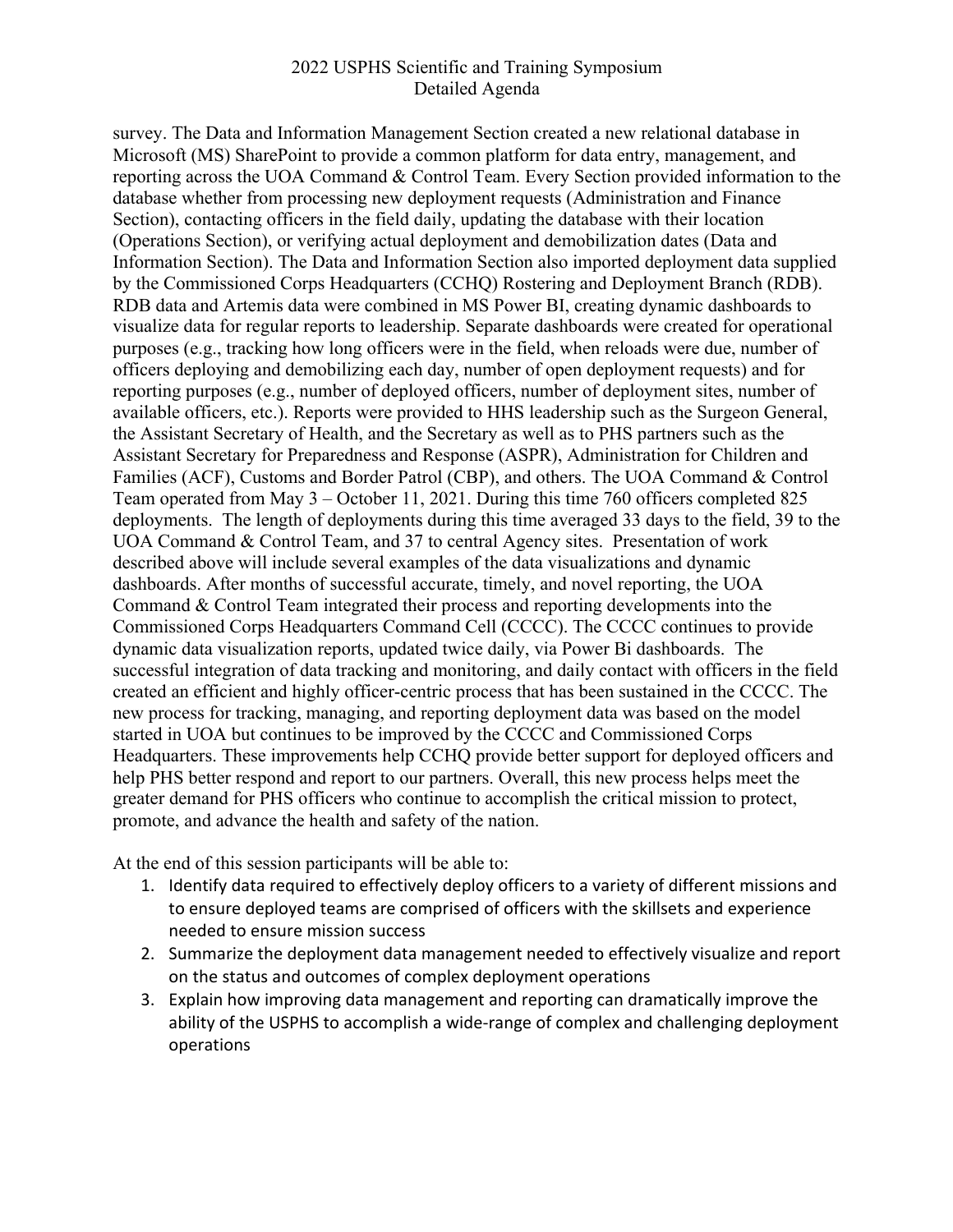| General Session   | <b>Keynote by Leadership</b>                                          |
|-------------------|-----------------------------------------------------------------------|
| 4:00 PM           | ADM Rachel Levine, Assistant Secretary for Health; VADM Vivek Murthy, |
| $6:00 \text{ PM}$ | U.S. Surgeon General; RADM Denise Hinton, U.S. Deputy Surgeon         |
|                   | General; CAPT Rick Schobitz, Director, Commissioned Corps             |
|                   | Headquarters; Mr. Henry Johnson, Chief for Reserve Affairs            |

The top leadership of the USPHS and the Ready Reserve will brief attendees on the challenges and opportunities facing the Corps as well as provide updates on key initiatives, policies, etc.

At the end of this session participants will be able to:

- 1. Identify three top priorities of USPHS leadership.
- 2. Describe one key initiative being undertaken by leadership.
- 3. Explain any policy updates or changes.

Reception **Reception** (widely attended gathering, Cash Bar) 6:00 PM 7:00 PM

| <b>Ancillary Event</b> | <b>Ensemble Concert</b> |
|------------------------|-------------------------|
| $7:00$ PM              |                         |
| 8:00 PM                |                         |

# **Wednesday, May 25, 2022**

| Meal<br>$7:00$ AM<br>8:00 AM         | <b>Retired Officers Breakfast</b> |  |
|--------------------------------------|-----------------------------------|--|
| Exhibit Hall<br>9:00 AM<br>$1:30$ PM | <b>Exhibit Hall Open</b>          |  |
| Category Day<br>8:00 AM<br>$5:00$ PM | <b>Category Day</b>               |  |

Please view the individual Category Agendas on the website or mobile app.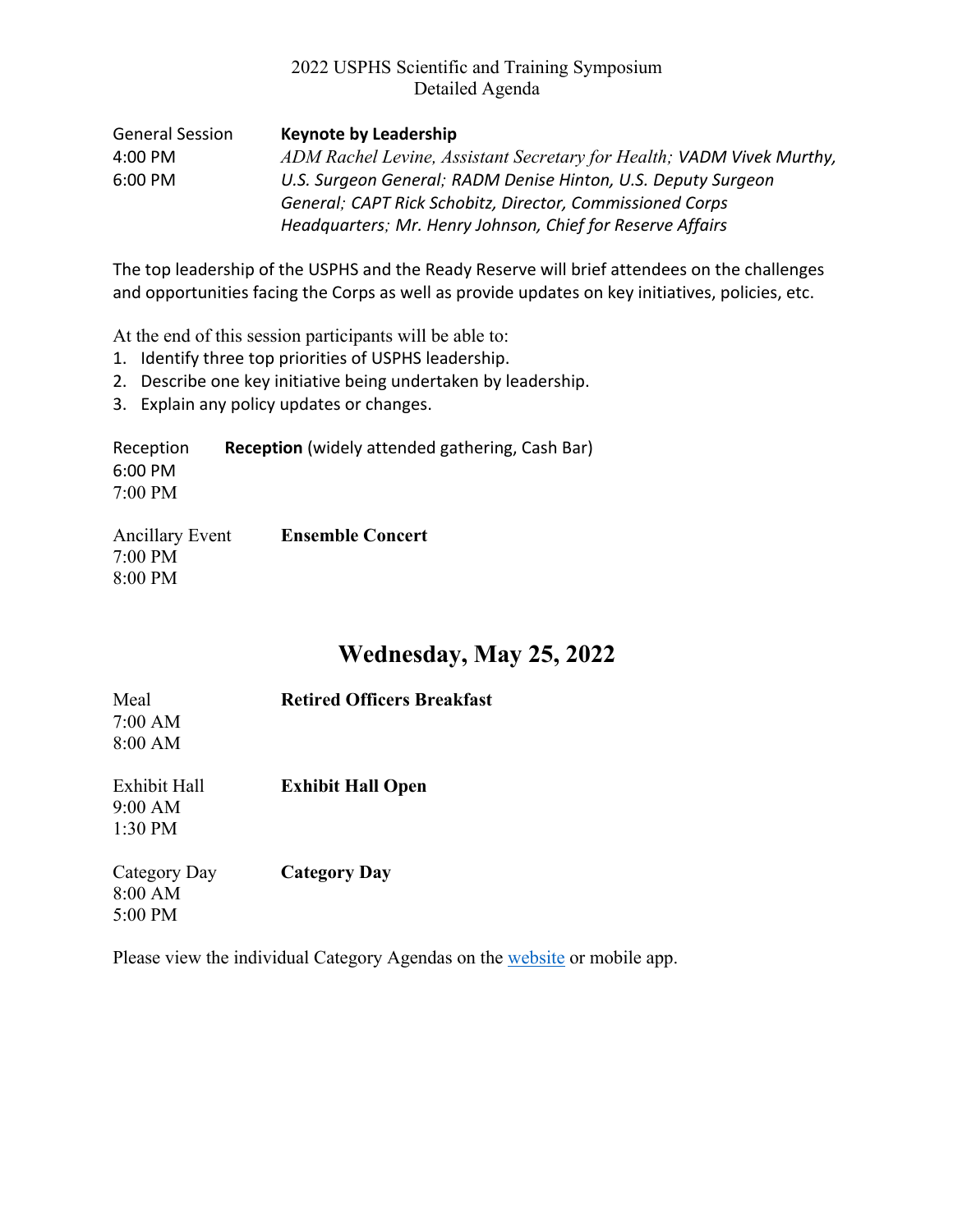# **Thursday, May 26, 2022**

Meal **Minority Officer Liaison Council (MOLC) Awards Breakfast** 7:00 AM 9:00 AM

The PHS Minority Officers Liaison Council (MOLC) is a distinguished body of officers, comprised of representatives from each of the four chartered minority advisory groups (CMAGs), which include the American Indian/Alaska Native Commissioned Officers Advisory Committee (AI/ANCOAC), the Asian Pacific American Officers Committee (APAOC), the Black Commissioned Officers Advisory Group (BCOAG), and the Hispanic Officers Advisory Group (HOAC). The officers who comprise MOLC have diverse backgrounds but are united in their service to country and their commitment to the mission of the USPHS: "Protecting, promoting, and advancing the health and safety of the Nation". The MOLC serves in a resource and advisory capacity to assist in the development, coordination, and evaluation of activities related to ethnic minority officers it represents in the PHS with specific objectives defined by the Office of the Surgeon General (OSG). The annual MOLC Honor Awards Ceremony stands to recognize any officer that has been recognized by their respective CMAG as providing significant contributions to the goals and mission of the United States Public Health Service and/or their agencies.

| Meal    | <b>JOAG General Meeting</b> |
|---------|-----------------------------|
| 7:00 AM |                             |
| 9:00 AM |                             |

The only in-person general membership meeting during the year and is open to all junior officers at the rank of O4 (LCDR) and below. All junior officers are invited to attend and encouraged to participate. During the meeting, Junior Officers will have the opportunity to meet and hear from category CPOs in small groups, hear from our JOAG Senior Advisor, receive updates on JOAG committees, celebrate JOAG Awards Winners and witness the passing of the gavel as we welcome JOAGs new Chair!

| General Session   | Keynote: Chasing Uniformed Service Parity as an Essential but   |
|-------------------|-----------------------------------------------------------------|
| $9:15 \text{ AM}$ | <b>Invisible Corps</b>                                          |
| $10:00$ AM        | VADM (ret.) Richard Carmona, 17th Surgeon General of the United |
|                   | States; Chief of Health Innovations, CanyonRanch; Distinguished |
|                   | Professor, University of Arizona                                |

This talk will explore the challenges and opportunities for Public Health Service officers to achieve greater parity with the other uniformed services in an environment where they are often have, or are perceived to have, lower visibility for themselves and their work.

At the end of this session participants will be able to:

- 1. Identify three ways in which the PHS could achieve greater parity.
- 2. Describe two obstacles to greater parity.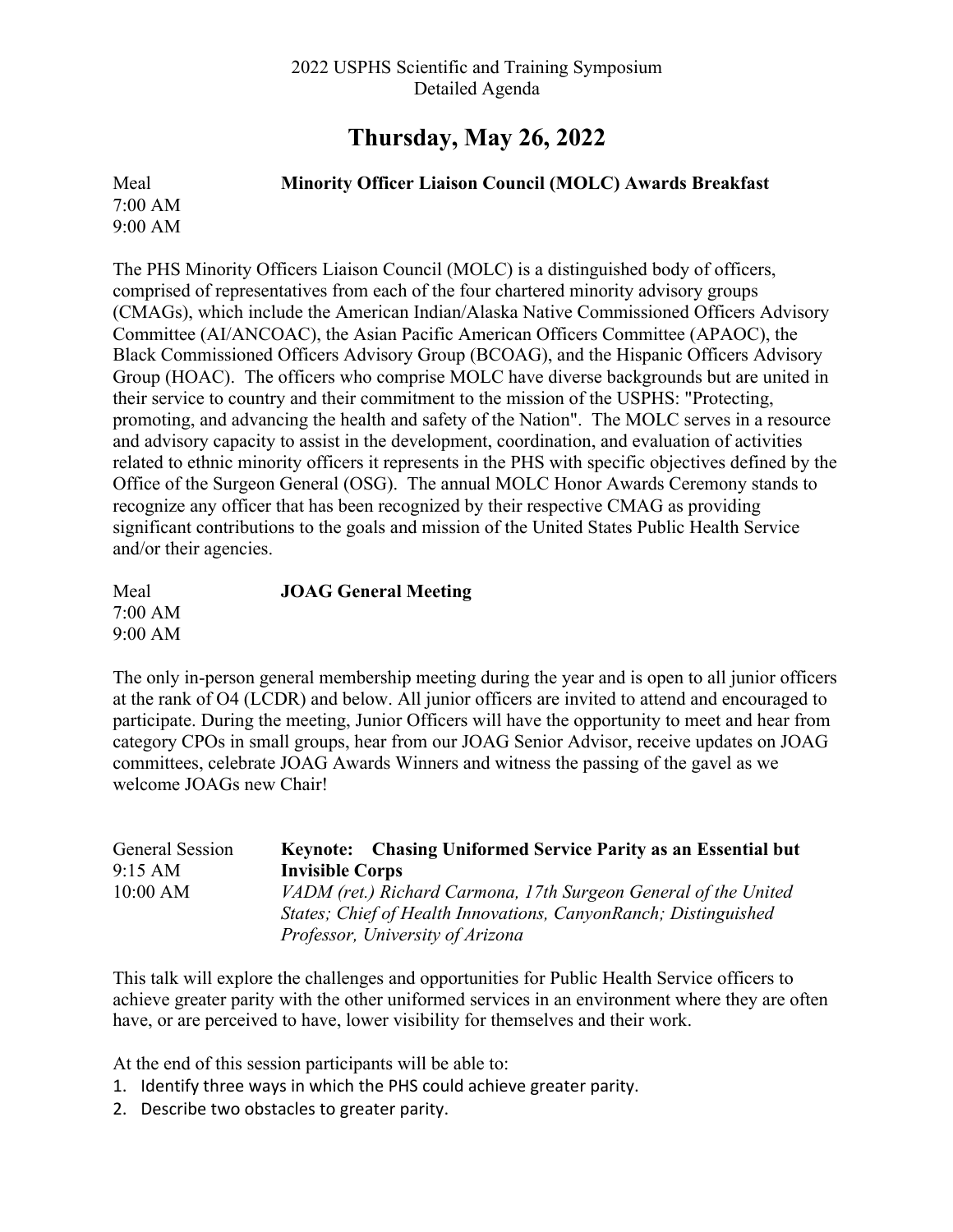3. Explain factors contributing to the lower visibility of the Corps and its mission compared to other uniform services.

Scientific Program **Track Sessions** 10:00 AM 12:00 PM

Detailed track agendas by time can be found below the full agenda and are searchable in the mobile app.

| <b>Break</b>           | Lunch on your own               |
|------------------------|---------------------------------|
| 12:00 PM               |                                 |
| $1:30$ PM              |                                 |
| <b>Ancillary Event</b> | How to get the most out of JOAG |
| $12:30 \text{ PM}$     | Moderator: LCDR Jennifer Weekes |
| $1:30$ PM              |                                 |

Junior officers have the chance to learn what JOAG has to offer and greet JOAGs voting members and committee chairs. Join us to learn how JOAG can help turbocharge your career and how you can get involved and be part of the elite JOs making a difference!

At the end of this presentation, officers will be able to:

- 1. Describe JOAG's mission
- 2. Mention the three tiers for JOAG involvement
- 3. Identify one way to get involved with JOAG

| Scientific Program | <b>Track Sessions</b> |
|--------------------|-----------------------|
| 1:30 PM            |                       |
| 4:30 PM            |                       |

Detailed Track agendas by time can be found below and are searchable in the mobile app.

## **10:00 AM - 10:30 AM**

| Track 1      | <b>Impact of Changes in Utilization Management Programs (UMPs) on</b> |
|--------------|-----------------------------------------------------------------------|
| $10:00 AM -$ | the Use of Medications for Opioid Use Disorder (MOUD) and             |
| 10:30 AM     | Outcomes in Opioid Use Disorder (OUD) Patients Served by a State      |
|              | <b>Medicaid Program</b>                                               |
|              | Mr. William Mullen, PA, MPH, Director for Real World Evidence,        |
|              | <b>Indivior Medical Affairs</b>                                       |

BACKGROUND: Limited data exist on how changes in UMPs may affect use or effectiveness of Medications for Opioid Use Disorder (MOUD) in Opioid Use Disorder (OUD) patients.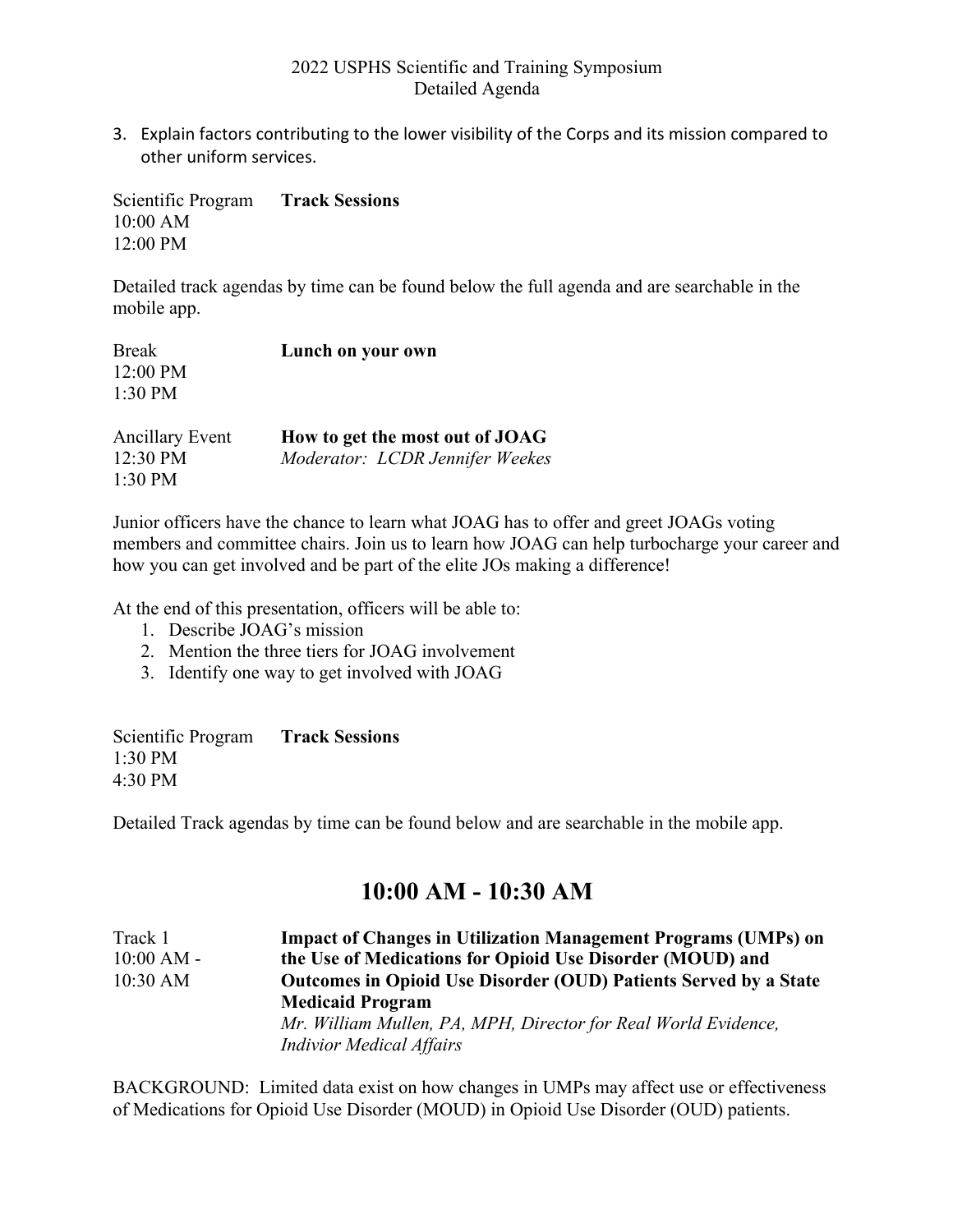METHODS: A retrospective study was performed in two phases, using structured, anonymized data from South Carolina's (SC) Medicaid plan\* between January 1, 2017 and December 31, 2019. Phase 1 was a descriptive analysis to assess changes in OUD diagnosis rates among the non-dual eligible Medicaid population, and within OUD-diagnosed patients, assess trends in MOUD utilization and opioid use during 2018 and 2019. In this time period, SC Medicaid introduced a number of UMPs, including changes to formulary status of MOUD, and reimbursement of MOUD provided in opioid treatment programs. Phase 2 was a cohort analysis of newly diagnosed OUD patients receiving MOUD vs those not receiving MOUD to evaluate HCRU in the 6 months prior to and 12 months following initial OUD diagnosis (i.e. index date).

RESULTS: Phase 1 results showed that over the study period underlying OUD diagnosis rates increased by 22% (from 32 per 1,000 to 39 per 1,000 Medicaid enrollees). MOUD utilization also increased (from 11.2% to 21.0% of OUD patients), and opioid prescription claims decreased by 36%. For Phase 2, 555 OUD patients receiving MOUD were compared to 2,100 OUD patients not receiving MOUD. The MOUD cohort was younger (mean 36.6 vs 40.3 years,  $p<0.0001$ ) at the index date, more likely to be white (69.9% vs 51.0%,  $p<0.0001$ ), and more likely to have comorbid substance abuse disorders  $(81.1\% \text{ vs } 60.8\% \text{, } p<0.0001)$  in the 6 months prior to the index date. In the post-index period, MOUD patients were less likely to have emergency room visits (65.9% vs 75.8%, p<0.0001) and less likely to have received prescription claims for opioid medications  $(33.2\% \text{ vs } 60.8\%, \text{ p} < 0.0001).$ 

CONCLUSIONS: During the time period studied, UMPs designed to improve access to MOUD for OUD patients appeared to have a positive impact not only on MOUD use, but also on HCRU.

\*Not official findings of the South Carolina Department of Health and Human Services

At the end of this session participants will be able to:

- 1. Explain how changes in stat pharmacy formulary coverage affects utilization of medications
- 2. Describe the impact state health policy has on treatment access for OUD
- 3. Describe how MOUD policies can impact HCRU for MOUD patients on a health system

*Keywords: Substance Use Disorder, Opioid Use Disorder, Buprenorphine*

| Track 2      | <b>Receipt of Healthcare Provider Recommendation for COVID-19</b> |
|--------------|-------------------------------------------------------------------|
| $10:00 AM -$ | Vaccination, by COVID-19 Vaccination Status and Attitudes Among   |
| 10:30 AM     | <b>Adults - United States, April-September 2021</b>               |
|              | CDR Kimberly Nguyen, DrPH, MS, MPH, CPH, Epidemiologist, CDC      |

BACKGROUND: Vaccination is critical to controlling the COVID-19 pandemic, and healthcare providers play a key role in achieving high vaccination coverage. Understanding how provider recommendations for COVID-19 vaccination affect vaccination rates and attitudes is important for informing interventions to increase vaccine acceptance and vaccination coverage.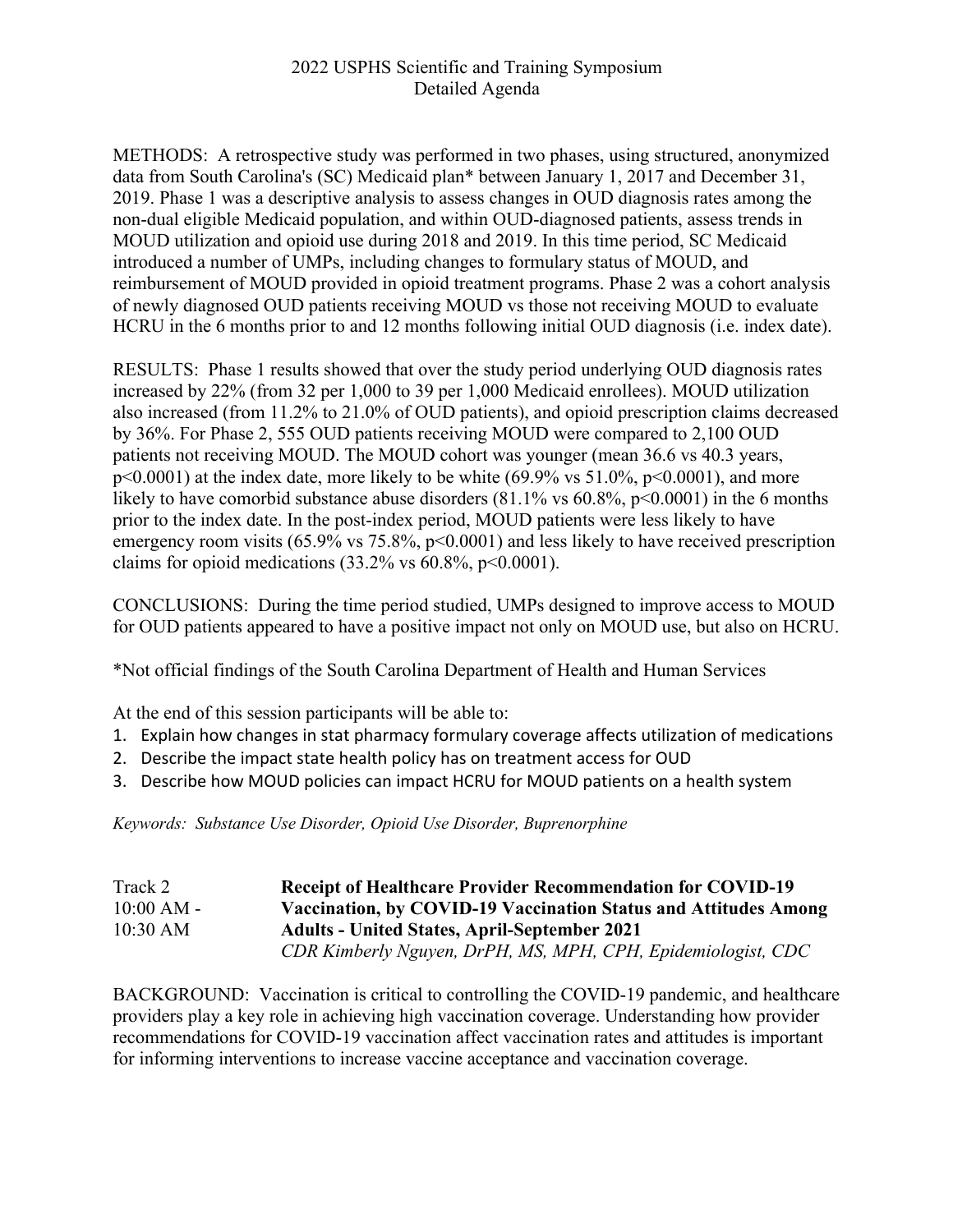METHODS: The NIS-ACM is a household telephone survey of non-institutionalized adults aged ≥18 years that uses a random-digit–dialed sample of cellular telephone numbers. Data from five data collection cycles were used for these analyses (April 22–May 29, May 30–June 26, June 27–July 31, August 1–August 28, and August 29–September 25, 2021).

The survey assessed receipt of healthcare provider recommendation for COVID-19 vaccination, COVID-19 vaccination status, and attitudes toward vaccination (i.e., concern about COVID-19 infection, beliefs about the importance of COVID-19 vaccination, beliefs about the safety of COVID-19 vaccination, and perceptions about how many family and friends had received COVID-19 vaccination).

Prevalence of provider recommendation was assessed overall, and by month of data collection, sociodemographic characteristics, Department of Health and Human Services (HHS) region, and jurisdiction. Additionally, logistic regression was used to generate unadjusted and adjusted prevalence ratios (PRs and aPRs) of the association between provider recommendation for COVID-19 vaccination and COVID-19 vaccination status and the four attitudinal measures. Adjusted analyses controlled for age group, sex, transgender identity, sexual orientation, race/ethnicity, education, income, insurance status, metropolitan statistical area (MSA), Census region, comorbidity status, disability status, essential worker status, and work or school requirement. The interaction between provider recommendation and each sociodemographic characteristic in predicting COVID-19 vaccination status was also assessed. To examine the ecological association of state-level provider recommendation prevalence and state-level vaccination coverage was also assessed using a Pearson correlation coefficient.

Data were analyzed using SAS (version 9.4) and SUDAAN (version 11.0.3; Research Triangle Institute). Results were weighted to represent the noninstitutionalized U.S. adult population and calibrated to COVID-19 vaccine administration data. For all analyses, statistical significance was defined as  $p<0.05$ .

RESULTS: Prevalence of receipt of a provider recommendation for COVID-19 vaccination among adults increased from 34.6% in April 22 to 40.5% in September 25, 2021. Adults who reported a provider recommendation for COVID-19 vaccination were more likely to have received at least one dose of a COVID-19 vaccine (77.6%) than those who did not receive a recommendation (61.9%) (adjusted prevalence ratio  $[aPR] = 1.12$ ). Receipt of a provider recommendation was more likely among adults concerned about COVID-19 ( $aPR = 1.31$ ), who believed that COVID-19 vaccines are important to protect oneself (aPR = 1.15), who believed COVID-19 vaccination was very or completely safe ( $aPR = 1.17$ ), and to perceive that many or all of their family and friends had received COVID-19 vaccination (aPR =  $1.19$ ).

CONCLUSIONS: Empowering healthcare providers to recommend vaccination to their patients could help reinforce confidence in, and increase uptake of, COVID-19 vaccination. Healthcare providers who give strong recommendations for COVID-19 vaccination can help to ensure equity in COVID-19 vaccination rates and outcomes. This is particularly important among groups with lower prevalence of receipt of recommendations, such as racial and ethnic minorities, rural communities, and lower income persons. Healthcare providers are uniquely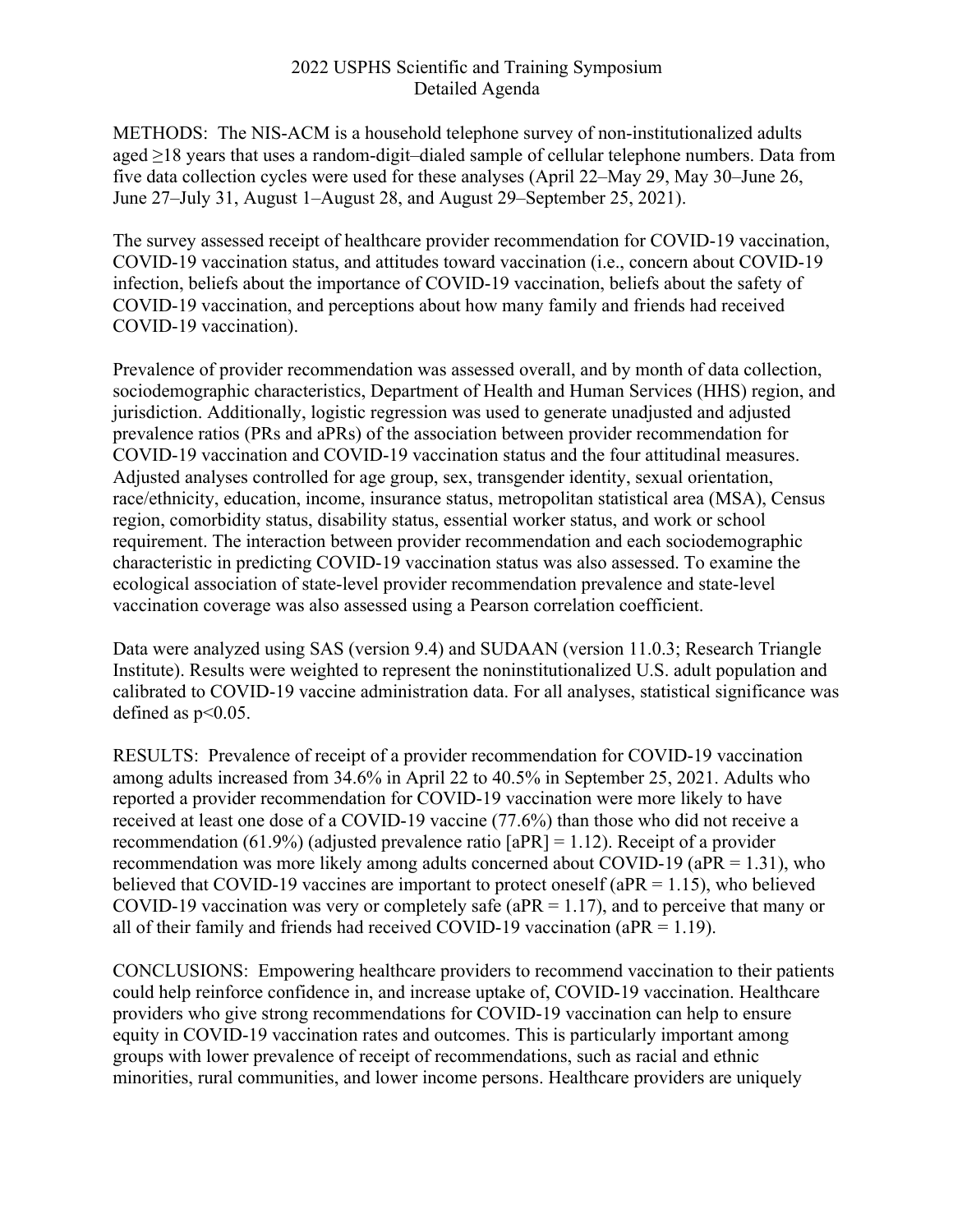positioned to provide COVID-19 vaccination recommendations, and should continue to promote COVID-19 vaccination in accordance with ACIP recommendations.

At the end of this session participants will be able to:

- 1. Describe the association between provider recommendation for COVID-19 and COVID-19 vaccination status and attitudes toward COVID-19 vaccination.
- 2. Identify disparities in provider recommendations by sociodemographic characteristics.
- 3. Describe the ecological association between provider recommendation and COVID-19 vaccination by state.

*Keywords: COVID-19, Provider Recommendation, Vaccination, Vaccine Hesitancy*

### Track 3 **Building Mass Vaccine Plans Using Points of Distribution in Small**  10:00 AM - **and Large Communities.** 10:30 AM *LCDR Jason Truax, ASCP, OEC, Safety Officer, Indian Health Service LT John Naegeli, Pharm D., Pharmacist, Indian Health Service*

BACKGROUND: Response time is critical when a community is exposed to a viral or biologic agent. Maximizing resources to efficiently and effectively dispense medical counter measures (MCM) is imperative to address public health and mitigate impacts of adverse health effects. A goal of vaccinating 100% of a community within the 96-hour medical countermeasure distribution goal can be a monumental.

METHODS: A rapid response can be challenging for small communities for many reasons: identifying accessible venues large enough for mass dispensing; work flows with consideration given to medication storage, climate, patient wait times and limiting impact to other services. Marketing strategies in rural communities must be all-inclusive to reach and provide a timely message for those who do not have access to television, computer, or social media. Wellplanned, coordinated events increase the community's confidence in the mission and the goals of the event. A small critical access/outpatient hospital addressed these challenges by conducting indoor and outdoor delivery methods and extracting best practices.

RESULTS: The team developed an efficient model which is recognized as the "best and fastest vaccine administration process" according to the Northwest Minnesota Regional Healthcare Preparedness Coordinator and the Northwest Minnesota Department of Health Emergency Response consultant. They administers vaccines 38% more efficient than other mass vaccine events, limited the impact to other health care services, prevented staffing burnout and surpassed national goals before they were established. The model is scalable and has been reproducible in a rural and metropolitan settings across the country. The model requires a very small footprint and at a fraction of the cost, compared to larger venues.

CONCLUSIONS: Mass dispensing events provide for efficient use of provider time and minimizes the overall health impacts in the community due to reallocation of vital health resources. Indoor mass vaccine events, based on points of dispensing principles, are more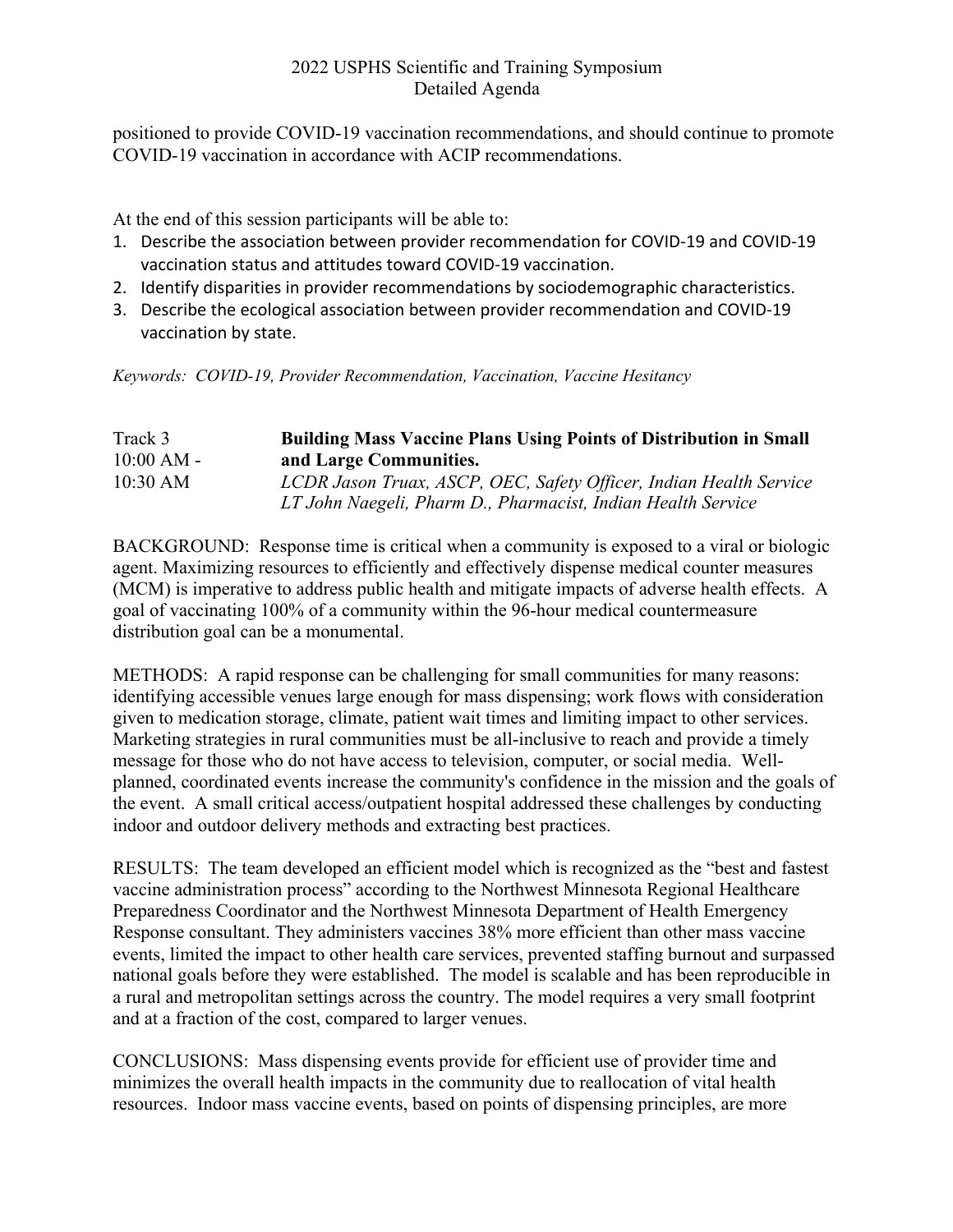efficient and cost-effective to vaccinate a community and can be deployed by any size community, versus a drive through delivery method.

At the end of this session participants will be able to:

- 1. Apply LEAN concepts to address work flow and ergonomics to maximize staff productivity.
- 2. Explain the benefits of an indoor event compared to a drive through event.
- 3. Design an efficient, cost effective, and reproducible implementation of an indoor medical counter measure event.

*Keywords: Emergency Response, Point of Distribution, Mass Vaccine Events, Public Health*

### Track 4 **Nexus of Law Enforcement, Public Health, and Vulnerable**  10:00 AM - **Populations: Developing Public Health Curricula for Law**  10:30 AM **Enforcement Students** *CAPT Elizabeth Osborne, BSN, Public Health Law Enforcement Advisor/Instructor, Immigration and Customs Enforcement*

BACKGROUND: In response to Presidential Executive Order, Enhancing Public Safety in the Interior of the United States, Immigration and Customs Enforcement (ICE) developed additional curricula specific to experienced law enforcement officers transferring from other federal agencies to ICE. The law enforcement leadership at the Enforcement and Removal Academy requested assistance in developing a public health curriculum to address public health issues and special circumstances for inclusion in a training pilot program.

METHODS: In order to fulfill the requirements for accreditation with the Federal Law Enforcement Training Accreditation (FLETA) body, the public health instructor was trained and certified in Instructional Systems Design (ISD) particularly for the aspects of analysis, design, development, implementation and evaluation of the pilot public health curriculum. The analysis included the mandate in the executive order, case studies of Law Enforcement (LE) Officers departing from policy in instances with a nexus to public health, data provided from feedback to previous training. The design was limited to modalities currently available through the Federal Law Enforcement Training Centers (FLETC) and based on the journeymen level skillset of the students. The development included identification of diseases of public health significance in the detained population, basic infection control and disease prevention, access to care, medico-legal responsibilities to individuals in custody, suicide risk identification and prevention, and special circumstances.

RESULTS: The lesson plan was developed in coordination with senior Law Enforcement (L)E and LE instructors as well as experts in ISD. The coordination was invaluable in establishing measurable objectives with real world performance goals which support the students in training as well as on the job and will be validated by the accreditation process.

The curriculum was designed to emphasize the intersection of public health and law enforcement and utilized pertinent aspects of public health law and immigration law to appeal to the applicability to the students' roles as law enforcers.

The public health instructor was able to include enough flexibility in the curriculum to adjust to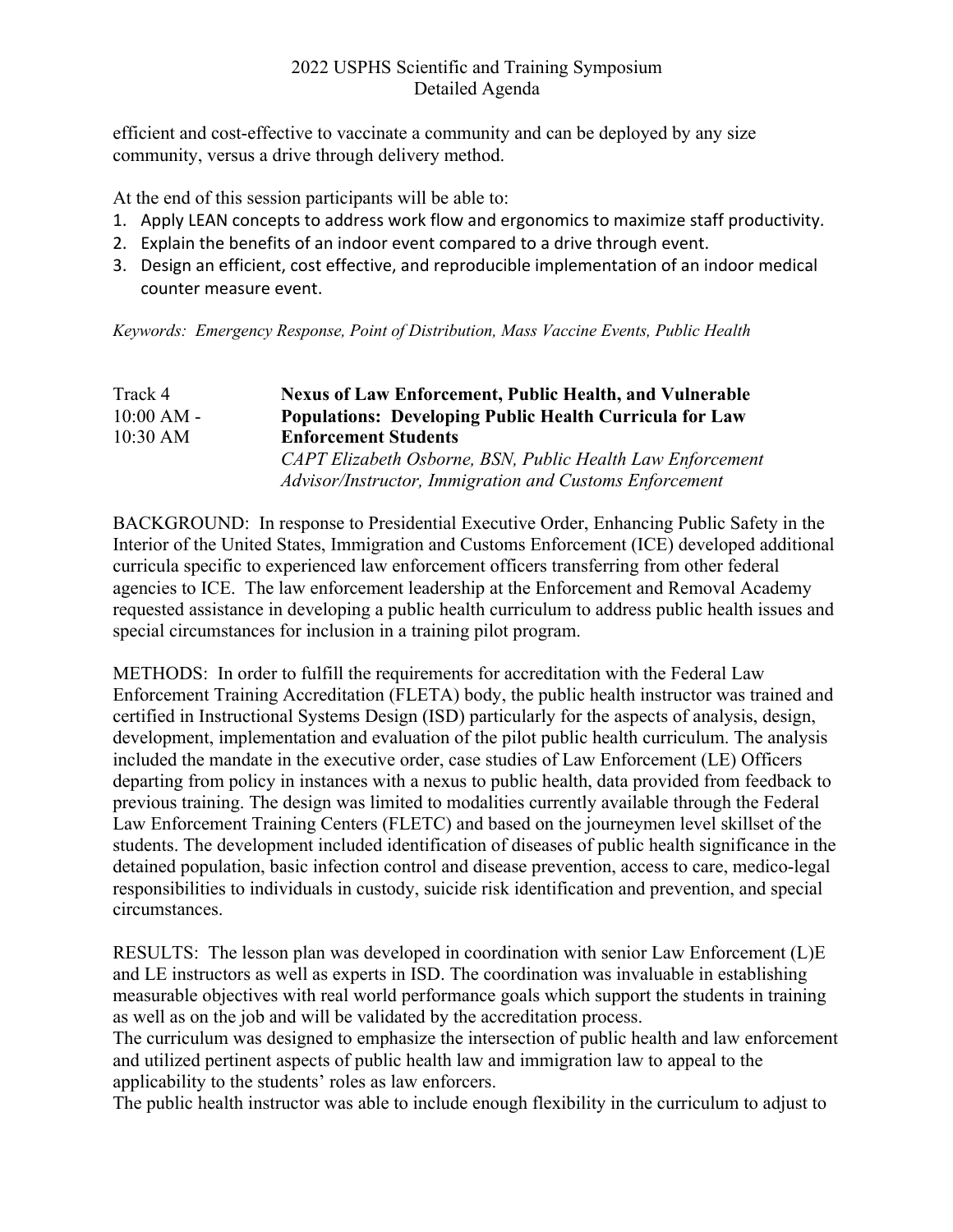emerging public health threats and incorporate case studies and news headlines to support policy interpretation and explore the obligation to avoid deliberate indifference with respect to access to care and exposure to pathogens.

Creativity was encouraged to find LE situations that were analogous to public health situations. For example, individuals in custody may be placed in jumpsuits with colors that delineate their respective level of violence such that aggravated felons can be readily identified by the bright color of their clothing while in detention. This circumstance, familiar to all LE trainees, is used to emphasize the need for standard health precautions with everyone in custody just as standard officer safety measures are still taken with non-violent offenders.

Because suicide prevention is an annual mandatory training topic for LE, it was determined that the suicide prevention portion would be conducted as a seminar to elicit an established knowledge base, address misconceptions, elicit actual case examples from experience, and emphasize the nuances of suicide risk in the detained population to avoid redundancy of previous training.

CONCLUSIONS: When establishing a public health training program, work closely with representatives of the target audience to determine background knowledge and any impediments to accepting public health tenets.

Rather than creating certain content independently utilize established sources for example, for public health considerations when travelling with work to other countries, provide resources from agencies such as the Centers for Disease Control and Prevention, and the State Department. Develop lesson plans that allow for trainees to share their experiences and create an environment where they are comfortable asking sensitive questions in the presence of their peers. Determine what impediments to learning might be based on existing LE culture and myths and encourage discussion of evidence-based practices.

At the end of this session participants will be able to:

- 1. Describe the role of law enforcement in public health beyond emergency and crisis response
- 2. Explain the benefits of employing the tenets of Instructional Systems Design in developing a public health curriculum for law enforcement trainees
- 3. List innovative methodologies to build rapport and motivate law enforcement trainees to adopt public health best practices

*Keywords: Safety, Trauma Informed Care, Population Health, Medico-Legal, Access to Care, Vulnerable Populations*

| Track 5      | <b>Advancing National Notifiable Diseases Surveillance System Data</b> |
|--------------|------------------------------------------------------------------------|
| $10:00 AM -$ | <b>Visualizations</b>                                                  |
| $10:30$ AM   | LT Xia Michelle Lin, PhD, MSPH, Epidemiologist, CDC                    |

BACKGROUND: The public health Data Modernization Initiative has reinforced the importance of data analytics and visualizations for monitoring disease trends and guiding public health action. Currently, National Notifiable Diseases Surveillance System (NNDSS) data tables are available to the public on the Centers for Disease Control and Prevention (CDC) websites, CDC WONDER and data.cdc.gov, and through disease-specific atlases and reports. National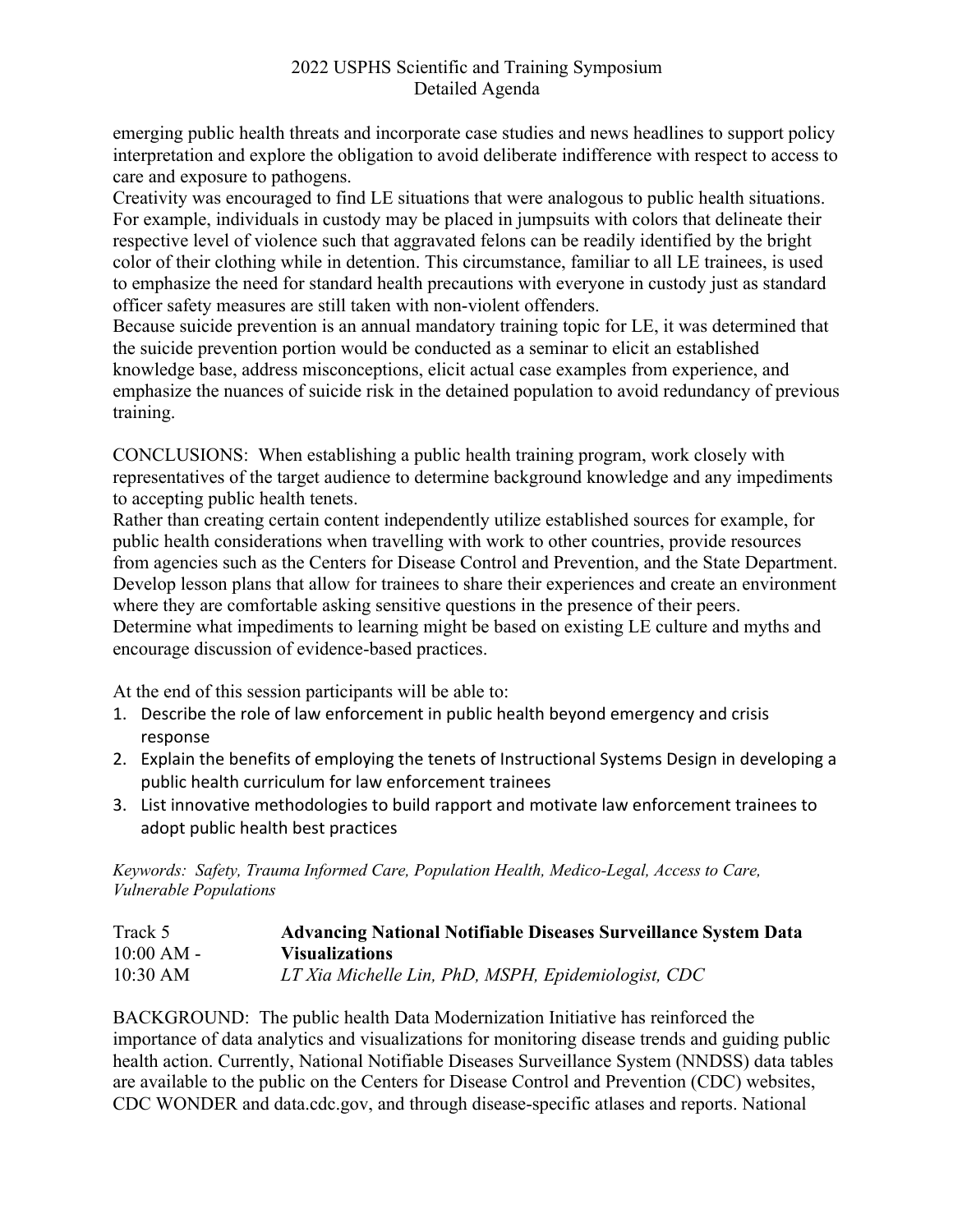cumulative year-to-date counts are updated weekly and are displayed on interactive national maps. However, case distribution by case definition or demographic characteristics are not available. More robust NNDSS data visualizations, including case trends by case characteristics and the ability to compare NNDSS data with other data sources and allow customization for end users, would help characterize the population affected by each disease and better inform public health decision-making. In 2020, the Data Analytics and Visualizations (DAV) work stream was established to improve NNDSS data analytics and visualizations at CDC.

METHODS: To understand what visualization tools would better support states and territories, referred to as jurisdictions hereafter, we led a roundtable discussion at the Council of State and Territorial Epidemiologists Annual Conference in June 2021. We demonstrated Microsoft Power BI (Power BI) visualizations that showed disease trends over time and by geographic areas, and examples of disease trend visualizations that incorporated both the NNDSS data and emergency department data. Jurisdictions expressed strong interest in using these tools and provided constructive feedback. Since then, we have developed an NNDSS dashboard using Power BI to visualize case trends for about 120 national notifiable non-COVID-19 diseases at the county, jurisdiction, regional, and national level. Time-series analyses are stratified by demographic characteristics, case classification status, and data formats. Power BI Data Analysis Expressions functions were used to make calculated variables required by the visualizations. Row-level security was configured to limit users to the conditions they were authorized to access. Additionally, the dashboard was configured to automatically refresh daily.

RESULTS: The NNDSS Power BI dashboard accesses data directly from CDC's Message Validation, Processing, and Provisioning System (MVPS) and refreshes automatically. This dashboard can provide CDC programs and jurisdictions with richer and more flexible views of the data than the weekly NNDSS tables published in CDC WONDER. Additionally, with daily refresh and row-level security, it shows data in a secure and more timely manner than the current WONDER weekly tables.

CONCLUSIONS: We will continue to add analytical features and improve dashboard functions to support CDC programs and jurisdictions in monitoring diseases and identifying aberrations in the data. We will also implement validation procedures to ensure that the dashboard correctly reflects the data in the MVPS and will develop a user guide. In addition, we are developing R programs for integrated visualization of NNDSS data with data from other sources, such as emergency departments, commercial laboratories, and mortality data.

We have developed a robust dashboard to visualize NNDSS case trends by characteristics and geographic areas. This fills a critical gap and advances CDC's Data Modernization Initiative by making more data available for integrated analytics. These modernized, comprehensive, secure, and timely data visualizations will promote NNDSS data use and better inform public health decision-making both locally and nationally, which will help prepare the nation for the next pandemic.

At the end of this session participants will be able to:

1. Explain why it is important to advance analytics and data visualizations for the NNDSS program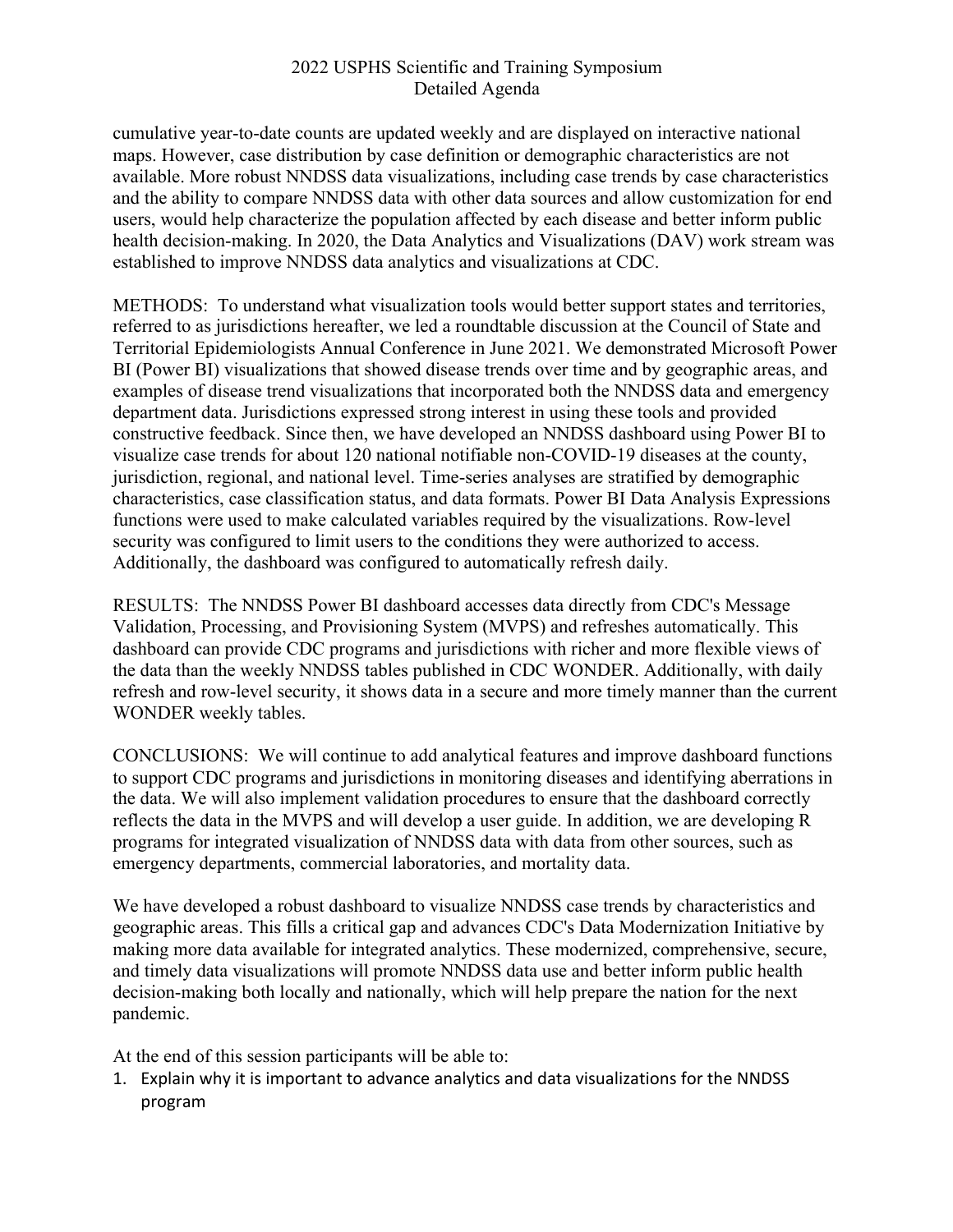- 2. Describe CDC's effort to assess the NNDSS analytics needs from jurisdictions
- 3. Identify two questions the NNDSS Power BI dashboards could help CDC disease-specific programs or jurisdictions answer

*Keywords: Epidemiology, Surveillance, Data Visualization*

| Track 6      | The Truth is Out There: How to Effectively Communicate and        |
|--------------|-------------------------------------------------------------------|
| $10:00 AM -$ | <b>Promote Resilience to Misinformation</b>                       |
| $10:30$ AM   | CDR Anna Khan, MA, REHS/RS, Associate Director for Communication, |
|              | CDC                                                               |

BACKGROUND: We live in an information-rich environment, and social media has become an engaging source for information, especially if the event is a crisis, is unique, and has its followers' interest. Social media allows people to express their thoughts, opinions, and share information with their friends, family, and others. These social media messages come with content and guidance from different sources. Because misinformation can spread quickly via social media, it's especially important to speak first, communicate first, and engage first with your audience.

METHODS: Promoting public health requires effectively communicating guidance and recommendations to a variety of audiences. However, the public receives an overwhelming amount of information from many channels. In order to encourage healthy behaviors in communities, it has become imperative to help the audience navigate the overload of information and promote resilience to the glut of misinformation abundant in various forms in society.

RESULTS: Participants in this session will learn how to use resources, tools, and methods to help overcome misinformation and effectively communicate with their communities.

CONCLUSIONS: Apply the six principles of CERC. Provide resources and tools for effectively communicating (e.g. Surgeon General's Community Toolkit for Addressing Health Misinformation, CDC tools, and WHO resources)

At the end of this session participants will be able to:

- 1. Explain the significance of Crisis and Emergency Risk Communication (CERC)
- 2. List the six principles of CERC and explain how to apply the six principles of CERC
- 3. Identify rumors and misinformation plaguing your communities and give examples and tips on how to overcome misinformation

*Keywords: Effective Communication, Emergency Response*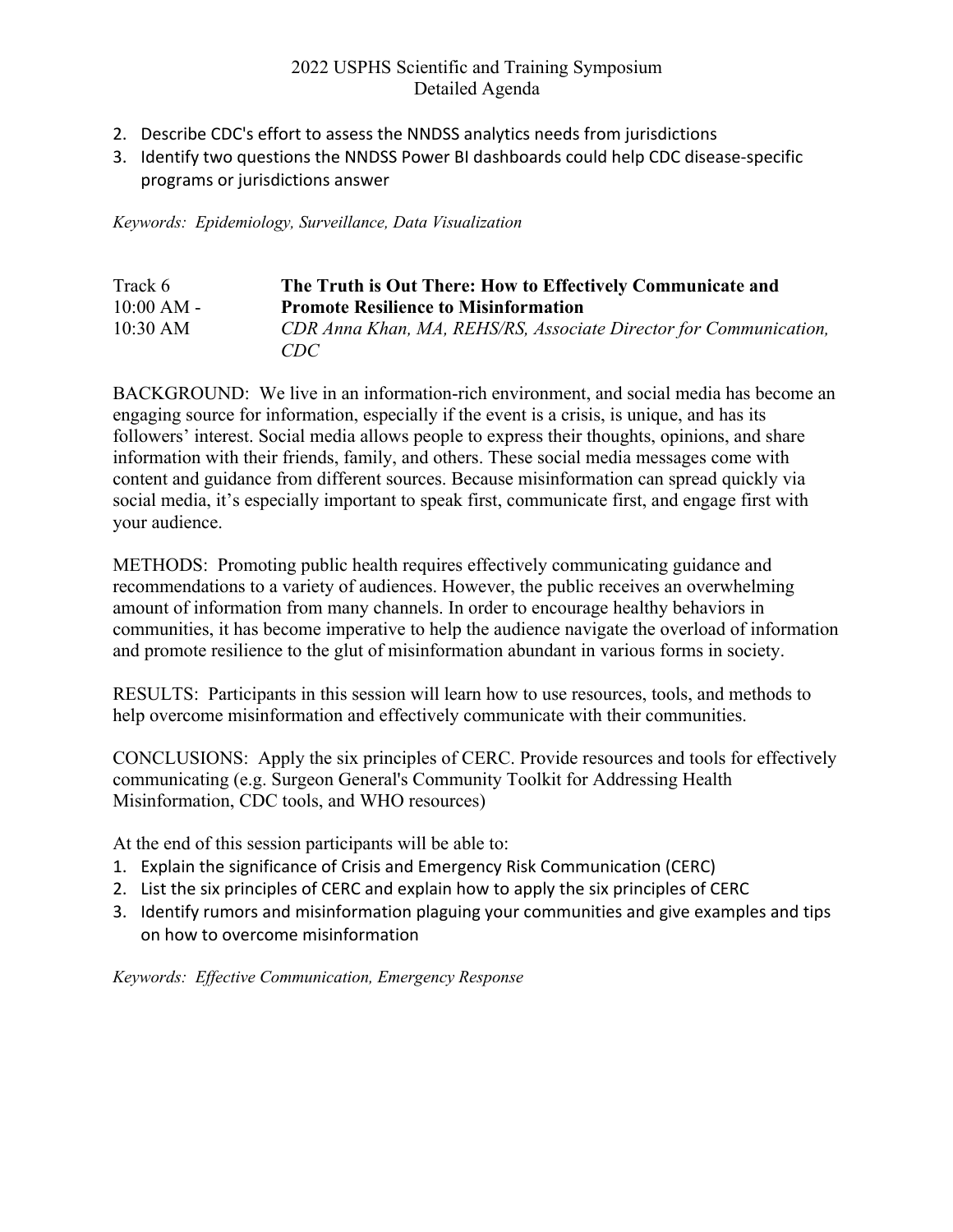## **10:45 AM - 11:15 AM**

Track 1 **Demonstrating Comparability of Treatment Outcomes Between**  10:45 AM - **Generic and Brand Nar¬row Therapeutic Index (NTI) Drug Products** 11:15 AM *LCDR Daniil Marchuk, PharmD, BCPS, PMP, Senior Regulatory Project Manager, FDA CDR Trang Tran , PharmD, MBA, BCPS, Senior Regulatory Health Project Manager, FDA*

BACKGROUND: Two recently-completed studies comprised of more than 51,000 patients demonstrate the comparability of treatment outcomes for generic vs. brand nar-row therapeutic index (NTI) drug products, one in patients with hypothyroidism treated with generic and brandname levothyroxine products and another in a senior popula-tion (≥65 years of age) treated with generic and brand warfarin. The first study (see Brito et al., 2020) evaluated 17,598 patients and compared patient outcomes within 3 months after treatment with generic or brand name levothyroxine products, characterizing the proportions of patients with normal thyroid stimulating hormones (TSH) levels (4.5–19.9 mIU/L) or markedly abnormal TSH levels  $\leq 0.1$ mlU/L or >10mlU/L), in order to determine if there was a difference in the treatment effect or lack thereof, respectively.

METHODS: Two recent research studies

RESULTS: After 1:1 matching between the generic and brand-name drug initiators, the results showed that the proportion of patients with normal or markedly abnormal TSH level within 3 months of filling L-thyroxine prescrip–tions was similar for patients who received generic vs. brand L-thyroxine, 75.4% vs. 76.9%, p=0.23 or 4.1% vs. 3.9%, p=0.65, respectively.

The second observational cohort study of 33,645 patients, with warfarin (see Desai et al., 2020) showed comparable effectiveness, safety, and risk of all-cause mortality between initiators of brand and generic warfarin products in the Medicare population, 0.97 (0.65-1.46), 0.94 (0.65- 1.35), and 0.84 (0.62-1.13), respectively.

CONCLUSIONS: These studies provide real-world evidence to support public confidence in the generic NTI drugs and the FDA generic drug program.

At the end of this session participants will be able to:

- 1. Evaluate the substitutability of NTI generic drug products for patients
- 2. Examine clinical studies of substitution in patients, and analyze medical informatics data to evaluate generic utilization and substitution
- 3. Discuss patient and provider perceptions impacting generic substitution

*Keywords: Science/Research,*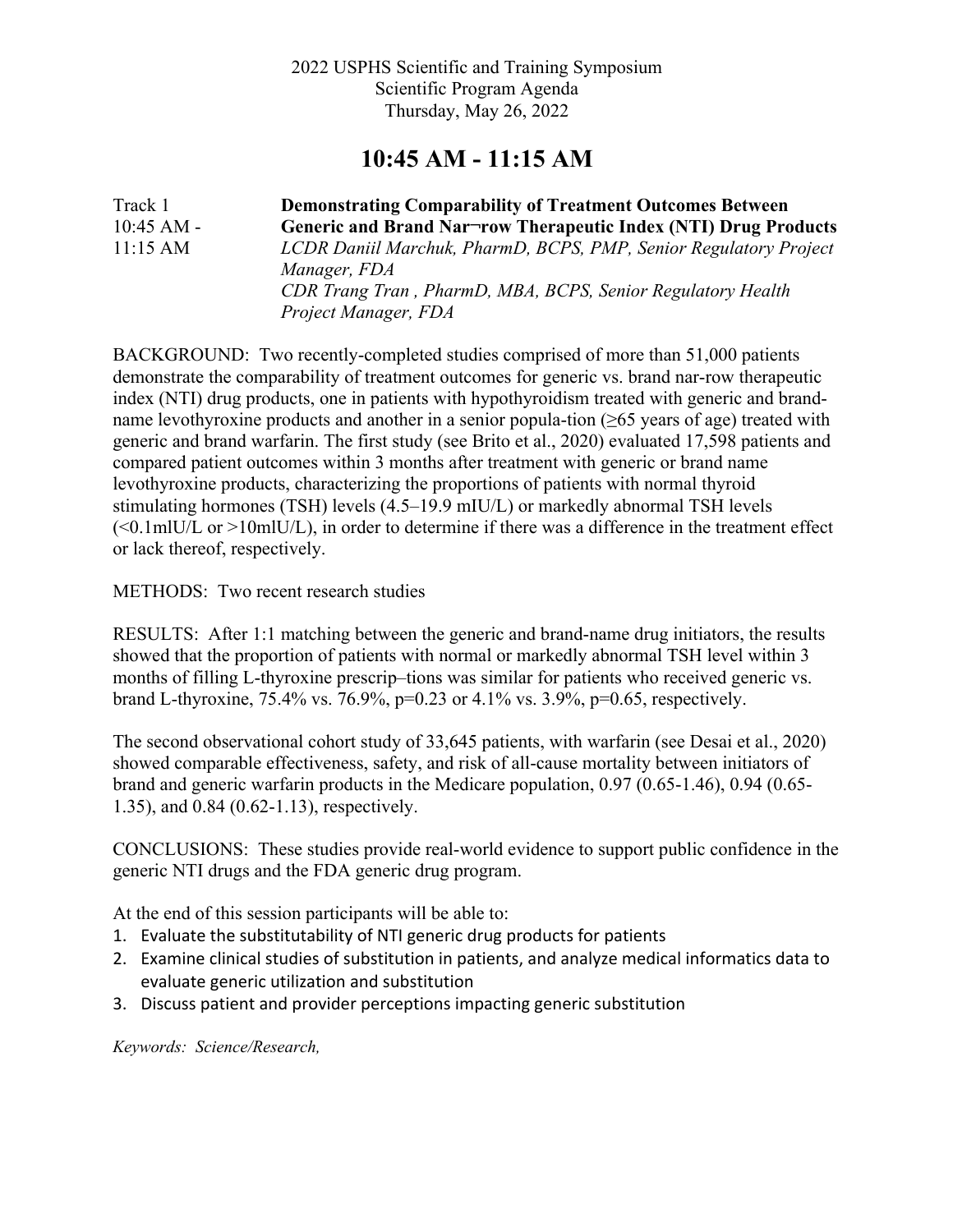| Track 2            | The Food and Drug Administration's Import Response to the        |
|--------------------|------------------------------------------------------------------|
| $10:45$ AM -       | <b>COVID-19 Public Health Emergency</b>                          |
| $11:15 \text{ AM}$ | LCDR Krista Ferry, REHS-RS, Supervisory Consumer Safety Officer, |
|                    | <i>FDA</i>                                                       |
|                    | CDR Susan Shaffer, REHS-RS, Consumer Safety Officer, FDA         |

BACKGROUND: All products regulated by the FDA must meet the same requirements, whether produced domestically or imported from abroad. Since the onset of the COVID-19 Public Health Emergency, medical supplies such as personal protective equipment (PPE), respirators, and clinical thermometers began to reach significant shortages. Due to the shrinking supply, there was significant increased demand to import these products for both public and commercial use. FDA played a critical role in protecting the nation from the threat of the pandemic by addressing urgent public health concerns to expand availability and meet supply challenges for COVID-19 related medical devices. In response to the COVID-19 public health emergency, the FDA's Center for Devices and Radiological Health (CDRH) published 339 emergency use authorizations and 24 enforcement policies for various medical devices. These documents modified the regulatory landscape to help expand the availability of critical medical devices, many of which were imported. With the expansion of the COVID-19 pandemic, over 91 million lines of FDA regulated products were imported into the United States. A line is a distinct product within a shipment and a single shipment may have multiple FDA regulated products, varying in quantity and value. Of these imported lines, approximately 48% were medical devices, many of them subject to EUA.

METHODS: The Office of Enforcement and Import Operations (OEIO) had to quickly spring into action to create specific instructions to review and process entries of these medical devices to cover the Emergency Use Authorizations published by CDRH. The documents were comprehensive and provided instruction for determining admissibility of products offered for importation into the U.S. Additionally, the shift in regulatory requirements covered by the newly established policies and EUAs, created a significant increase in inquiries related to imports. To help facilitate rapid responses, a COVID-19 Import Inquiries team was created for responding to external stakeholders, both nationally and internationally, interested in importing medical products due to the COVID-19 public health emergency as well as FDA Center and field staff.

RESULTS: Six National Instruction Notices were created to cover the import process for clinical thermometers, facial personal protective equipment, gowns, gloves and other apparel, ventilators and accessories and other respiratory devices, sterilizers, disinfectant devices and air purifiers, and infusion pumps. Eight national level virtual training webinars were provided on these National Instruction Notices. Over 1,600 total OEIO staff were training during the national virtual trainings on the National Instruction Notices. These trainings assisted in the review and admissibility decision of over 1.2 million lines of COVID-19 products subject to EUA. In addition, the COVID-19 Import Inquiries team consists of dedicated FDA employees from OEIO who have monitored the email inbox 24 hours a day, seven days a week for over 16 months. More than 20 email templates were created to ensure comprehensive, timely responses to provide clear instructions and clarification for importing medical products related to the COVID-19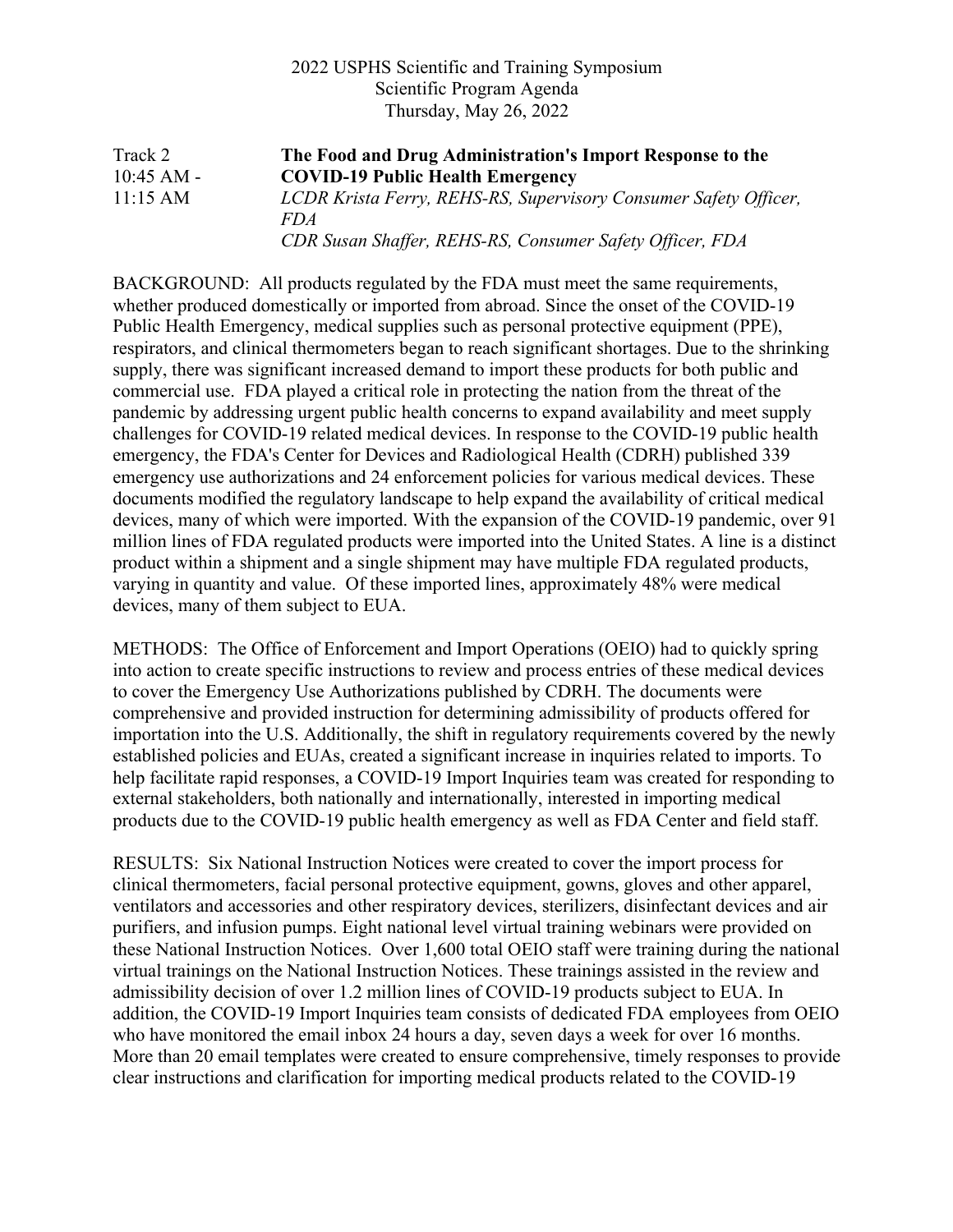pandemic. Over 18,900 email inquiries have been responded to as of November 2021, most of which were responded to within 24 hours.

CONCLUSIONS: The exceptional collaboration within OEIO has led to superior oversight of imported medical device products during the COVID-19 public health emergency. Significant contributions to public health and the protection of United States citizens were facilitated by ensuring critical supplies of medical products entering the U.S. adhere to the EUAs and meet the established enforcement policies while also targeting violative products to ensure unsafe products were prohibited from entering the U.S. supply chain.

At the end of this session participants will be able to:

- 1. Describe the Food and Drug Administration's (FDA) role in the import process of regulated products subject to Emergency Use Authorization (EUA) in response to the COVID-19 Public Health Emergency
- 2. Explain steps the FDA took in interpreting and applying EUAs to safely facilitate the review of FDA regulated products to determine admissibility of products subject to EUA offered for importation into the U.S.
- 3. Summarize the impact that the EUA has had on the importation of over 1.2 million lines of FDA regulated critical medical device and supplies needed during the COVID-19 public health emergency.

*Keywords: COVID-19, Policy Implementation and Outbreak Response*

| Track 3            | <b>LGBTOi Initiative for Behavioral Health in Detention Settings.</b> |
|--------------------|-----------------------------------------------------------------------|
| $10:45$ AM -       | CDR Robert Van Meir, MSW, LCSW, BCD, CCHP-MH, CCTP,                   |
| $11:15 \text{ AM}$ | Supervisory BHP, IHSC                                                 |
|                    | LT Regena Hardy, MSW, LISW-S, LCSW, BCD, CCHP, Clinical Social        |
|                    | Worker, IHSC                                                          |

BACKGROUND: Behavioral Health professionals who work in a detention setting understand that the LGBTQi population has a higher rate of suicide and are more likely to be targets of sexual violence. This highly vulnerable population requires a targeted response before any issues arise.

METHODS: Working with CoreCivic our custody partners the team is provided with a list of all detainees who identify as part of the community. These detainees are then sought out by the mental health team member are given a packet with psychoeducational materials. This included a handout on mental health available at the facility, PREA information, and a handout that was prepared by the National Alliance on Mental Health focused on this community. Lastly, they are provided with discharge information on services that are available in their community.

RESULTS: The effect of this program has seen that 68% of the 168 detainees identify do not seek out any additional mental health services and we have recorded 0 PREA incidents involving this population. The first LGBTQi group was also held at the facility and moving forward this will be an ongoing group for support.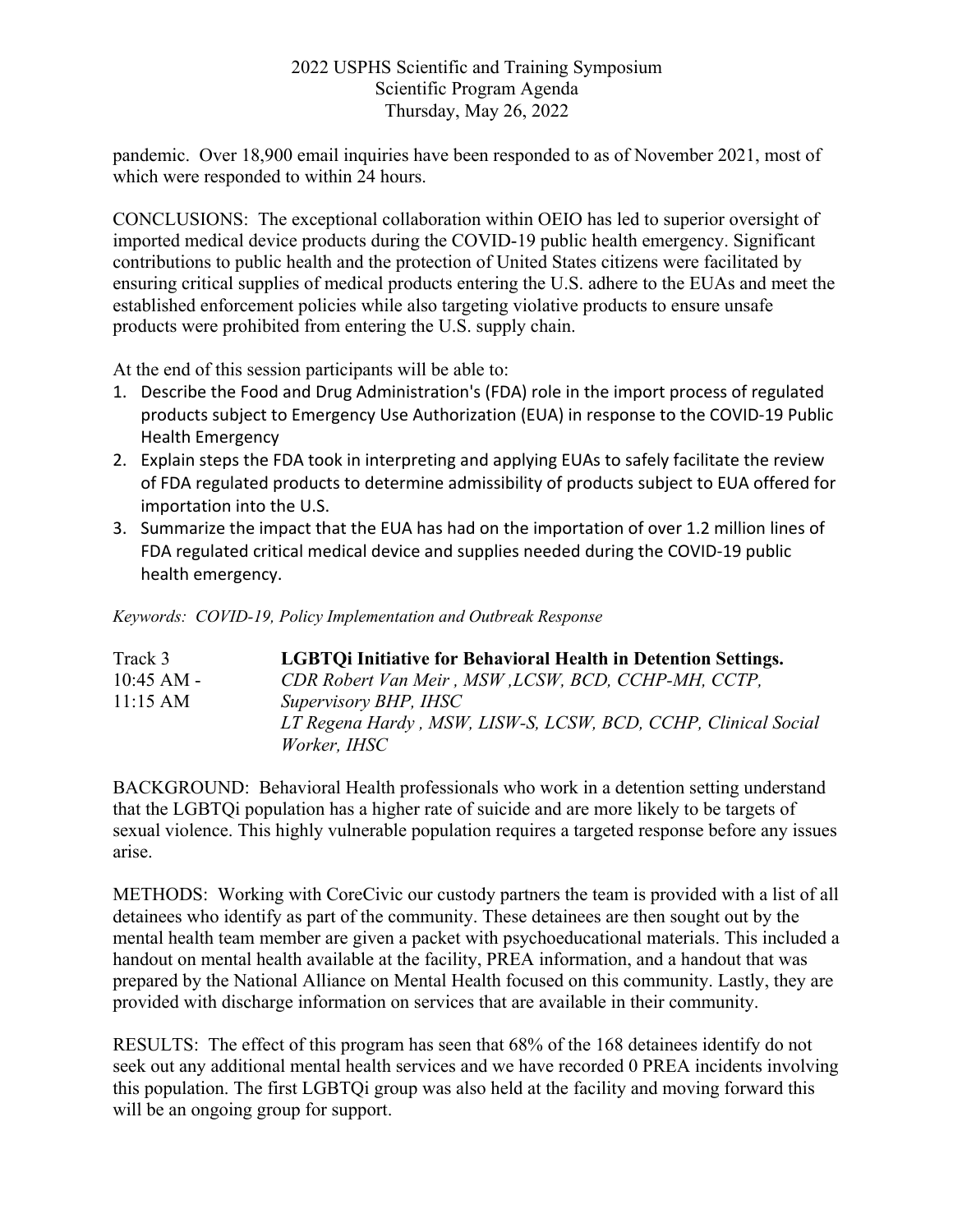CONCLUSIONS: That this program be replicant in other detention centers to provide much needed care and support to this underserved population.

At the end of this session participants will be able to:

- 1. Identify the barriers to adequate behavioral health care for this population.
- 2. Develop a LGBTQi behavioral health care package that will aid in coping and identifying communityresources.
- 3. Assess the effectiveness of the LGBTQI program in their facility.

*Keywords: Disproportionately Affected Groups, LGBTQi and PREA*

| Track 4            | A Narrative Review between American Indian/Alaskan Native Social |
|--------------------|------------------------------------------------------------------|
| $10:45$ AM -       | <b>Determinants of Health and Medication Adherence</b>           |
| $11:15 \text{ AM}$ | CAPT Carmen Clelland, PharmD, MPA, MPH, MS, Director, Office of  |
|                    | Tribal Affairs, Health Resources and Services Administration     |

BACKGROUND: American Indians/Alaska Natives (AI/AN) experience a higher number of health disparities as compared to other races in the United States. Medication adherence and understanding social determinants of health play large roles in overcoming certain health issues. Understanding the connection between those two factors and how they are unique to AI/ANs will help public health and clinical programs tailor communications to improve medication adherence for AI/AN populations. The primary objective of this systematic review is to identify how medication adherence uniquely relates to the AI/AN populations' social determinants of health.

#### METHODS:

Objectives:

Primary research questions included a) why AI/AN experience lower medication adherence and b) how to social determinants of health affect AI/AN ability to adhere to medications. Methods:

We conducted a scoping review of the literature, identifying articles by searching PubMed and Scopus. Medical Subject Headings (MeSH) terms used to search for relevant articles include: "Alaska Natives" or "Indians, North American" or "Inuits" and "Treatment Adherence and Compliance." The initial search results revealed 259 articles. We analyzed a total of 66 articles out of the original 259 articles based on their relevance to AI/AN populations, assessment of medication adherence, barriers to compliance, and/or social determinants of health. 9 articles were included in the final qualitative analysis.

RESULTS: Three major themes were determined from the review. First, the importance of having culturally sensitive awareness education for both staff and education of patients. Second, the connectedness of AI/AN culture and its advantages and disadvantages. Third, that no or lowcost medication does not reduce the other symptoms of poverty.

CONCLUSIONS: While programs continue to assess AI/AN health programs for quality and success, it is important to keep elements like the unique AI/AN community and the effects of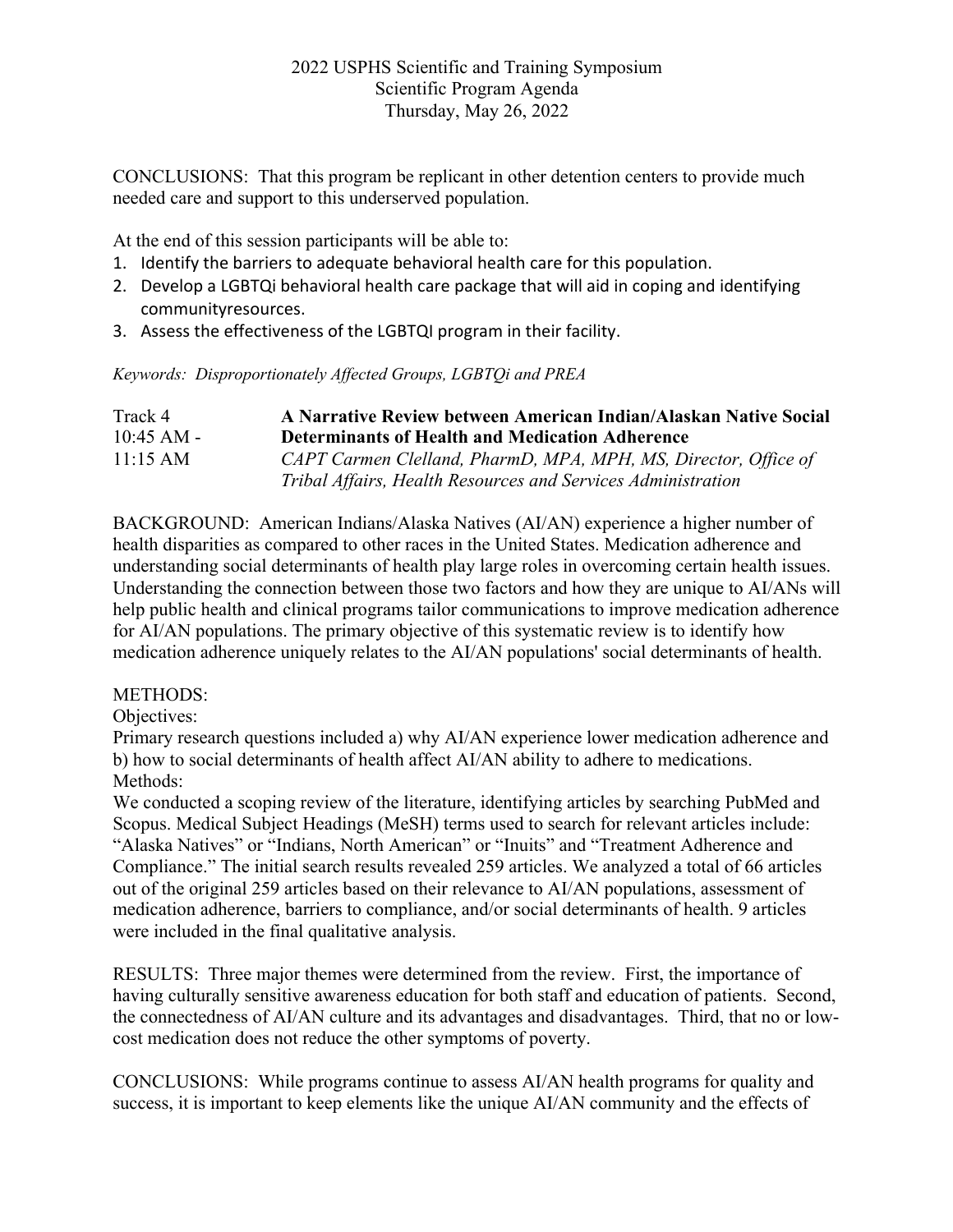poverty in mind to either strengthen or weaknesses to avoid. Additionally, using culturally aware materials and education and staff with cultural sensitivity training will assist with adherence to said program.

At the end of this session participants will be able to:

- 1. Identify that American Indians/Alaska Native populations experience high rates of health disparities and low rates of medication adherence.
- 2. Describe the connections between social determinants of health as experienced by AI/AN populations and medication adherence.
- 3. Discuss how medication adherence is viewed by AI/AN populations and how their environment affects adherence helping target communications to improve health disparities in this population

*Keywords: Population Health, Medication Adherence, Pharmacy*

| Track 5      | <b>Opportunities and Collaboration Efforts to End the HIV Epidemic</b>                                       |
|--------------|--------------------------------------------------------------------------------------------------------------|
| $10:45$ AM - | through Community Partnerships                                                                               |
| 11:15 AM     | CDR Michelle Sandoval-Rosario, DrPH, PACE Region 9 Director, Office<br>of the Assistant Secretary for Health |
|              | LT Alberto Pina, MPH, PACE Region 9 Public Health Analyst, Office of                                         |
|              | the Assistant Secretary for Health                                                                           |

BACKGROUND: In the United States over 700,000 lives have been lost to HIV since 1981. While new HIV diagnoses have declined significantly over the years, progress on further reducing the number of new cases has stalled with an estimated 40,000 individuals being newly diagnosed each year. The Ending the HIV Epidemic in the U.S. (EHE) initiative aims to reduce new HIV infections by at least 90% in 10 years.

METHODS: A collaborative approach has been implemented across US government agencies to support the EHE Initiative. The Prevention through Active Community Engagement (PACE) program under the Office of the Assistant Secretary for Health was developed in three high priority regions with the largest number of new HIV infections to facilitate and spearhead the initiative. The primary focus of the regional PACE programs is to actively engage with the communities and partners across all levels to develop public health interventions.

RESULTS: The PACE program in region 9 covers three states (Arizona, California, Nevada), and ten counties. Since August 2019, the PACE program has worked with a variety of communities, public and private partners by providing EHE communications and educational presentations and sharing resources and best practices. As a result of these engagement efforts the PACE program has coordinated EHE activities across partners; supported the strategic planning of innovative EHE approaches at the regional, state and county levels; enhanced EHE community awareness activities, facilitated enhanced provider competencies to expand HIV services, and connected vulnerable communities to HIV services.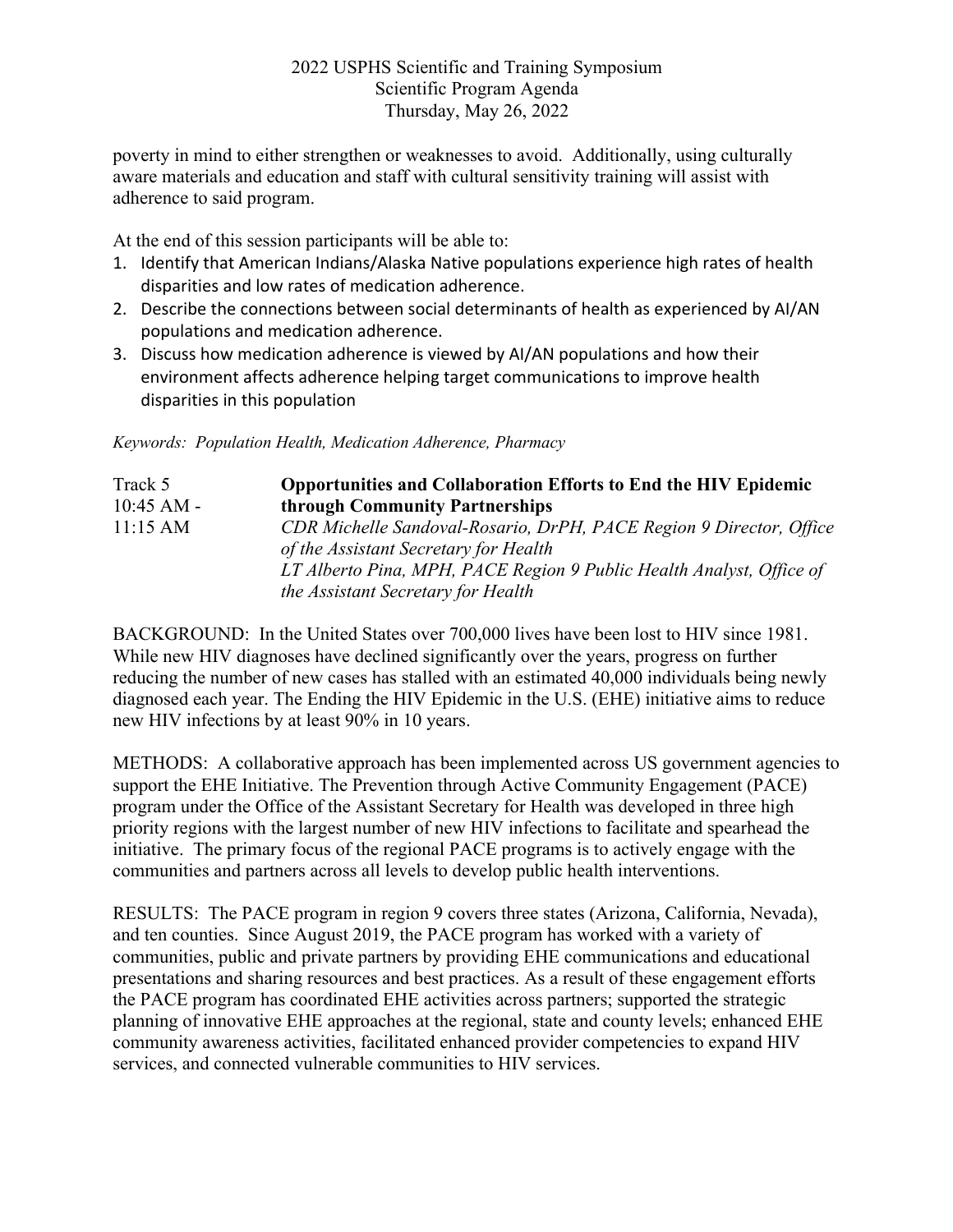CONCLUSIONS: Community input has always been a critical component of EHE. Active community and stakeholder engagement at all levels is key to overcoming HIV inequalities. Engaging diverse community perspectives from those partners that have not traditionally been at the planning table and involving individuals living with HIV and members from the communities most heavily impacted by HIV is needed to Ending the HIV Epidemic.

At the end of this session participants will be able to:

- 1. Describe the Ending the HIV Epidemic in the U.S. initiative and the role of the PACE program with community engagement.
- 2. Describe region 9 community engagement activities, examples, challenges, best practices, and lessons learned.
- 3. Identify innovative strategies for engaging with marginalized communities to address health disparities and inequalities.

*Keywords: HIV/AIDS, Community Outreach, Health Inequalities, Health Disparities, Partnerships*

| Track 6      | Drumming to the Beat of Leadership                |
|--------------|---------------------------------------------------|
| $10:45$ AM - | CDR David Hunter, MPH, MSW, Branch Chief, Centers |
| 11:15 AM     |                                                   |

BACKGROUND: Leaders face continual challenges managing dynamic organizations and adapting to evolving circumstances, developing priorities, new events, and systemic changes beyond their control. To keep up with these developments, effective leaders must constantly adapt, adjust, and adopt new strategies, approaches, and methods. The best leaders challenge their assumptions, remain open to new thinking, and explore novel ideas to maintain a cuttingedge focus to lead organizations into the future.

At the Centers for Disease Control and Prevention (CDC), the Division of State and Local Readiness (DSLR) works to strengthen national preparedness and to enhance state and local public health departments' capacity to protect their communities from public health threats. Beginning in 2019, DSLR's Program Implementation Branch (PIB) initiated a significant organizational restructure, substantially expanded the scope of its portfolio, and later responded to the COVID-19 pandemic through deployments and prioritized branch work to support state and local responses. The past three years have presented the PIB leadership team, as well as the entire branch, with an extensive combination of administrative and programmatic challenges.

METHODS: The presenter will describe the contextual events of this major organization change, the merger of two branches into a cohesive operational unit, reprioritization of activities, and the incorporation of brand-new responsibilities into the organization's programmatic portfolio activities while simultaneously responding to the COVID-19 pandemic. Within this context, the presenter will describe the strategies used by the leadership team in concert with the branch's employees to compose a highly participatory approach that incorporated feedback, engagement, and collective problem-solving to develop structural and procedural solutions to meet this crescendo of challenges.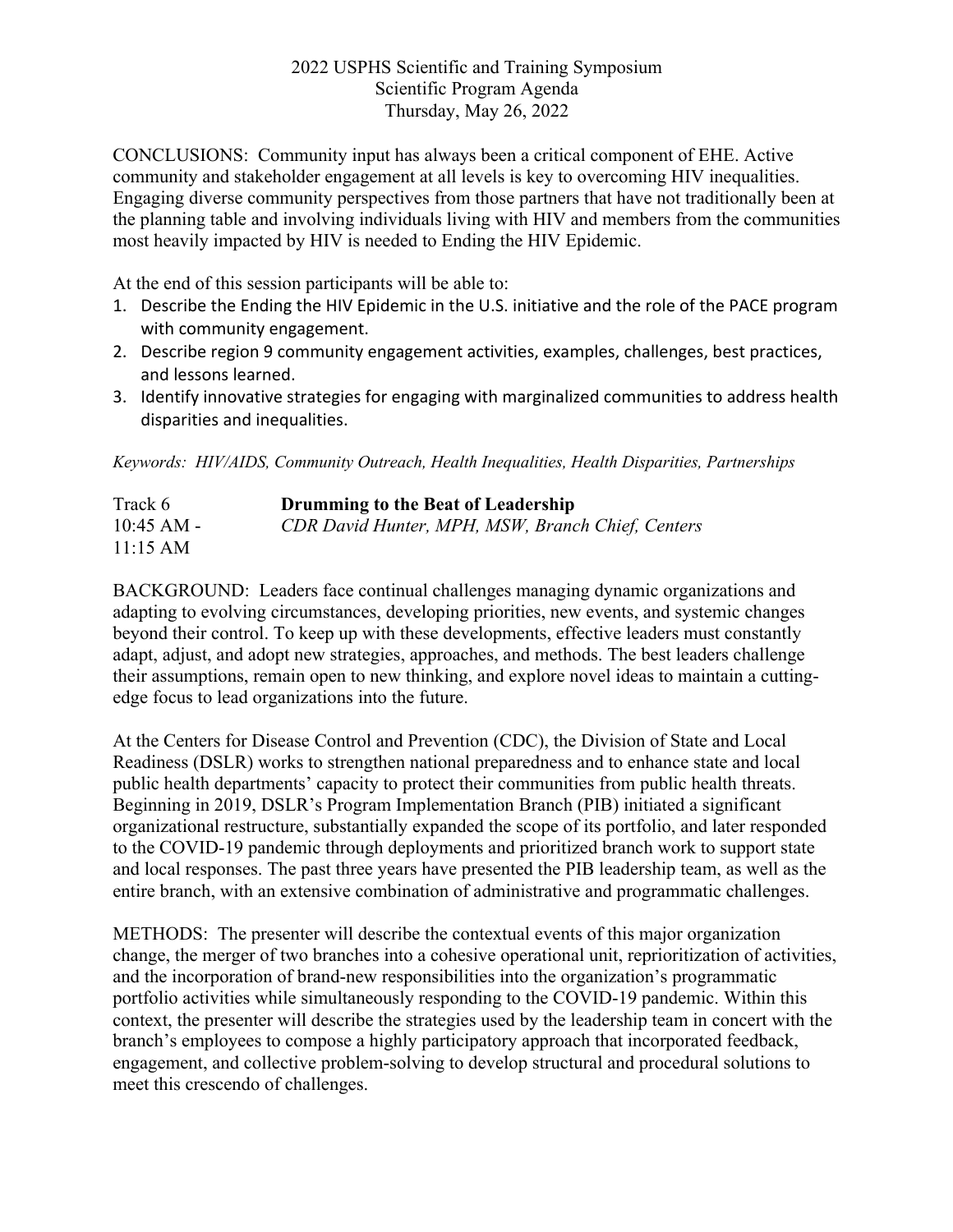Specifically, the presenter will provide a series of observations and commentary based on the experience of leading a team through organizational and operational change. The presenter will uniquely explore an analogy of musical theory and practice to leadership skills and development. Additionally, he will extrapolate on his personal experience learning to play percussion to express the value of exercising one's mind in novel ways through practice and performance to cultivate broad leadership skills such as perspective, agility, organization, and creativity and use them to manage a workgroup, team, or organization.

RESULTS: Using an analogy to the methodology and experience of the study, practice, and performance of percussion, the presenter will show how a highly cohesive, efficient, and highly effective organization can be described as akin to the harmonious performance of an orchestra. Through this comparative approach, participants will learn key leadership, management, and organizational concepts to apply in practice. Examples of this comparison include setting and keeping the tempo, developing good technique, repetition and practice, improvisation, multitasking, and team performance, and will be used to reinforce core leadership skills and strategies.

CONCLUSIONS: The session will provide participants with the opportunity to explore the practical value of wide-ranging educational pursuits across diverse subjects, such as learning to play percussion, as a means for expanding one's leadership capabilities. The presenter will conclude by describing a set of recommendations for the application of the presented strategies, concepts, and lessons that other leaders could adopt to enhance their ability to adapt to changing conditions, navigate complex challenges, and successfully direct their teams to deliver their optimal performance.

At the end of this session participants will be able to:

- 1. Describe at least three leadership strategies and applied concepts using a percussion musical analogy
- 2. Explain how to draw upon and apply different management approaches to lead an organization in a variety of scenarios and contexts
- 3. Explain how to employ leadership strategies to effectively manage organization change

*Keywords: Leadership Development, Change Management*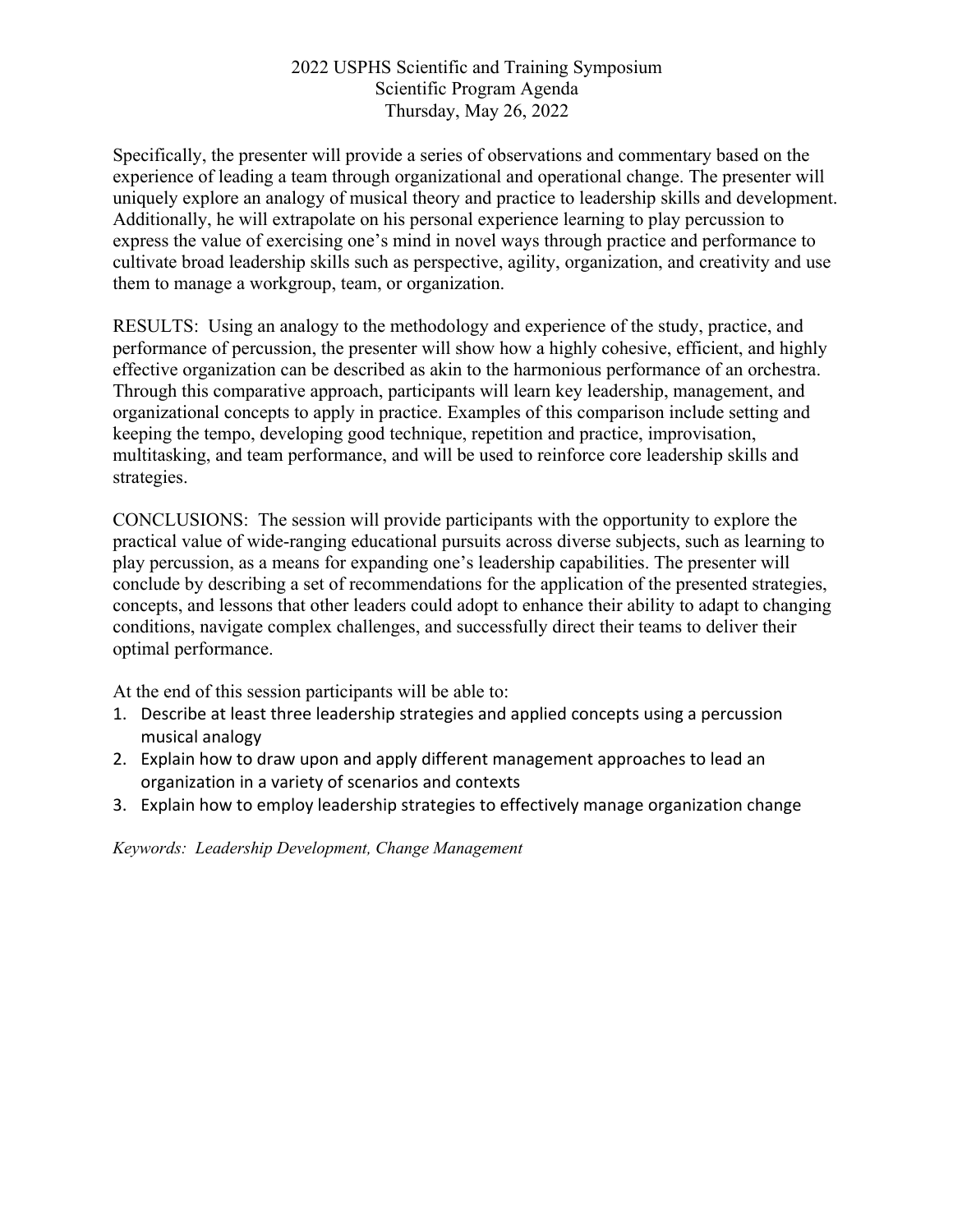## **11:30 AM - 12:00 PM**

Track 1 **Harm Reduction Services - Critical Public Health Interventions**  11:30 AM - **Advancing the Health and Safety of Our Nation** 12:00 PM *CAPT Mehran Massoudi, PhD, MPH, Regional Health Administrator, Office of the Assistant Secretary for Health/Office of Regional Health Operations CDR Kristine Scherbring, MSN, RN, Senior Public Health Advisor, Office of the Assistant Secretary for Health/Office of Regional Health Operations*

BACKGROUND: The nation is in a substance use crisis linked to a number of substances, primarily synthetic opioids like fentanyl, stimulants like methamphetamine and cocaine, and other drugs often used in combination. During COVID-19, deaths attributable to drug overdose escalated to over 93,000 in 2020, more than a 30% increase over the prior year. This is the highest number of overdose deaths ever recorded within a 12-month period. This increase in substance use has been accompanied by a surge in the number of people who inject drugs leading to overdose deaths as well as a number of infectious disease complications. Nearly 30 years of research demonstrates that harm reduction services, such as access to opioid overdose reversal treatments and comprehensive syringe service programs (SSPs) are safe and effective in helping prevent overdoses, reduce transmission of viral hepatitis, HIV, and other infectious diseases, and promote long-term recovery by providing access to sterile syringes, injection equipment and other health care services.

METHODS: In March 2019, the HHS Office of the Assistant Secretary for Health (OASH) Office of Regional Health Operations (ORHO) launched an effort in partnership with the Office of HIV/AIDS and Infectious Disease Policy (OIDP) and Centers for Disease Control and Prevention (CDC) designed to inform communities about this critical public health intervention and partnered with state and local stakeholders to support the creation and expansion of harm reduction services like SSPs. The project involved the development and implementation of a national webinar series and coordinated outreach with state government and other key partners. Both were successful and led to the development of regionally focused Opioid Taskforce meetings. Throughout 2020 and mid-2021, the Opioid Taskforce meetings allowed partnerships to expand and created a space for federal, state, and local organizations to share successes and discuss barriers. In 2021, ORHO developed a strategic approach for harm reduction support under the leadership of the Assistant Secretary for Health. Additionally, regional efforts were expanded to further develop strategic partnerships across government and community-based stakeholders in each region to encourage greater participation from local organizations and provide frequent updates from both federal and state organizations.

RESULTS: Three national webinar events were held in July, September, and November 2019 with 5,048 individuals participating. In the three webinars, feedback was positive with 83% to 86% of evaluation respondents indicating they agreed or strongly agreed that they have a new or better understanding of what SSPs are and how they prevent infectious disease and address opioid/substance use disorders. Sessions demonstrated successes, progress, and opportunities across multiple stakeholder groups including: HHS agencies (OASH, CDC, HRSA, SAMHSA),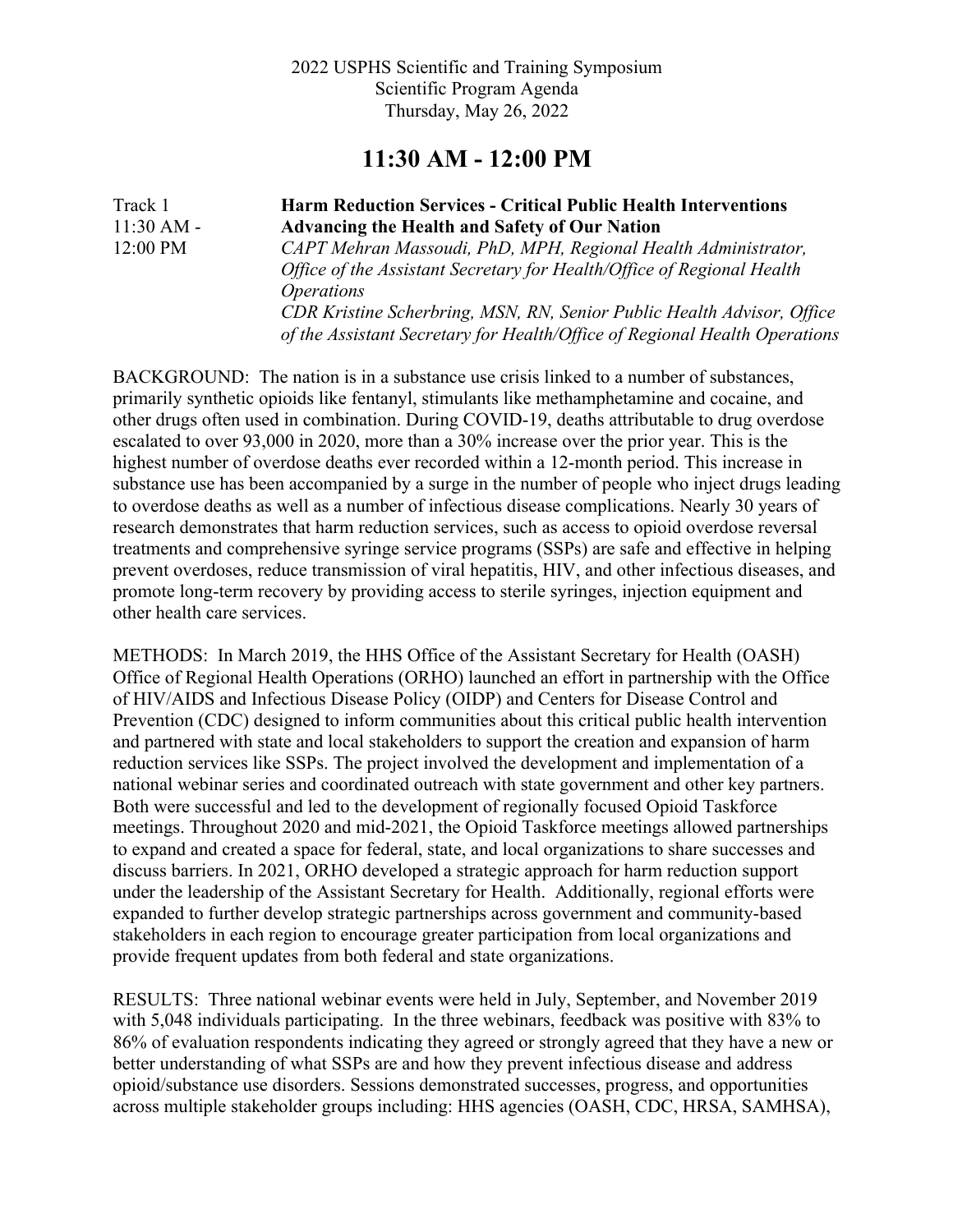state health departments (KY, NC, NM), and local communities (perspectives from law enforcement and harm reduction organizations, and an active on-the-ground SSP program). In support of the coordinated state outreach efforts, 22 state meetings have been held with nearly 80 individuals as of mid-November 2019, representing federal, state, and county governments, universities, associations, law enforcement, harm reduction, and other community organizations. These meetings have covered a number of issues, such as infectious disease outbreaks, state and local legislation regarding SSPs, utilization of mobile SSP services, and educational and financial resource needs.

CONCLUSIONS: The impact of substance use on our country's public health is widespread and harm reduction methods represent a powerful convergence point to address both substance misuse and the infectious diseases complications associated with this epidemic. Initial response to our effort has demonstrated a genuine need and interest in expanding and establishing harm reduction services in vulnerable communities. The OASH Office of Regional Health Operations will continue to support this work exploring further strategic opportunities for collaboration and partnership with tribal, state, and local stakeholders to advance the health and safety of our nation.

At the end of this session participants will be able to:

- 1. Discuss the intersection of substance misuse and infectious diseases, including viral hepatitis and HIV
- 2. Define harm reduction services, such as naloxone distribution and comprehensive syringe service programs (SSP), and explain how they help combat the overdose crisis and prevent the spread of infectious disease linked to injection drug use
- 3. Describe the partnership program the HHS Office of the Assistant Secretary for Health (OASH) Office of Regional Health Operations (ORHO) is leading to support and raise visibility of harm reduction services

*Keywords: Substance Use Disorder, Infectious Disease, Harm Reduction*

| Track 2            | The Effectiveness of a COVID-19 Rehabilitation Program in Treating |
|--------------------|--------------------------------------------------------------------|
| $11:30$ AM -       | <b>Post-COVID-19 Deconditioning in Incarcerated Males</b>          |
| $12:00 \text{ PM}$ | LT Joshua Caulder                                                  |

BACKGROUND: During the COVID-19 pandemic, several inmates at the Federal Medical Center, Lexington were hospitalized with cardiopulmonary impairments secondary to COVID-19 infections. The purpose of this case series was to describe the effectiveness of a COVID-19 rehabilitation program in addressing post-COVID-19 deconditioning in six incarcerated patients.

METHODS: Seven patients received physical therapy evaluations for post COVID-19 deconditioning. Six patients completed the course of physical therapy treatment. The COVID-19 rehabilitation program consisted of a physical therapy evaluation, instruction and training in breathing strategies and techniques, instruction in a moderate intensity walking program, upper and lower extremity strengthening exercises, and instruction in cardiovascular exercise. The 5 Time Sit to Stand Test, the 1 Minute Sit to Stand Test, the Two Minute Step Test and the 6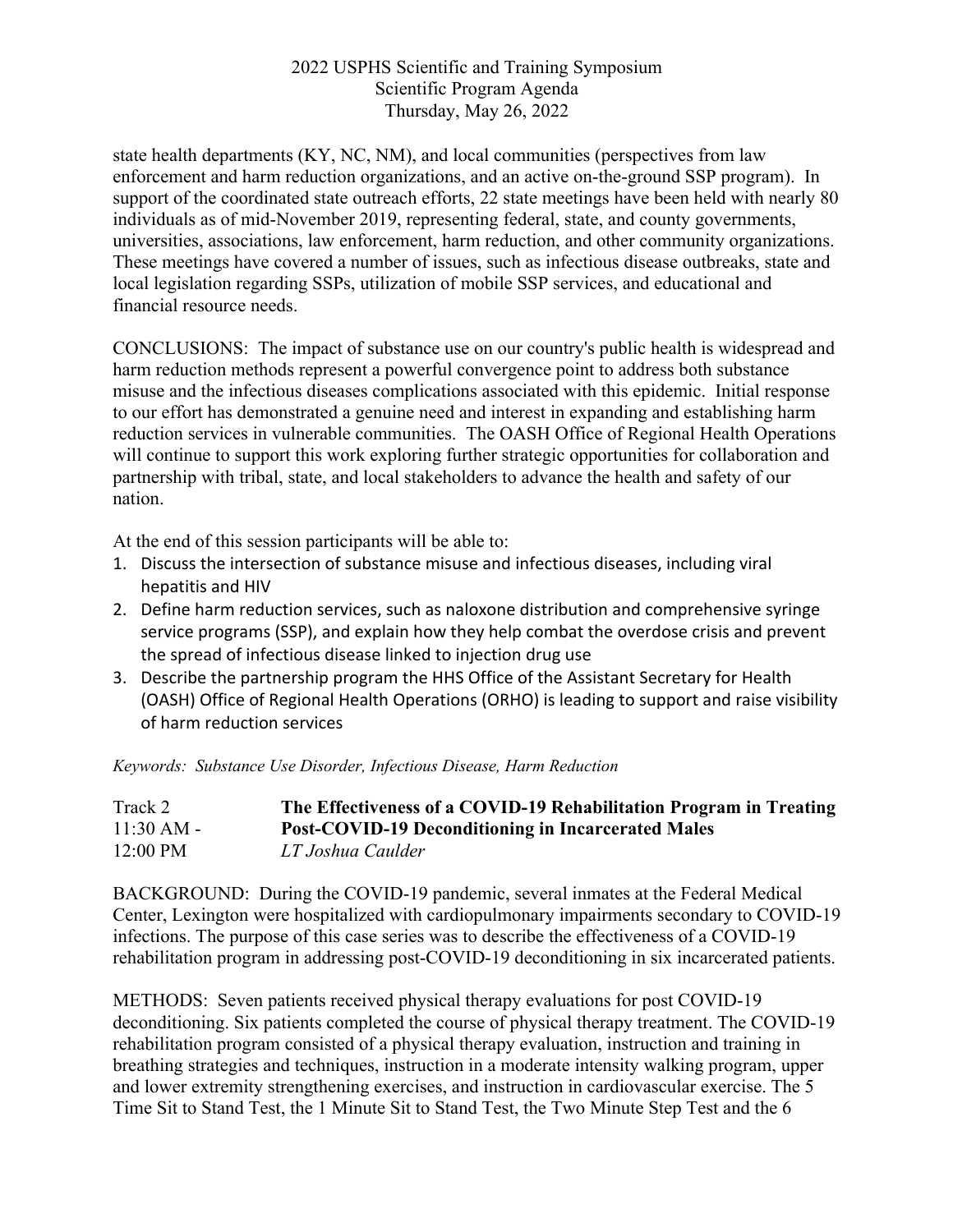Minute Walk Test were performed on the date of the physical therapy evaluation and on the date of discharge from the physical therapy program.

RESULTS: Six patients with a mean age of 64.0 years, completed the COVID-19 rehabilitation program at FMC Lexington. The mean improvement for each of the four outcome measures were as follows: 5 Time Sit to Stand Test (-7.4 sec), 1 Minute Sit to Stand Test (+8.7 reps), 2 Minute Step Test (+13.2 reps) and 6 Minute Walk Test (+310.8 feet). The mean of the final scores for each of the outcome measures all exceeded the minimal detectable change (MDC) and the minimal clinically important difference (MCID) for each test.

CONCLUSIONS: A COVID-19 rehabilitation program that includes a moderate intensity walking program, an upper extremity and lower extremity strengthening program, instruction in cardiovascular exercise and education/training in breathing strategies/techniques may be beneficial in improving functional lower extremity strength, aerobic endurance and exercise capacity in federal inmates with post-COVID-19 related deconditioning.

At the end of this session participants will be able to:

- 1. List the four functional outcome measures that were utilized in the COVID-19 Rehabilitation Program at FMC Lexington.
- 2. Describe the four different types of physical therapy interventions included in the COVID-19 Rehabilitation Program at FMC Lexington.
- 3. List two strengthening exercises that were included in Phase 3 of the COVID-19 Rehabilitation program at FMC Lexington.

*Keywords: COVID-19,* 

| Track 3            | <b>Public Health Emergency Response Strike Team (PHERST)</b> |
|--------------------|--------------------------------------------------------------|
| $11:30$ AM -       | LT Christine Nappa                                           |
| $12:00 \text{ PM}$ | LT Tessa Fletcher                                            |

BACKGROUND: The Public Health Emergency Response Strike Team (PHERST) is comprised of a small, highly skilled, select cadre of full-time active duty United States Public Health Service (USPHS) Commissioned Corps officers, including Licensed Clinical Social Workers (LCSWs). PHERST officers are trained, prepared, and ready to immediately respond and assess critical requirements in emergent situations such as outbreaks, domestic events, and natural disasters. PHERST ensures the Corps has resources to meet its mission for regional, national, and global public health emergency responses and ensures the Corps can rapidly respond to urgent and emergent public health operations with highly trained professional staff.

METHODS: PHERST provides reduced response time, minimizes stress on the system, and allows officers to get ahead of the disaster. If needed, PHERST officers deploy for extended durations; thereby ensuring continuity of care and minimizing information loss that occurs during the rotation of personnel during a deployment. When not deployed, PHERST officers train, maintain their skills, and may fill short-term staffing gaps in priority agencies in the areas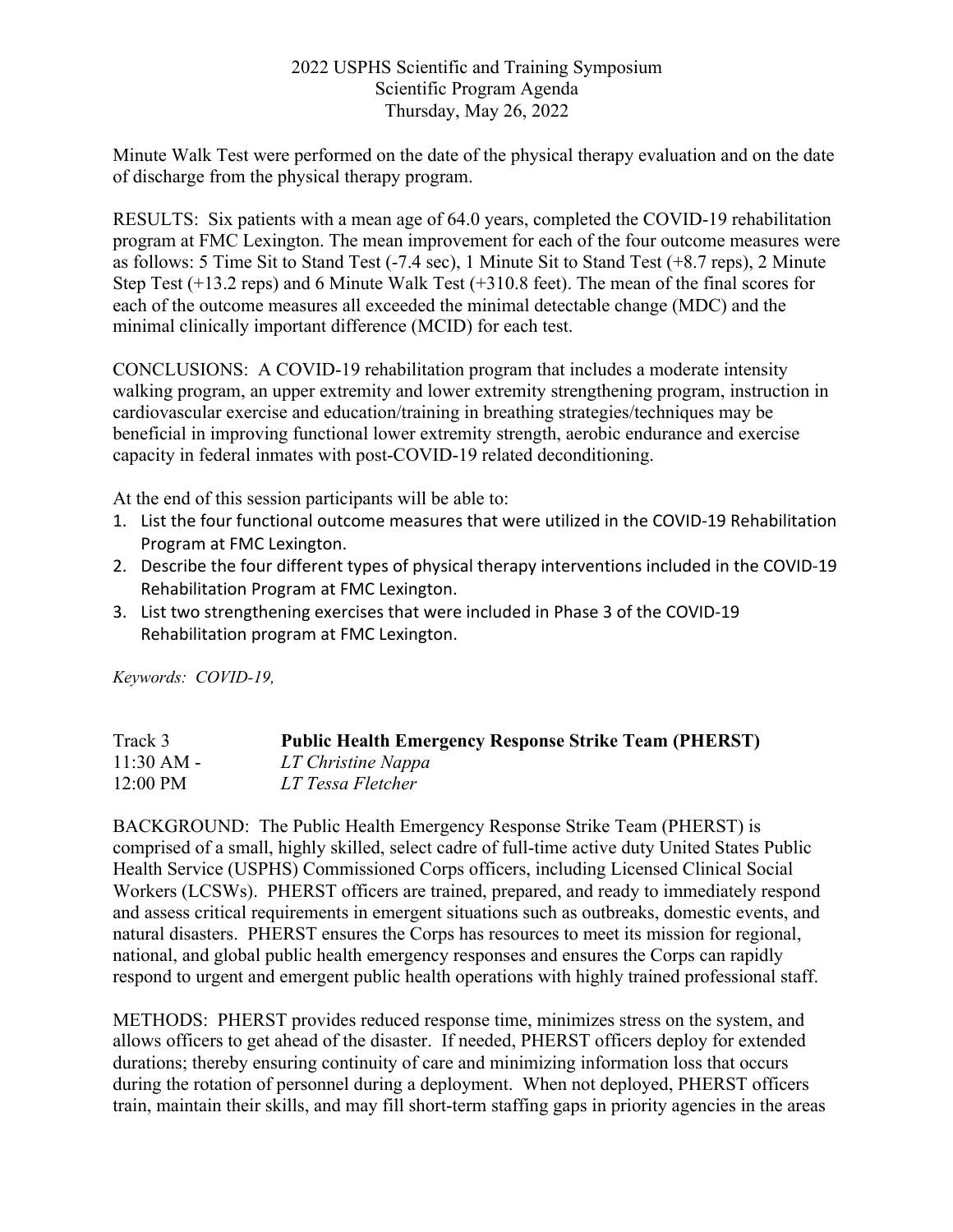of greatest need providing public health and direct clinical care to underserved and vulnerable populations, including Indian Health Service (IHS), Bureau of Prisons (BOP), or Immigrations and Customs Enforcement (ICE).

RESULTS: In recent years, emergency management response demands have expanded considerably. In total, between 2013 and 2020, greater than 47% of Corps officers deployed to support 154 different missions. The Corps has deployed over two-thirds of its officers in support of COVID-19, the highest historic deployment of officers to date.

CONCLUSIONS: As the U.S. continues to experience natural disasters and other emergencies, and risks associated with the COVID-19 pandemic or intentional threat, the Corps must engage in new strategies to better protect the Nation. PHERST is trained and ready to meet the immediate need.

At the end of this session participants will be able to:

- 1. Discuss the origination and purpose of the Public Health Emergency Response Strike Team (PHERST).
- 2. Describe the increased need for Corps officers in response to regional, national, and global public health emergencies.
- 3. Differentiate between previous deployment team types and the Public Health Emergency Response Strike Team (PHERST).

*Keywords: Emergency Response,* 

| Track 4            | Deployment Safety During the COVID-19 Response - California                                                             |
|--------------------|-------------------------------------------------------------------------------------------------------------------------|
| $11:30 AM -$       | <b>Department of Public Health</b>                                                                                      |
| $12:00 \text{ PM}$ | CDR Jason Wilken, PhD, Career Epidemiology Field Officer assigned to<br>the California Department of Public Health, CDC |

BACKGROUND: As the COVID-19 pandemic began, the California Department of Public Health (CDPH) identified key gaps in its safety infrastructure for deployed staff during emergencies including:

- Staff safety during field deployments was decentralized and individual program Illness and Injury Prevention Programs and oversight varied greatly.

- The Medical and Health Coordination Center (MHCC), which coordinates CDPH incident management, had a limited Safety Officer scope that did not provide oversight of safety for fielddeployed staff.

- There was no department-wide respiratory protection program (RPP) or standardized guidance for risk-based use of personal protective equipment (PPE).

Consequently, there was no standardized approach to actively ensure and monitor staff safety while they conduct fieldwork, both during emergency response or programmatic activities.

METHODS: CDPH implemented components of the Emergency Responder Health Monitoring and Surveillance™ (ERHMS™) framework developed by the U.S. National Response Team and National Institute for Occupational Safety and Health (NIOSH), Centers for Disease Control and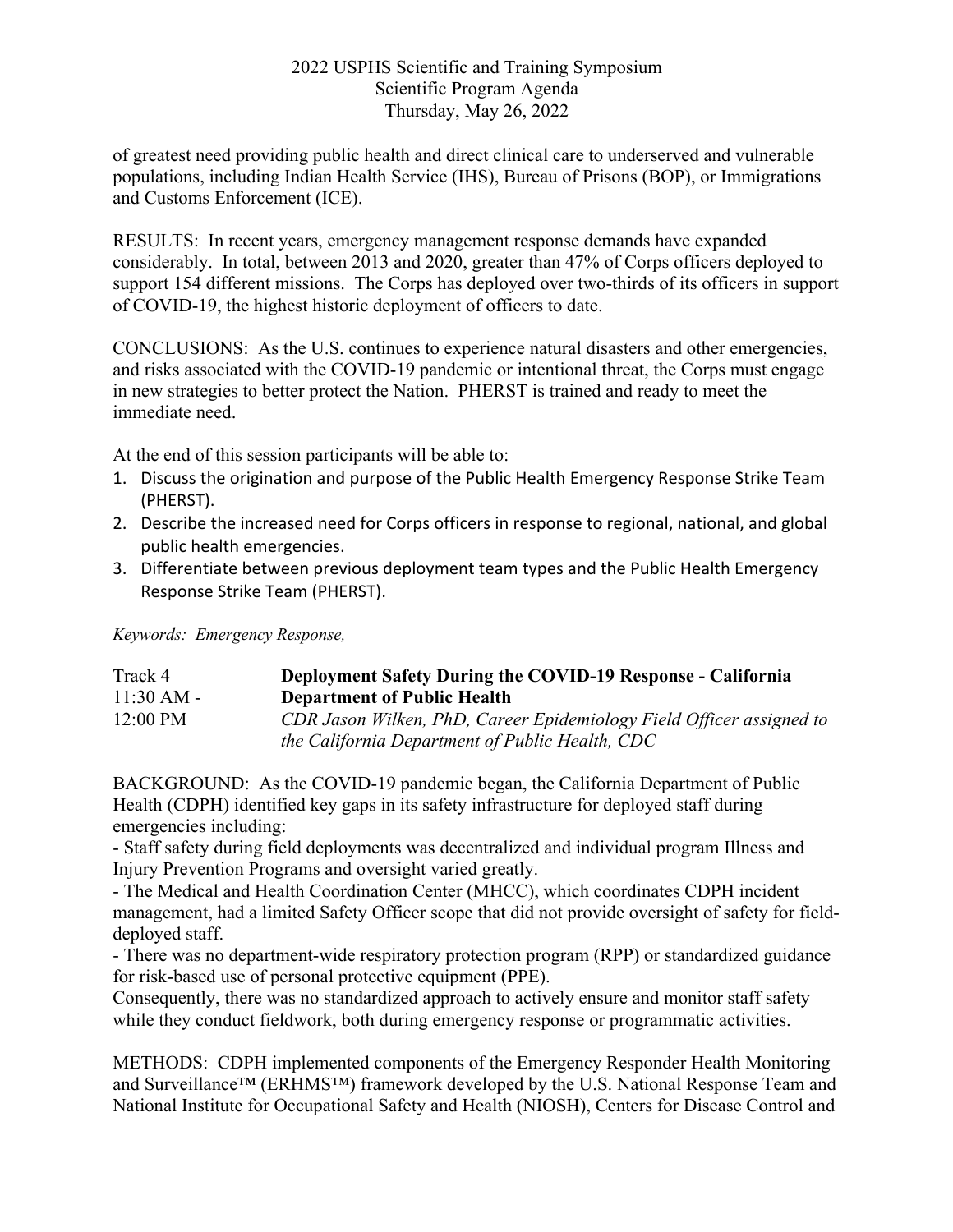Prevention. The ERHMS framework was created to help protect emergency responders during all phases of an emergency response and is scalable, all-hazards, and National Incident Management System-compatible. In implementing the ERHMS framework, CDPH:

- Mobilized subject matter experts in disaster epidemiology, health education, industrial hygiene, infectious disease, and information technology to develop and deploy procedures, processes, training materials, and technical infrastructure. CDPH also secured support from executive leadership, emergency operations, and human resources;

- Enhanced the scope of the Safety Officer role at the MHCC to include responsibility for all deployed staff safety, and created a subordinate four-position Safety Unit to support ERHMS framework implementation; and

- Improved deployment safety preparedness and oversight: staff rostering, pre-deployment safety briefings, health self-screenings for field deployment readiness, symptom/wellness checks, and a forum for responders to report possible exposures and resolve health and safety concerns.

RESULTS: Within 6 weeks from initial concept, CDPH implemented an ERHMS™program including an information technology platform for rostering, monitoring, and tracking deployers. Since implementation, CDPH:

- Trained 23 staff who serve on a rotating basis as Safety Officer and/or Safety Unit staff for the COVID-19 response and future responses;

- Created a standardized pre-deployment health and safety briefing including a general safety module, a COVID-19 specific module, seasonal modules (e.g., heat and wildfire smoke exposures, winter driving), and setting- and duty-based PPE guidance for fieldwork; and - Rostered 541 staff involved in COVID-19 response, delivered deployment safety briefings to 425 staff, tracked 612 staff deployments, and addressed 31 reported safety concerns. The new deployment safety process catalyzed the development of CDPH's first department-wide RPP, which has provided respirator readiness to 689 staff. The newly expanded Safety Officer role, the Safety Unit structure, and triggers for implementing different components of the ERHMS™ framework have been formally implemented into the MHCC's protocols for future activations. CDPH invested in new health and safety staff within Human Resources to bolster future programmatic safety oversight and collaboration with the MHCC Safety Officer.

CONCLUSIONS: Public health crisis response requires implementation of health protective measures for response staff. Public health agencies can adapt the ERHMS™ framework to address safety gaps for deployed staff. Engagement across disciplines, with internal partners and the support of executive management, is required for organizational adoption of effective safety and health practices.

At the end of this session participants will be able to:

- 1. Summarize and explain the importance of the activities conducted during the predeployment, deployment, and post-deployment phase of the ERHMS™ framework.
- 2. Identify opportunities to improve responder safety and health practices at all stages of an emergency response.
- 3. List the recommended subject matter experts to engage when developing and implementing an ERHMS™ framework

*Keywords: Safety, COVID-19*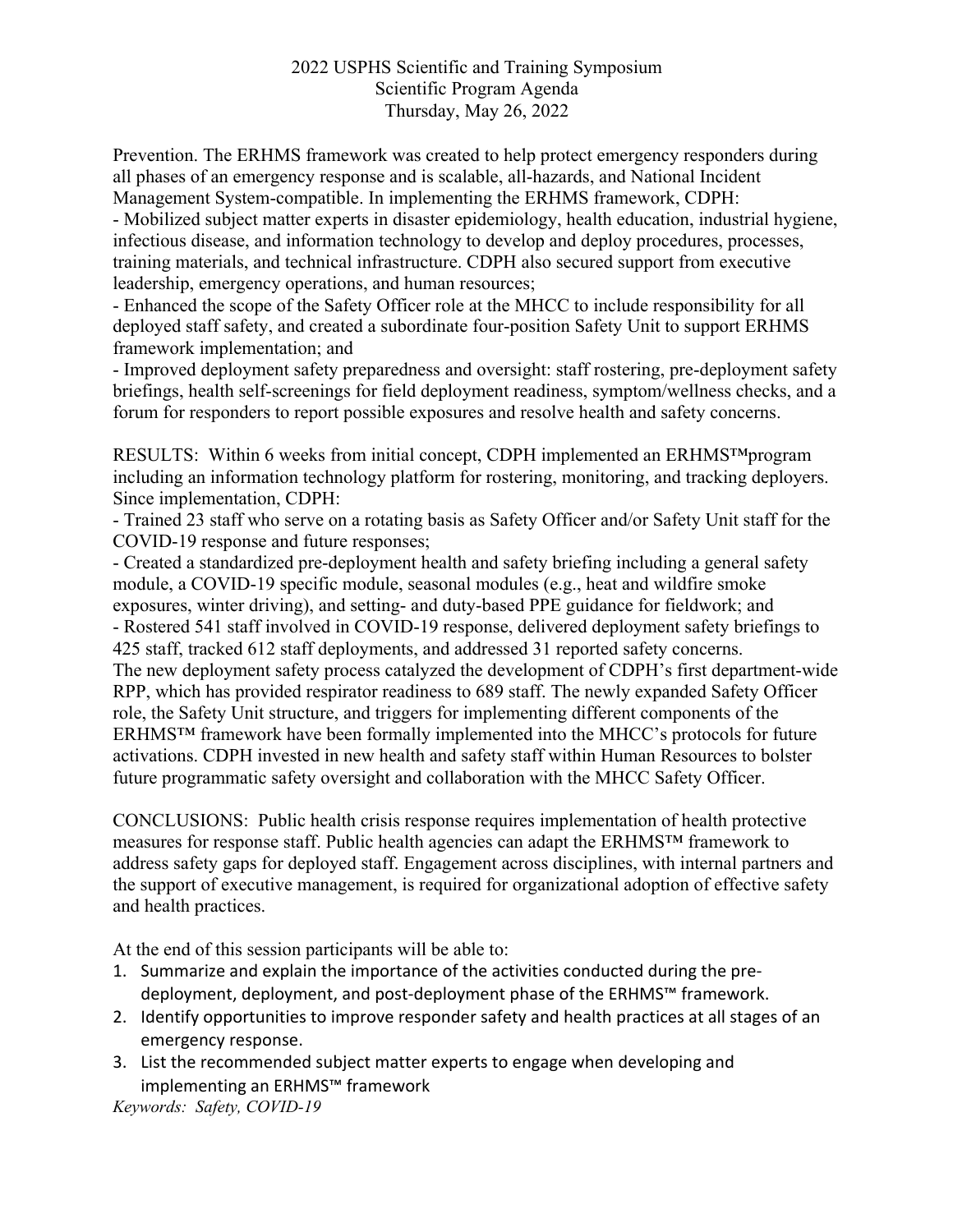Track 5 **Improving Care for Musculoskeletal Pain Through Understanding**  11:30 AM - **Pain-Related Comorbidities Impact on Pain Intensity and**  12:00 PM **Psychological Distress** *CDR Steven Spoonemore, Jr. PT, DPT, DScPT, Clinical Specialist Physical Therapist, US Public Health Service Dr. Ryan McConnell, DPT, DScPT, Associate Professor, Belmont University*

BACKGROUND: Musculoskeletal pain affects approximately 47% of the U.S. general population and 7.4% of the population report high-impact chronic pain that frequently limits life or work activities. Similarly, a smaller proportion of individuals with chronic pain account for a disproportionate amount of healthcare costs. Drivers of this increased cost include multimorbidity and high per-person healthcare utilization. Modifiable factors include comorbidities that influence the individual pain experience, referred to as pain-related comorbidities. Along with pain-related comorbidities, the presence of pain-related psychological distress has predicted persistence and ongoing disability with musculoskeletal pain.

METHODS: Individuals starting a new care episode of physical therapy for musculoskeletal pain were included. The presence of pain-related comorbidities (anxiety, cardiometabolic syndrome, chronic pain, depression, nicotine dependence, post-traumatic stress disorder, sleep apnea, sleep insomnia) was identified from electronic medical records. Pain intensity and painrelated psychological distress via the Optimal Screening for Prediction of Referral and Outcome - Yellow Flags tool (0 to 11 flags) were captured at the first physical therapy visit. Generalized linear models were used to assess the interactions of these comorbidities with pain intensity and pain-related psychological distress. Models were adjusted for sex, marital status, body region, surgical history.

RESULTS: Complete cases (n=532) were available for individuals ages 18 to 90 (mean 56.7 years, SD 16.1). Comorbid depression increased the odds of baseline pain intensity (1.92, 95CI 1.15 to 3.19, p=0.01). Increased odds of baseline pain intensity was also found when adjusted for spine pain compared to the lower extremity  $(1.84, 95C11.17)$  to 3.03, p=0.02) and previous surgery (2.25, 95CI 1.27 to 3.97, p=.01). Females had statistically significant fewer yellow flags, representing less pain-related psychological distress, but none of the pain-related comorbidities influenced the number of yellow flags.

CONCLUSIONS: These findings are some of the first to address the relationships between painrelated comorbidities, pain intensity, and pain-related psychological distress for individuals with MSP. These pain-related comorbidities are associated with higher health care utilization and may influence health-seeking behavior. Assessing pain-related comorbidities may better assist clinicians by highlighting the comorbidities that may be most influential on pain intensity and pain-related psychological distress.

At the end of this session participants will be able to:

1. Define pain-related comorbidities for musculoskeletal disorders.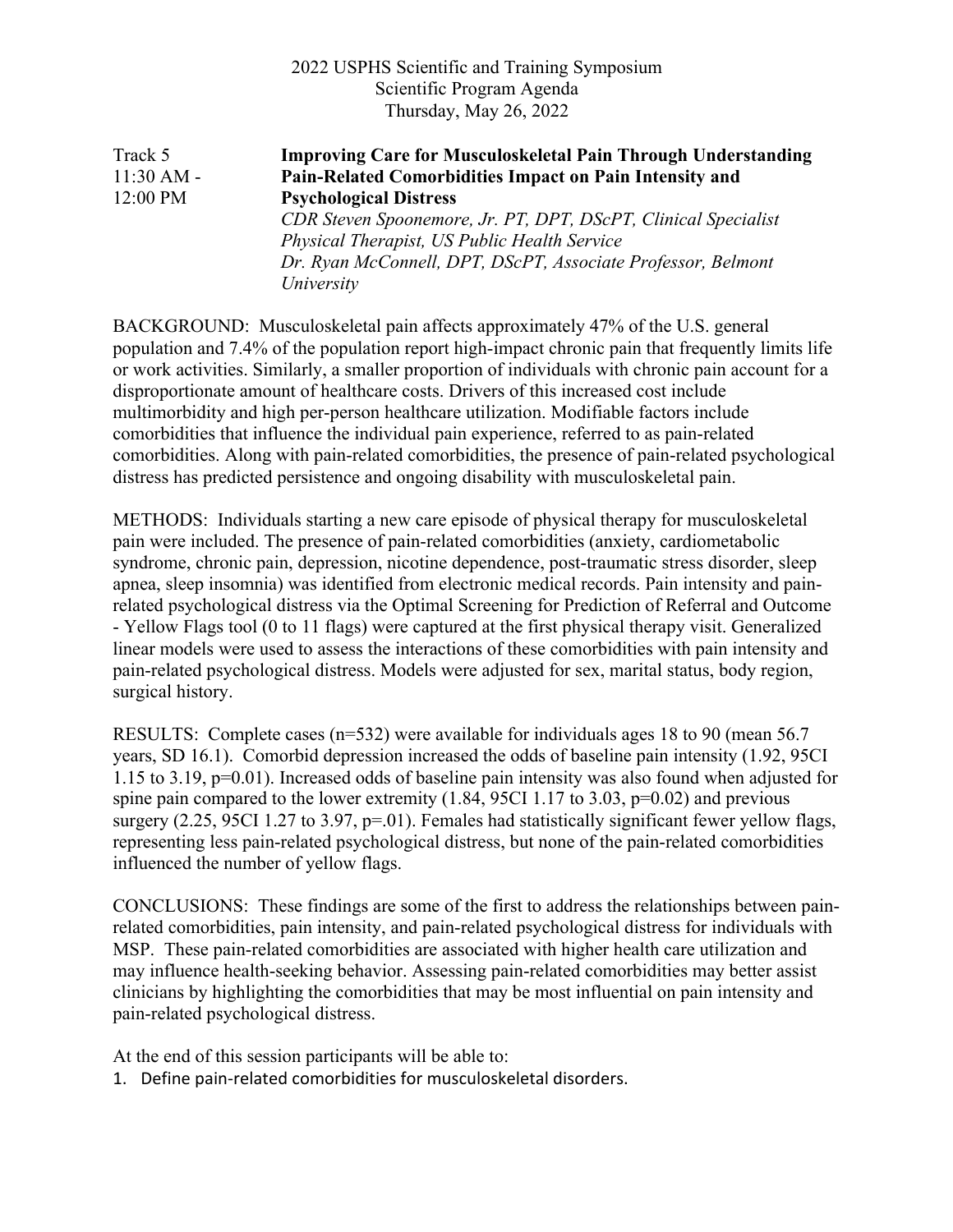- 2. Discuss the impact of pain-related comorbidities on healthcare utilization, pain, psychological distress, and functional outcomes for patients.
- 3. Propose research initiatives to improve care for musculoskeletal pain.

*Keywords: Quality Improvement, Pain, Healthcare Utilization, Psychological Distress*

| Track 6            | "Its Hard to Believe That You Belong" Interviews of 8 Black Medical |
|--------------------|---------------------------------------------------------------------|
| $11:30 AM -$       | <b>Students at USU</b>                                              |
| $12:00 \text{ PM}$ | CDR Witzard Seide, MD, Clinical Associate Professor of Pediatrics,  |
|                    | Uniformed Services University                                       |
|                    | 2d Lt Monnique Johnson, MD Candidate, Medical Student, Uniformed    |
|                    | Services University                                                 |

BACKGROUND: The Uniformed Services University (USU) School of Medicine is also known as "America's Medical School" but is not reflective of the diversity of the nation. Finding that enrollment of Underrepresented in Medicine students at the Uniformed Services University of the Health Sciences was considerably below the national average, researchers initially sought to understand the experiences of minority students. The goal was to develop an academic and social support structure that sustains and attracts students of diverse backgrounds and races.

METHODS: Individual interviews of eight matriculated Black medical students and a focus group were conducted with Institutional Review Board approval to obtain feasible methodologies and implement change. Student's perspectives and experiences regarding their institution were investigated using qualitative thematic analysis.

RESULTS: The analysis revealed six themes from the individual interviews: Experience as a minority; Admission process; Difference in backgrounds; Curriculum culture; Diversity at the school; Military medicine. The overarching message from the students was "If you don't see yourself represented somewhere, it's hard to believe that you belong." The focus group made four recommendations: Add a minority viewpoint to curriculum; Add textbooks that portray black skin; Collaborate with Historically Black Colleges and Universities; Increase recruitment of Black students and faculty. Several ideas and initiatives have since been implemented like those mentioned in the report as a step towards creating inclusion and equity.

CONCLUSIONS: The military has long been viewed as a vehicle of change for the nation, and USU – as the leadership academy for the Military Health System – can lead the way in developing and implementing programs to diversify the health care workforce. It is hard for minority students to believe they belong in environments without the representation and infrastructure needed to support their unique needs. The initiatives implemented can help diversify the healthcare workforce. These programs are also opportunities to both improve clinical care and reduce health disparities, better preparing students to work in multicultural settings. These efforts are particularly important given the diversity of the military population.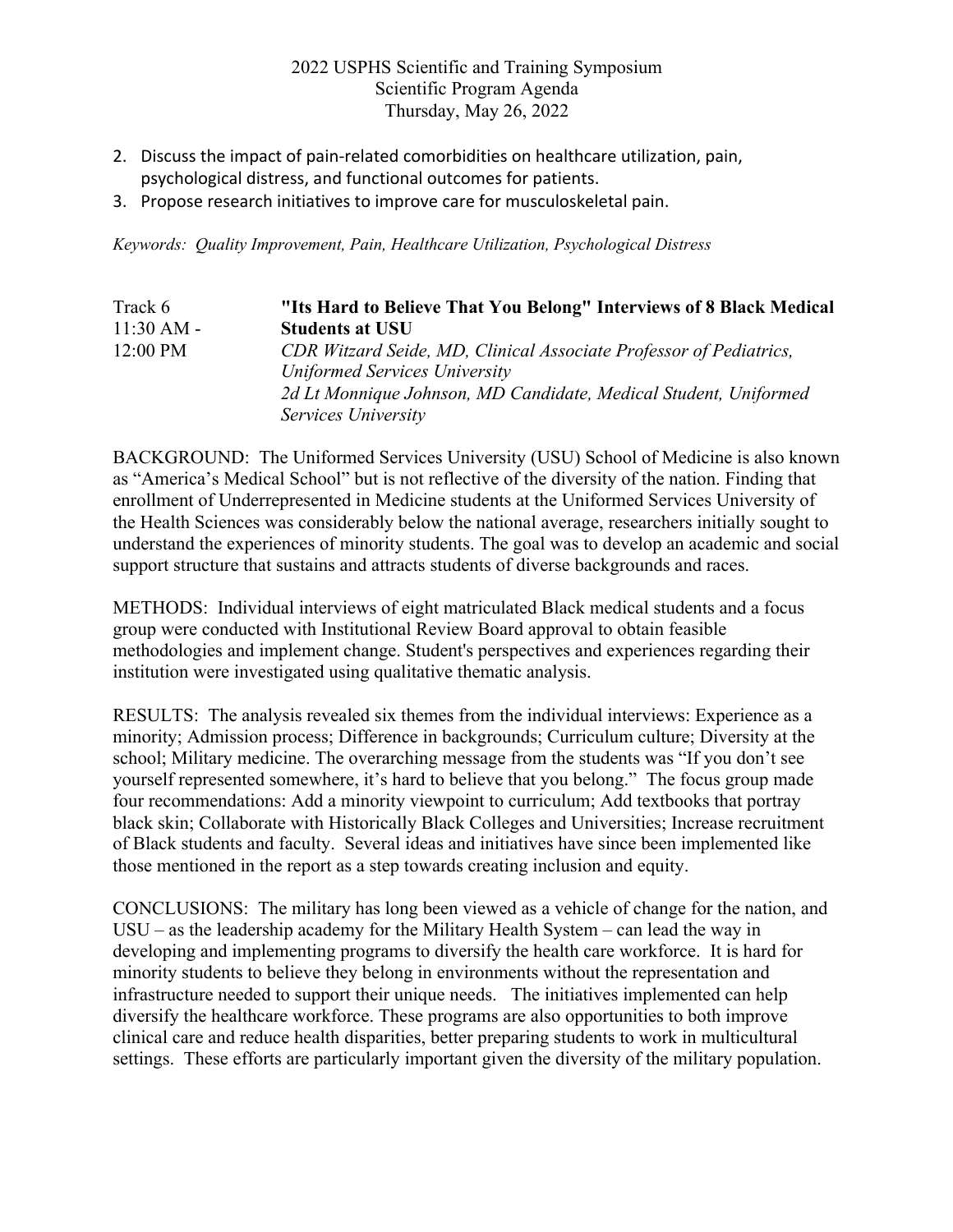At the end of this session participants will be able to:

- 1. Describe two diversity-related education programs at Uniformed Services University
- 2. Identify three negative effects of racism on how medicine is practiced today
- 3. Describe two positive impacts of the Racism in Medicine Course

*Keywords: Racism and Health,* 

# **1:30 PM - 2:00 PM**

| Track 1             | <b>The Gender Reveal</b>                                         |
|---------------------|------------------------------------------------------------------|
| $1:30 \text{ PM} -$ | LT Lee Ryder, PT, DPT, Physical Therapist, Indian Health Service |
| $2:00$ PM           |                                                                  |

BACKGROUND: Discrimination in healthcare is a common experience in the LGBTQ+ community. There is a widespread lack of knowledge and awareness about gender-related issues both within and outside of the medical field. This disparity negatively impacts the safety, inclusion, and quality of life for sexual and gender diverse individuals. Additionally, this lack of knowledge hinders optimal healthcare delivery to sexual and gender diverse populations. Based on evidence from the National Center for Transgender Equality 2015 U.S. Transgender Survey, along with a multitude of other data and literature, sexual and gender diverse individuals experience significantly higher rates of mistreatment and violence, economic hardship and instability, and physical and mental health illnesses. The current norm for clinical and nonclinical practices is operating in an environment with limited understanding of how to provide care to this population.

METHODS: This interactive educational presentation will improve officers' knowledge on how to encourage gender-affirming interactions with all people including patients, colleagues, family and friends. The presentation debunks common myths and stereotypes related to the LGBTQ+ population and provides opportunities for developing directly-applicable, effective communication strategies to use within and outside of the medical environment. Through the use of real-life scenarios to deliver evidence-based information, the presentation decreases hesitancy and apprehension for engaging in difficult conversations related to LGBTQ+ health equity issues.

RESULTS: Based on peer feedback and engagement in previous presentations, this training improves knowledge on language used in relation to the LGBTQ+ community, gender-affirming healthcare practices, usage of personal pronouns, recognition of one's personal gender identity, allyship to the LGBTQ+ population, and the history of modern day understanding of sex and gender. The training results in obtaining strategies to directly implement in daily life during healthcare and interpersonal interactions to create a more inclusive environment for all people. The pedagogical implications of this training allow us to better prepare for future generations and public health needs of the growing LGBTQ+ population.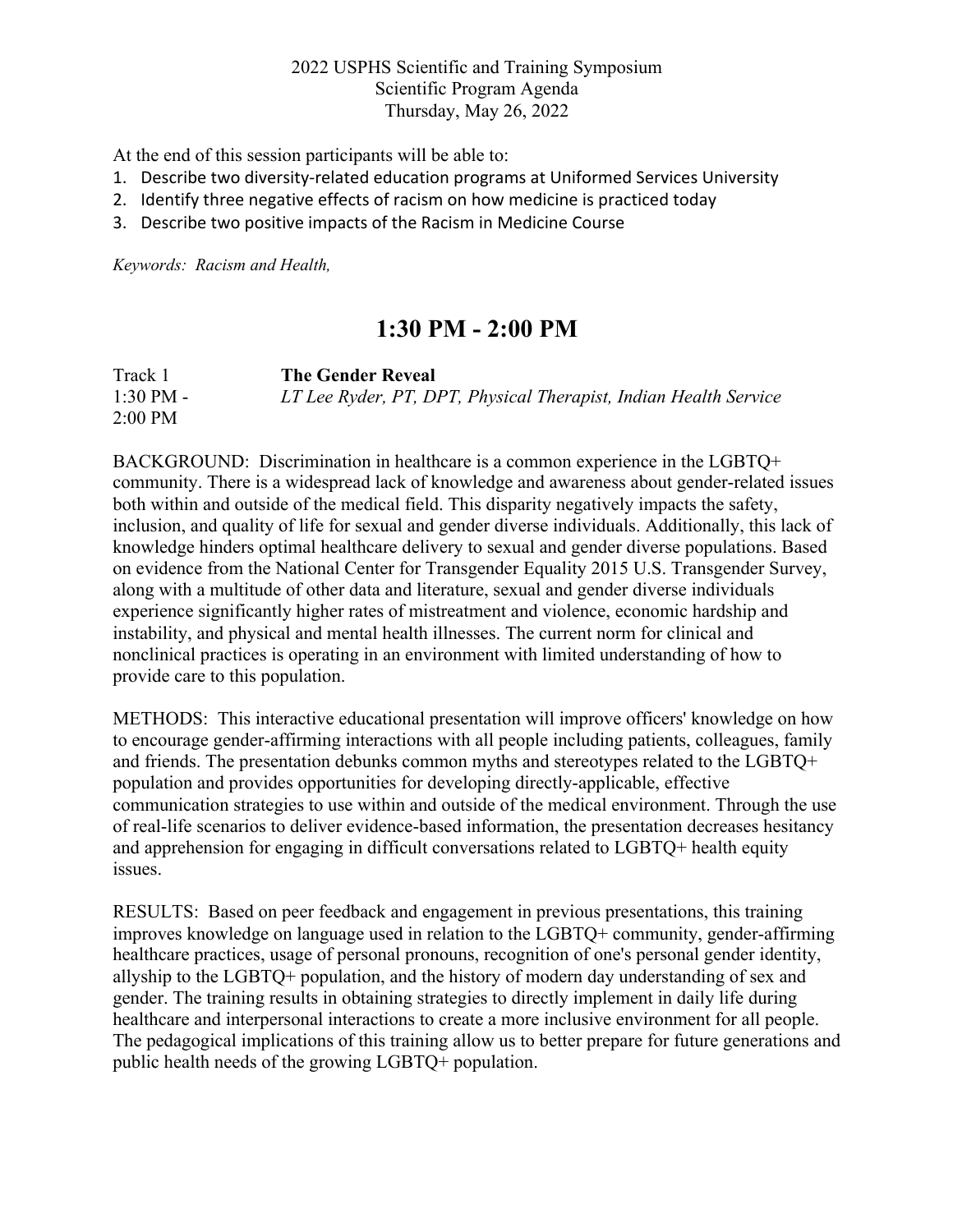CONCLUSIONS: Issues related to equity and inclusion for the LGBTQ+ community are pertinent, evolving and will continue to become even more relevant in the years to come. As public health leaders, officers in the USPHS should be equipped to support vulnerable communities, including those in the LGBTQ+ population. It would benefit all Commissioned Officers to undergo training to improve knowledge on gender-related terminology, how to create a safe, inclusive and affirming environment for sexual and gender diverse individuals, and how to perform gender-affirming healthcare practices. Next steps after this proposed presentation include development of a Commissioned Corps-specific training program for LGBTQ+ health equity to advance public health practices for this population.

At the end of this session participants will be able to:

- 1. Explain the difference between gender identity and sex.
- 2. List at least three examples of personal pronouns commonly used in present day.
- 3. List at least two effective communication strategies that reduce barriers to medical care for gender diverse individuals.

*Keywords: Health Inequalities, LGBTQ+ Health, Health Disparities, Gender-Affirming Healthcare, Inclusive Healthcare*

| Track 2       | <b>USPHS</b> in support of the Biden Administration's International |
|---------------|---------------------------------------------------------------------|
| $1:30$ PM $-$ | <b>Vaccine Transfer Initiative</b>                                  |
| $2:00$ PM     | CDR Avi Stein, MPH, EMT-P, CHEP, Deputy Branch Chief, Assistant     |
|               | Secretary for Preparedness and Response                             |
|               | LT Schuyler Price, BSME, EIT, Program Management Officer, Assistant |
|               | Secretary for Preparedness and Response                             |

BACKGROUND: The Biden Administration announced in June 2021 the intent to donate at least 500 million doses of COVID-19 vaccine to low & lower-middle income countries. The US aimed to donate 75% through the World Health Organization's COVAX program intended to distribute vaccines equitably and 25% directly to countries in need, those experiencing surges, immediate neighbors, and other countries that requested immediate US assistance ("bilateral" transfers). ASPR was charged with the on-site transfer of vaccine to foreign dignitaries and coordination of secure transport.

METHODS: ASPR USPHS Officers were identified to develop requirements and support the Biden Initiative of International COVID-19 Vaccine donations. In order to meet the demands of this mission, a multi-pronged approach was implemented. The first priority was to develop protocols and training for both COVAX and bilateral agreements required to support the on-site transfers. This included quickly developing strong relationships with all partners to include the White House, National Security Council, World Health Organization (WHO), Countermeasures Acceleration Group (CAG), US Marshals Service, foreign ambassadors and dignitaries, and commercial distributors. Additionally, this required protocols for all steps that could be replicated across distributors and airports as the mission parameters shifted with every transfer. To support these activities, the International Vaccine Transfer or IVT "Cell" was created to coordinate all logistics requirements for the on-site activities and link supporting partners.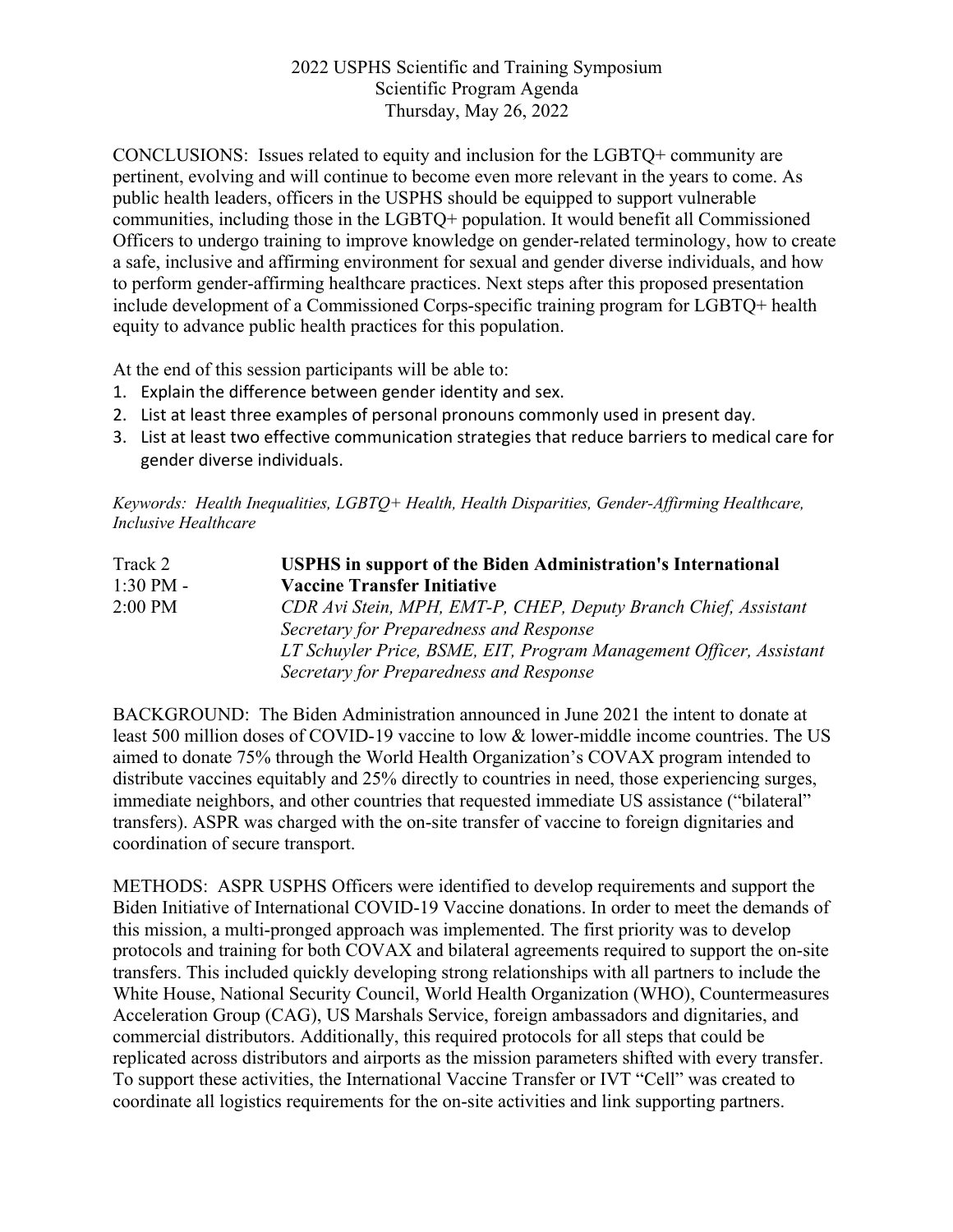Additionally, the IVT "Security Team" developed a long-term risked based approach, applying subject matter expertise and analysis of historical data, to provide security and assurance of all IVT shipments by coordinating with law enforcement. USPHS Officers deployed to multiple sites to facilitate the transfer of vaccines to foreign dignitaries, maintain vaccine quality control and cold chain, and assure logistical requirements for movement to international locations.

RESULTS: The actions of this program have successfully transferred 96,000,000 doses of COVID19 vaccine to 41 countries (as of 29NOV), promoting global public health and demonstrating a novel mechanism by which the US can provide humanitarian assistance in the form of medical countermeasures to foreign countries. The importance of quickly developing strong relationships with the right parties and establishing communication best practices was highlighted during this work. Additionally, due to the rapid pace of donations required, it was critical to continuously review actions taken during each transfer and apply lessons learned to the next, sometimes requiring a turnaround of less than a day. This allowed best practices to be identified early on and solidified early, which also helped when bringing on new team members as the mission expanded and shifted.

CONCLUSIONS: These actions required establishing a completely new set of logistics protocols and relationships with partners that had never been developed. With the rapid pace and aggressive goals set by executive leadership combined with international impact, best practices were developed quickly to achieve transfer of vaccine saving millions of lives across the globe.

At the end of this session participants will be able to:

- 1. Identify the key USG and international partners involved in humanitarian vaccine donations.
- 2. Summarize the responsibilities of the major partners involved in coordinating transfers.
- 3. Explain two lessons learned that can be applied in future humanitarian donations.

*Keywords: COVID-19,* 

| Track 3             | <b>Making Human Services an Integral Part of Emergency Management</b> |
|---------------------|-----------------------------------------------------------------------|
| $1:30 \text{ PM} -$ | <b>Response</b>                                                       |
| $2:00$ PM           | CAPT Anitra Johnson                                                   |
|                     | LT Johanna Paillet-Growl, MA, LCSW, Repatriation Specialist,          |
|                     | Administration for Children and Families                              |

BACKGROUND: Historically, the human services sector has been excluded from preparedness and emergency response efforts. A White House Directive instructed the Department of Health and Human Services (HHS) to coordinate with other departments of the Executive Branch, State governments and non-governmental organizations to develop a robust, comprehensive and integrated system to deliver human services during disaster. In 2006, the Administration for Children and Families (ACF), Office of Human Services Emergency Preparedness and Response (OHSEPR) was created by the HHS Deputy Secretary to provide policy development, coordination, guidance and support to the ACF Assistance Secretary and all programs. OHSEPR provides human services expertise and promotes resilience of vulnerable individuals, children, families, and communities impacted by disasters and public health emergencies. This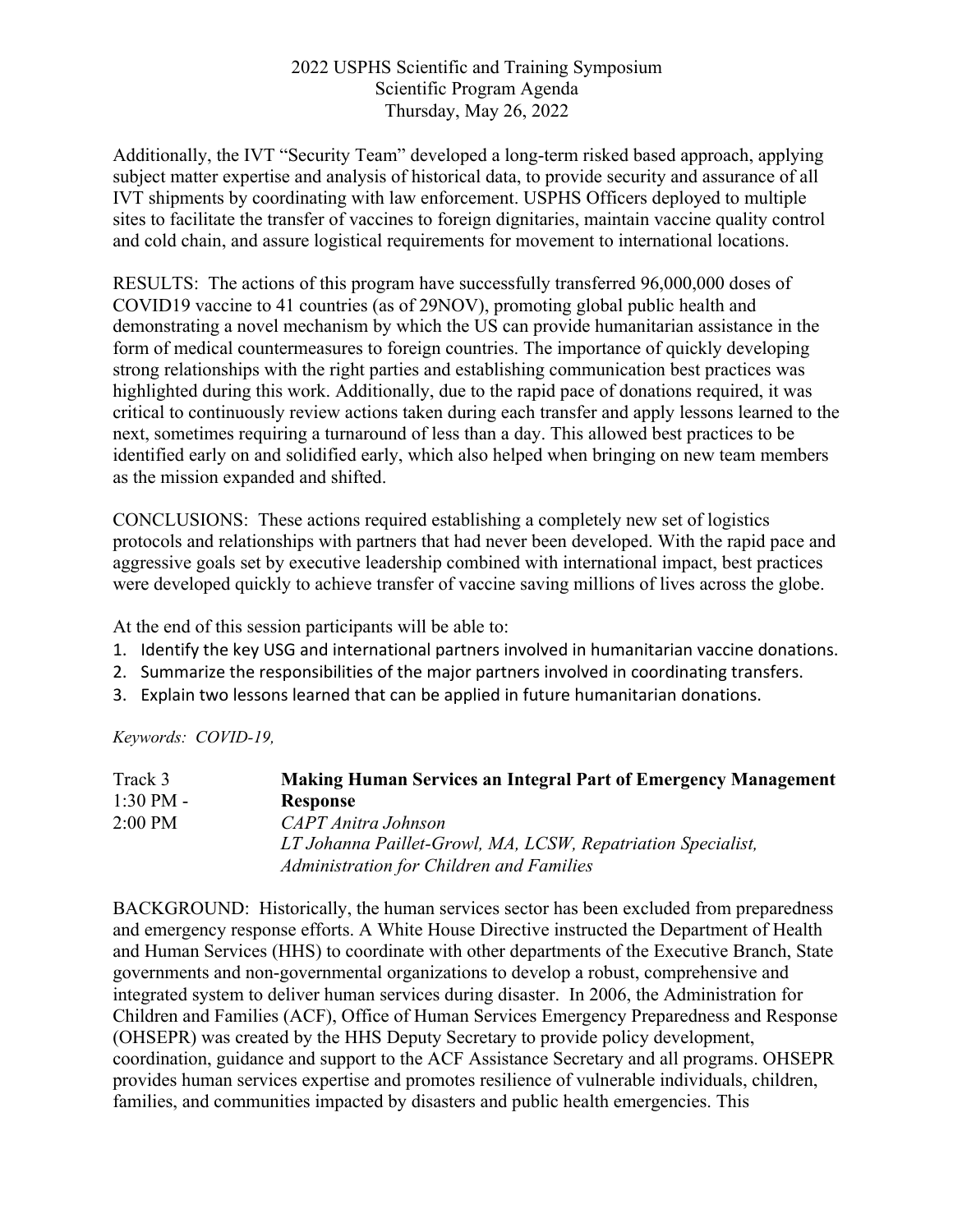presentation will highlight the importance of human services in the aftermath of a disaster and OHSEPR efforts to develop capability and capacity for human services during steady-state and disaster response operations.

METHODS: Provide an overview of OHSEPR, programs, and OHSEPR's role in disasters.

Provide a primer on disaster/repatriation case management to PHS officers:

- Understand and Apply Case Management Fundamentals

- Explore Case Studies highlighting the complexities of needs for families in disaster/repatriation settings

- Train-the-trainer: develop strategies to empower state and local case management providers.

RESULTS: Lessons Learned: Utilize After Action Reports from past disaster missions to impact training and understanding

#### CONCLUSIONS:

Next Steps:

Develop and implement training plan to fill gaps in disaster human services

OHSEPR collaborate with CCHQ to train and prepare a cadre of officers to augment OHSEPR missions

At the end of this session participants will be able to:

- 1. Outline the importance of human services in disasters and public health emergencies.
- 2. List and describe human services programs administered at OHSEPR.
- 3. Explain the role of PHS officers during human services support missions.

*Keywords: Emergency Response, Human Services*

| Track 4             | The Latest Advances in FDA-Approved Heart Failure Drug and |
|---------------------|------------------------------------------------------------|
| $1:30 \text{ PM} -$ | <b>Device Care</b>                                         |
| $2:00$ PM           | CAPT Brian Lewis, MD, Medical Officer, USFDA               |

BACKGROUND: An estimated 1 million plus heart failure hospitalizations occur each year in the U.S., causing approximately 20 percent of all admissions in those over 65 years of age. Following on the foundation of major advances in drug and device care for heart failure prevention and stabilization, new therapies have been introduced to address gaps, for instance for patients who have not responded to current options.

METHODS: The presentation will review publicly available information on FDA-approved drug and device approaches to heart failure care focusing on describing risk/benefit considerations and magnitude of benefit, number needed to treat and other practical approaches that allow clinicians to determine which of the options best fits the needs of their patients.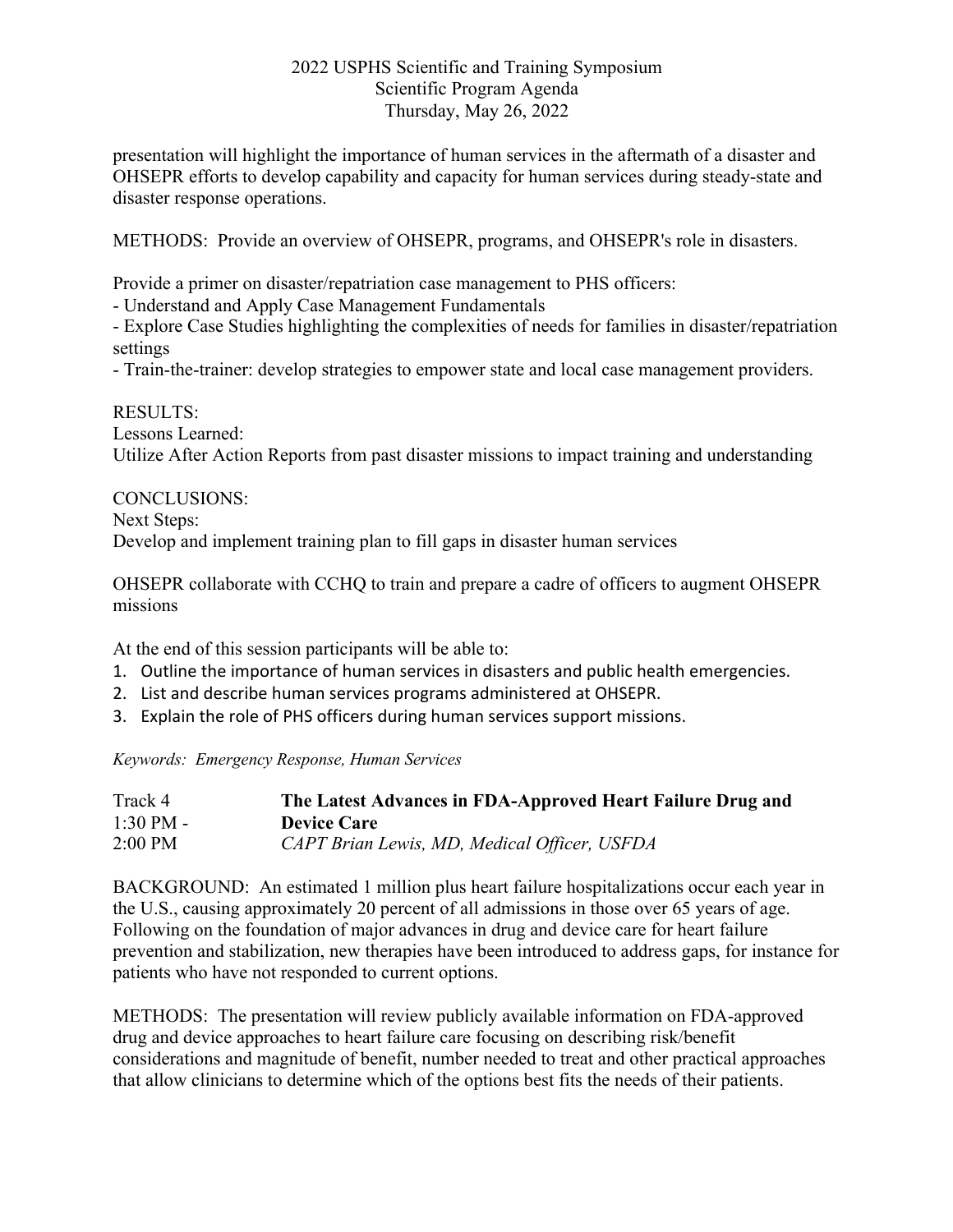Publicly available information in next generation drug and device therapies will be touched on briefly.

RESULTS: Despite continuing innovations, challenges remain, especially heart failure with preserved ejection fraction. Lessons learned from recent drug and device trials, including therapies not shown to benefit heart failure patients will be reviewed. HF.heartfailure20222

CONCLUSIONS: Drug and device therapies for preventing and stabilizing heart failure continue to be developed but challenges remain, including patients with preserved heart function and heart failure symptoms. Understanding current paths of investigation and recent FDA approval help clinicians choose therapies best suited to their patients and give hope of future therapies in development.

At the end of this session participants will be able to:

- 1. Describe the variety of typical heart failure presentations and types.
- 2. Describe the general approaches to drug and device therapy for heart failure.
- 3. Describe areas where drugs and devices have not fully addressed the needs of heart failure patients.

#### *Keywords: Clinical, Heart Failure*

| Track 5             | <b>Prevention through Active Community Engagement (PACE) Public</b>              |
|---------------------|----------------------------------------------------------------------------------|
| $1:30 \text{ PM} -$ | <b>Health Train the Trainer Portal</b>                                           |
| $2:00$ PM           | LCDR Jennifer Weekes, PhD, LICSW, MPH, BCD, Sr. Public Health<br>Analyst, USPHS  |
|                     | LT Lorna Benoit, MHA, BSN, RN, RRT, CRT, Recruitment Specialist,<br><i>USPHS</i> |

BACKGROUND: PACE was established in 2013 under the Office of the Surgeon General (OSG) and was tasked with providing SMEs to develop public health material and present them to the public using evidence-based educational lesson plans at community engagement events. These educational lesson plans teach officers how to confidently deliver presentations using a workflow process that explains how to: 1) facilitate training sessions; 2) evaluate officer's presentation skills; and 3) engage community participants. PACE developed a customized database to: 1) track officer's training progress; 2) assess training qualifications; 3) calculate the number of community events they (which also includes the number of community participants); and 4) gather feedback and lessons learned from the officers. The OSG serves as the final authority to approve these public health presentations that serve as a means to help educate, protect, promote and advance the health and safety of our Nation.

METHODS: During a global pandemic, there was a growing demand for timely and precise communication of public health messages about the spread of COVID19 and Vaccine Hesitancy. In response to cries of fear, lack of trust and anxiety from the communities we serve, the United States Public Health Service Commissioned Corps (USPHS-CC) developed a web training portal for USPHS-CC officers to obtain certification to deliver important public health messages.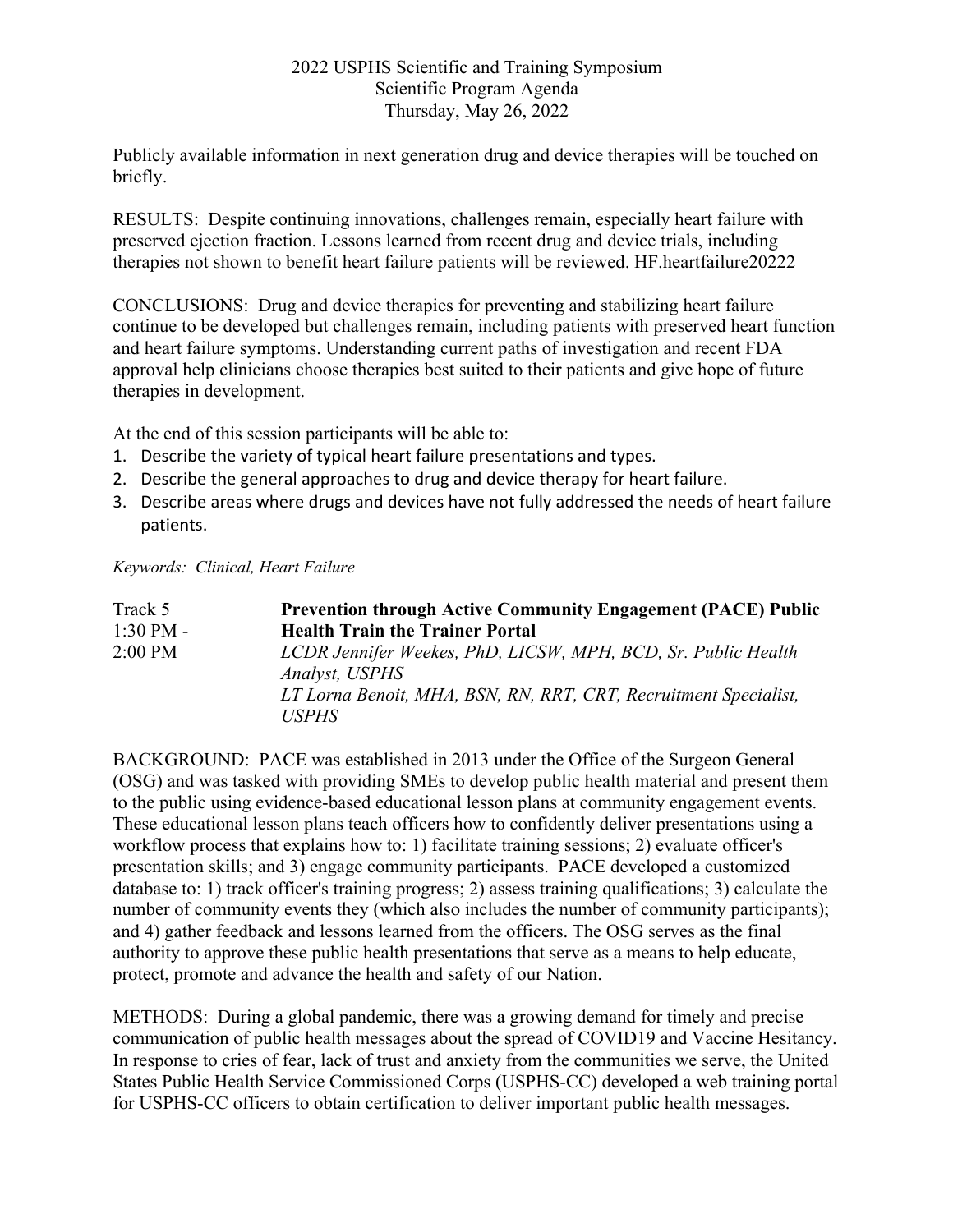RESULTS: In order to become certified to deliver these important public health messages, officers had to: 1) engage in a rigorous training process where they watched informational webinars; 2) completed self-study course materials from agencies such as CDC, NIH, and FDA; 3) passed several skills assessments with a score of 80% or higher; and 4) present the course materials to a panel of subject matter experts (SMEs) in COVID19 and Vaccine Hesitancy. Upon competition of all the required training processes, officers were certified and provided with a certificate of completion. This method became the blueprint/best practice for PACE to train all USPHS-CC officers to conduct future public health messages where the message would be clear and concise no matter the officer's category, discipline or practice. PACE was established in 2013 under the Office of the Surgeon General (OSG) and was tasked with providing SMEs to develop public health material and present them to the general public using evidence-based educational lesson plans at community engagement events. These educational lesson plans teach officers how to confidently deliver presentations using a work-flow process that explains how to: 1) facilitate training sessions; 2) evaluate officer's presentation skills; and 3) engage community participants. PACE developed a customized database to: 1) track officer's training progress; 2) assess training qualifications; 3) calculate the number of community events they (which also includes the number of community participants); and 4) gather feedback and lessons learned from the officers.

CONCLUSIONS: There are 115 officers that are certified in COVID-19 and there were 96 training sessions for COVID-19 (Total of 480 officers have participated). 19 Community COVID-19 Events that reached out 1,545 people. The OSG serves as the final authority to approve these public health presentations that serve as a means to help educate, protect, promote and advance the health and safety of our Nation.

At the end of this session participants will be able to:

- 1. Describe how the USPHS-CC has trained officers nationwide to deliver in real time, the Surgeon General's prevention messages to increase public awareness/trust. Trainings provide uniformed service officers the ability to meet the needs of all communities.
- 2. Summarize the data tracking workflows that provide quality assurance and assessment (QA) that officers are trained and qualified to present on the scientific rigors for a given OSG approved lesson (e.g., COVID 19, Vaccine Hesitancy, Opioids and Vaping )
- 3. Illustrate how can officers demonstrate their knowledge and expertise of going through the training program and increased coverage by utilizing virtual platforms.

*Keywords: COVID-19, Education, U. S. Surgeon General, Prevention through Active Community Engagement*

| Track 6             | <b>Perceived Racism and Associations with Mental Health,</b>       |
|---------------------|--------------------------------------------------------------------|
| $1:30 \text{ PM} -$ | Demographic, and Behavioral Characteristics - Adolescent Behaviors |
| $2:00$ PM           | and Experiences Survey, United States, 2021                        |
|                     | LCDR Jonetta Mpofu, PhD, MPH, BA, Team Lead/Epidemiologist,        |
|                     | Centers for Disease Control and Prevention                         |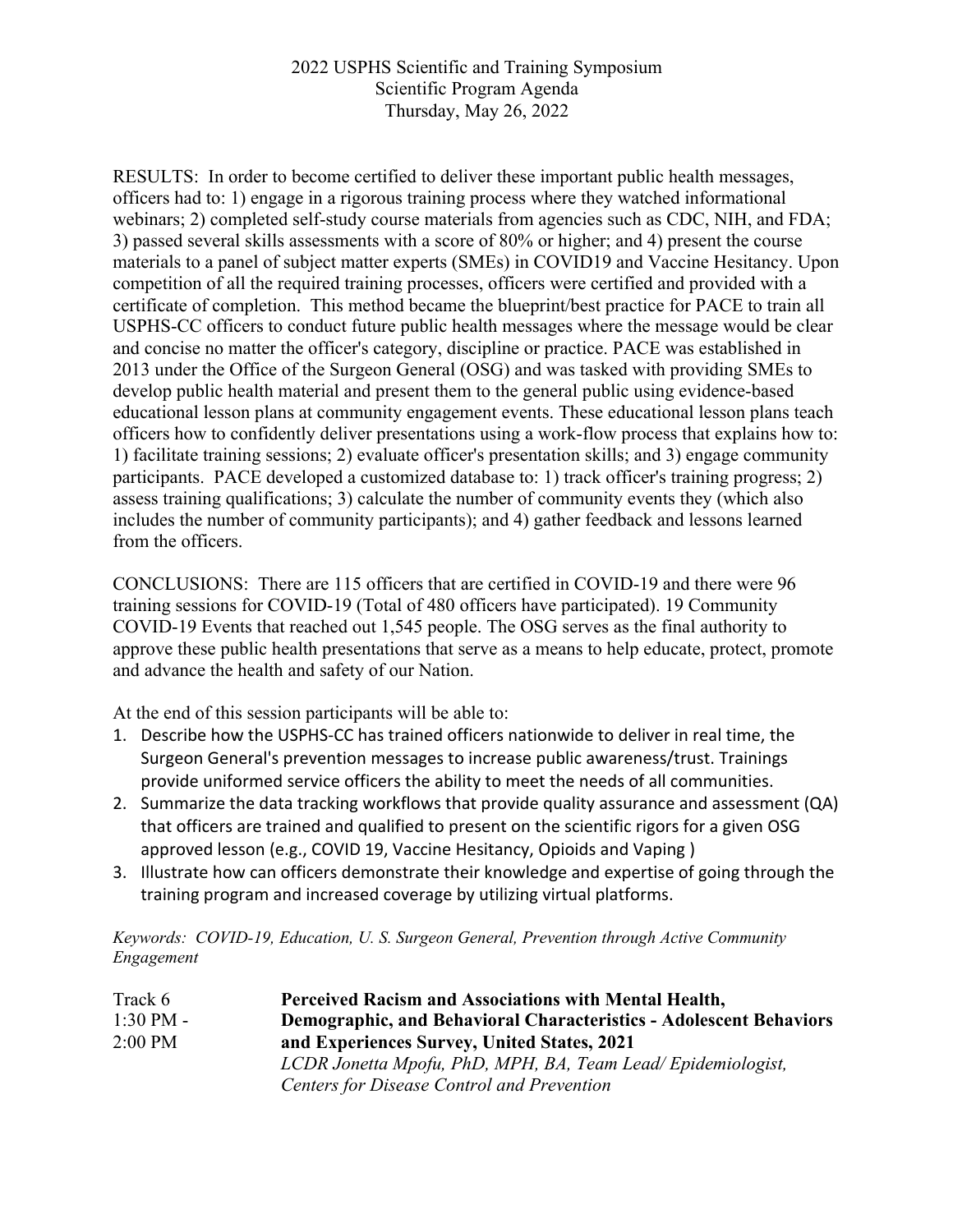### *CDR Jemekia Thornton, M.Ed., MPA, BS, Team Lead, Centers for Disease Control and Prevention*

BACKGROUND: Perceived racism in school, i.e., ever been treated badly or unfairly because of one's race or ethnicity, is an important yet understudied determinant of adolescent health and well-being. Knowing how perceived racism influences adolescent health can help reduce health inequities among racial and ethnic minority youth.

METHODS: CDC's 2021 Adolescent Behaviors and Experiences Survey (ABES) was conducted between January and June 2021 to assess student behaviors during the COVID-19 pandemic. CDC analyzed data from ABES to measure perceived racism and the extent to which perceptions of racism influence behaviors and mental health outcomes. Mental health and behavioral characteristics analyzed included mental health status; virtual connection with others outside of school; serious difficulty concentrating, remembering, or making decisions; and feeling close to people at school. Prevalence of perceived racism is reported overall and by sex, race and ethnicity, grade, mental health, and behavioral characteristics. Associations between perceived racism and demographic and behavioral characteristics are presented stratified by race and ethnicity.

RESULTS: Roughly one-third (35.6%) of all U.S. high school students reported perceived racism. Perceived racism was highest among Asian (63.9%), Black (55.2%), and Multiracial students (54.5%). Students who reported perceived racism had higher levels of poor mental health (38.1%); difficulty concentrating, remembering, or making decisions (44.1%); and did not feel close to people at their school (40.7%). Across different racial and ethnic populations, perceived racism was significantly higher among those students who reported poor mental health compared with those who did not report poor mental health during the pandemic, among Asian (67.9% versus 40.5%), Black (62.1% versus 38.5%), Hispanic (45.7% and 22.9%), and White students (24.5% versus 12.7%).

CONCLUSIONS: Because of the negative mental health and behavioral characteristics associated with racism among adolescents, it is imperative that future actions resulting from this analysis include mitigating racism in schools and surrounding communities to promote safe school environments for all students.

At the end of this session participants will be able to:

- 1. Identify racial and ethnic disparities in perceived racism among adolescents.
- 2. Describe how perceived racism influences adolescent behavior and mental health outcomes.
- 3. Explain the importance and implications for mitigating racism to promote safe school environments for students.

*Keywords: Racism and Health, Teen Health, Health Disparities, Science and Research*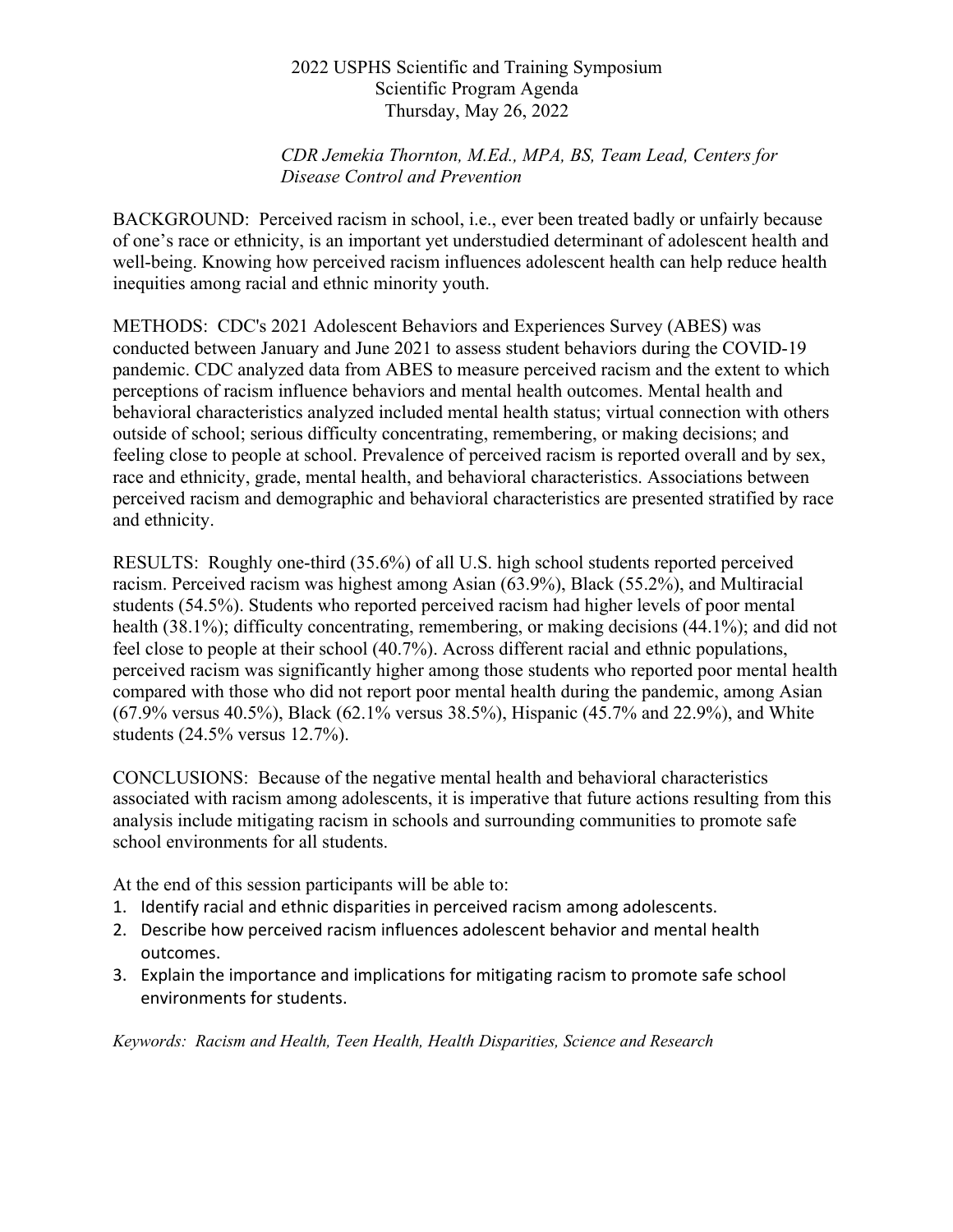## **2:15 PM - 2:45 PM**

| Track 1     | <b>Psychological First Aid: A Behavioral Workforce Protection Tool for</b> |
|-------------|----------------------------------------------------------------------------|
| $2:15$ PM - | <b>Deployments</b>                                                         |
| $2:45$ PM   | LCDR Nicole Pascua, MPH, LICSW, BCD, Government Project Officer,           |
|             | <b>Community Support Programs Branch, SAMHSA</b>                           |
|             | LCDR Candice T. Karber, LICSW, BCD, Chief, Behavioral Health and           |
|             | Wellness Chief, NOAA                                                       |

BACKGROUND: Disasters and emergency situations can significantly impact the ability of local and regional governments to meet the basic needs of their citizenry. The capacity to triage and treat injuries, maintain utilities, or the ability to transport life-saving equipment or food into an area can be affected by a disaster. On a more micro level, the psychological impact of a disaster and an emergency situation can challenge a person's internal belief system and overwhelm their capacity to cope with stress.

For example, during Hurricane Katrina more than 1,600 people died and more than one hundred billion in damages occurred. According to Galea et al. (2007) the prevalence of Post Traumatic Stress Disorder (PTSD) was at least 30% for survivors living in New Orleans and at least 12% for individuals living in neighboring states. This indicates that the trauma experienced by survivors does not abate over time.

Another study posited that survivors of Hurricane Katrina would have improved mental health overtime however, researchers found that the prevalence of PTSD had increased from 14.9% to 20.9%, suicide ideation increased from 2.8 to 6.4% , and serious mental illness increased from 10.9 to 14% (Kessler et al., 2008). Moreover, a longitudinal study conducted three years after the 9/11 terrorist attack in New York City found the prevalence rates of PTSD were 12% among rescue workers and firefighters and 21% for volunteers (Perrin et al., 2007). The study also posited that workers were at greater risk for PTSD if they spent more time at Ground Zero, performed tasks outside their normal work role, or started work shortly after the attack.

METHODS: Psychological First Aid (PFA) is a short-term evidence-informed intervention that is implemented during the immediate aftermath of a disaster to help reduce the onset of serious psychological harm, and promote resilience and stability of survivors. The presenters will highlight the Johns Hopkins PFA Reflective listening, Assessment of needs, Prioritization, Intervention, and Disposition (RAPID) model, and apply it to case scenarios to demonstrate how it can be used to aid survivors in various scenarios. The PFA approach can be taught to nonclinical responders when task shifting is required and patient surges occur in healthcare settings or in disaster related environments. Moreover, the principles of PFA can be utilized as a behavioral health workforce protection tool to reduce burnout and compassion fatigue among front-line staff.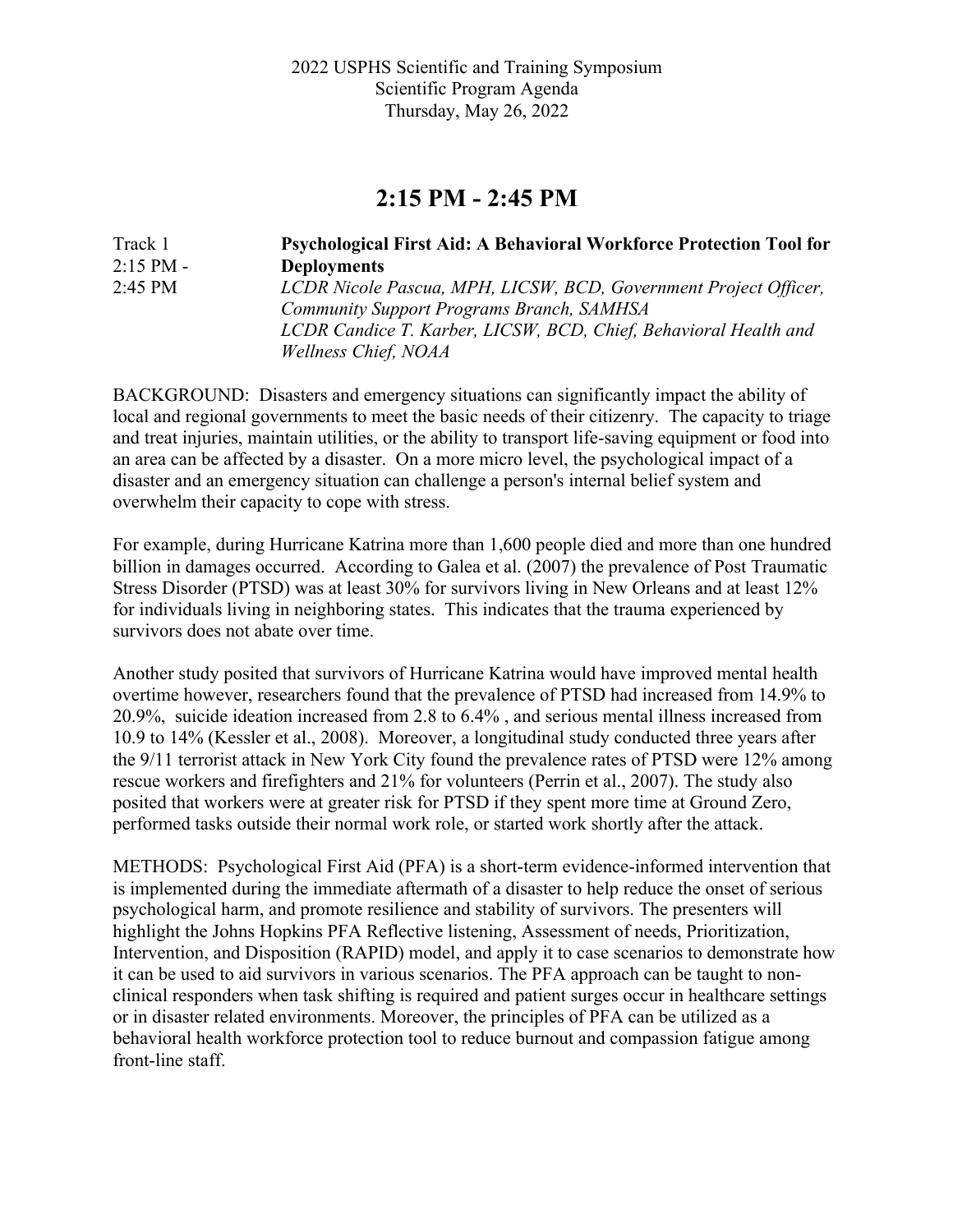RESULTS: The roots of the Psychological First Aid (PFA) model exists in situations to provide assistance to victims of disasters and other emergency situations. The model was developed for responders who are unlicensed providers and it addresses behavioral health work shortages in the field. It is not just for professionals who are trained in therapeutic techniques or interventions and it does not involve diagnosis or treatment. Lastly, it aims to reduce the stigma associated with needing behavioral health intervention. Simply defined, PFA is a supportive and compassionate tool designed to stabilize and mitigate acute distress, as well as facilitate access to continued care.

CONCLUSIONS: Psychological first aid (PFA) is a short term intervention that is used to promote resilience and coping skills. It is used to stabilize individuals who have urgent and intense psychological and behavioral responses, and does not require a mental health license to implement its strategies. Interventions are unique to survivors during the aftermath of an emergency. Public health professionals are invited to consider the various PFA trainings available to enhance disaster preparedness skills.

At the end of this session participants will be able to:

- 1. Describe and list the main components inherent in the PFA model.
- 2. Discuss how Psychological First Aid can be applied in disasters and emergency situations to reduce psychological distress and foster resilience and positive coping.
- 3. Identify signs and symptoms of caregiver burnout and compassion fatigue and discuss the negative impact of disasters on responders.

*Keywords: Behavioral Health, Deployment, Disasters, Emergency Response, Preparedness, Resilience*

| Track 2     | Lions & Tigers & COVID-19 Vaccines, Oh My!!! - Shifting the     |
|-------------|-----------------------------------------------------------------|
| $2:15$ PM - | <b>Paradigm from Vaccine Hesitancy to Vaccine Confidence</b>    |
| $2:45$ PM   | LCDR Carlisha Gentles, PharmD, BCPS, CDCES, Risk Management     |
|             | Analyst, USPHS/Food & Drug Administration                       |
|             | CDR Aimee Young, PharmD, BCPS, CPE, Inpatient Pharmacy Clinical |
|             | Manager, USPHS/IHS/Alaska Native Medical Center                 |

BACKGROUND: COVID-19 has illuminated the need for vaccine confidence more than ever before. Vaccine hesitancy was identified by the World Health Organization as one of the 10 threats to global health in 2019. Due to racism, gaps in healthcare access, lack of trust and other factors, Black and Latino communities are less likely to be vaccinated against COVID-19. American Indian and Alaska Native communities have also been affected by these challenges as well. The need for vaccine confidence has been highlighted further along with the need for more targeted community efforts.

METHODS: This session will provide an overview of making the shift from vaccine hesitancy to vaccine confidence. It will give an overview of vaccine hesitancy and addressing historical trauma that has contributed to factors affecting vaccine acceptance. The session will also guide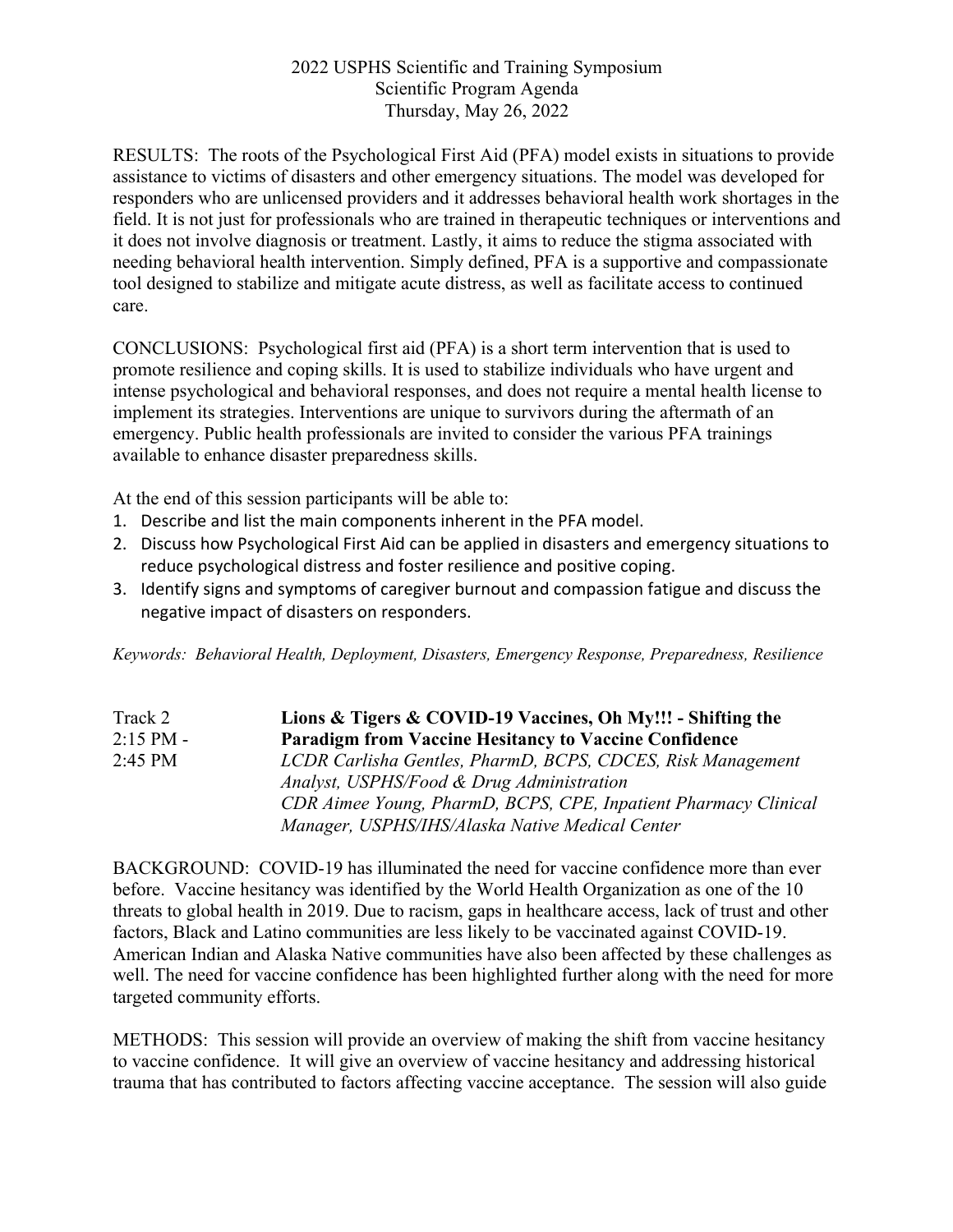the participant through key strategies and real-life experiences on approaches used in the community and Federal agencies to build vaccine confidence.

RESULTS: Using the OARS+ and CASE methods for counseling along with motivational interviewing help to improve vaccine confidence and aide in community members making informed decisions on whether or not to take the COVID-19 vaccines or vaccines in general. This effort is even supported even more by the usage of trusted messengers and messengers who resemble the communities they are targeting.

CONCLUSIONS: Continued efforts should be made to address community members in settings where they are and where they feel safe like community centers, barbershops, hair salons, churches; Efforts should also focus on continued representation of trusted members in the community providing these much needed messages in addition to partnerships with community based organizations and other trusted entities.

At the end of this session participants will be able to:

- 1. Discuss whether rates of vaccination are equivalent in various geographic/economic populations
- 2. Discuss the importance of a vaccination's indirect effects
- 3. Compare and contrast various approaches to addressing patients, family members and the community with vaccine hesitancy to build vaccine confidence

*Keywords: COVID-19, Community Outreach, Community Health, Health Disparities, Health Inequities,*

| Track 3     | The USPHS Ready Reserve: A Program Overview                    |
|-------------|----------------------------------------------------------------|
| $2:15$ PM - | CAPT Christye Brown, PhD, MBA, MPH, Regional Commander, USPHS  |
| $2:45$ PM   | Ready Reserve, Commissioned Corps Headquarters                 |
|             | LCDR Trisha Chandler, PharmD, Deputy Regional Commander, USPHS |
|             | Ready Reserve, Commissioned Corps Headquarters                 |

BACKGROUND: The USPHS Ready Reserve onboarded its first officers in July 2021 and have 26 reservists as of December 2021. Projected end-strength of the USPHS Ready Reserve is 2500 officers by end of FY24. HHS Regions 2, 3, 4, 6 are staffed with USPHS Ready Reserve Regional Commanders and Deputy Commanders and the remaining regions are divided among this team for oversight to ensure a leadership framework for all 54 states and territories. This team is tasked with 1) recruiting qualified officers to serve in the USPHS Ready Reserve, 2) establishing partnerships and liaising with various state, local, and federal entities to secure training and exercises for their teams; 3) planning and executing the monthly drill weekends, Inactive Duty Training (IDT); and 4) coordinating the 2-week annual training requirements for Ready Reserve officers.

METHODS: Funded by the Coronavirus Aid, Relief, and Economic Security (CARES) Act and signed into law in March 2020, the mission of the Ready Reserve Corps is to "Provide trained, ready and equipped public health professionals, capable of mobilizing and deploying to augment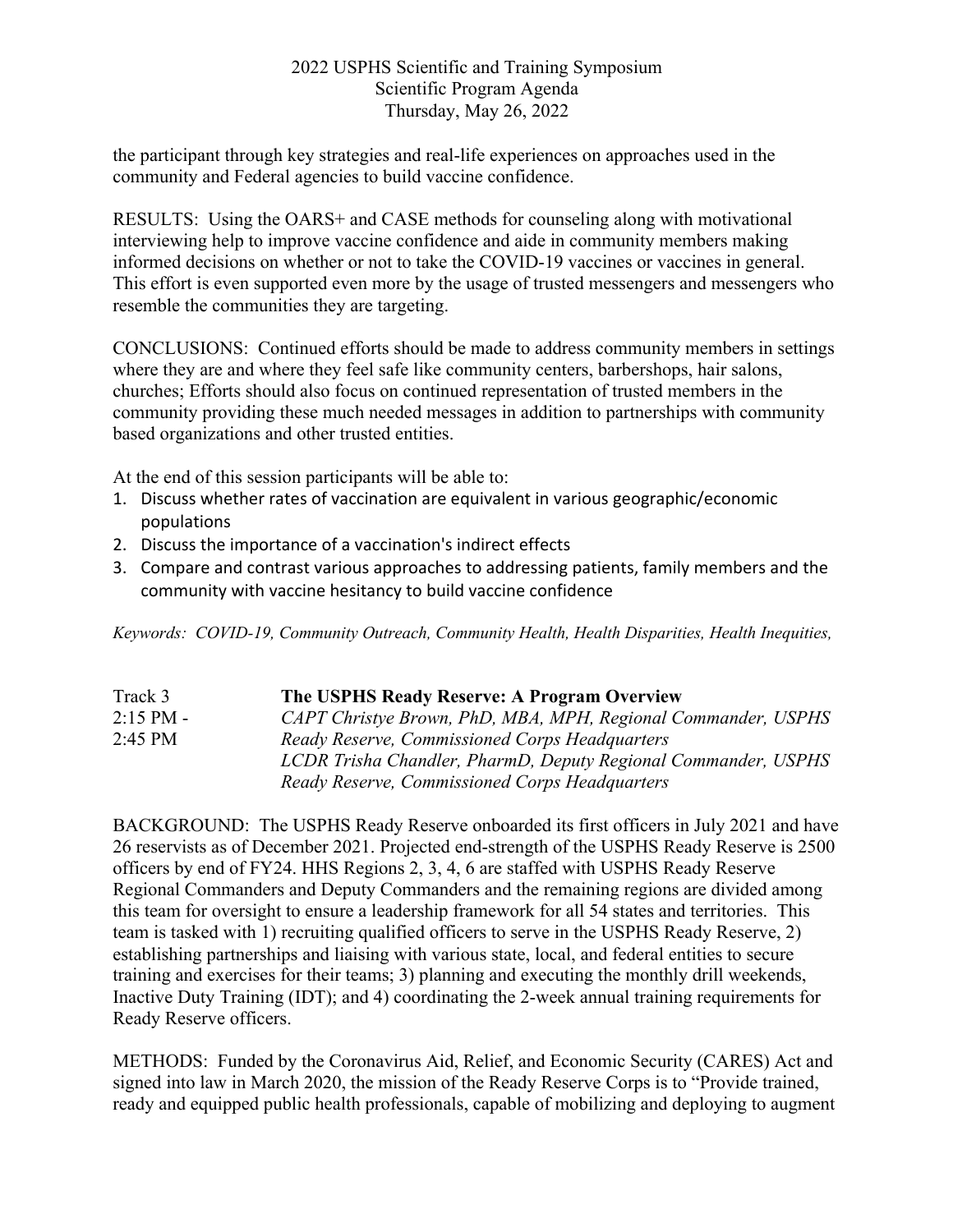the Regular Commissioned Corps, under the authorities of the Secretary for Health in response to national emergencies and public health crises." All applicants must meet and maintain the same appointment standards as the Regular Corps and once commissioned. Reservists train one weekend a month and 15 days a year. They deploy alongside active duty Commissioned Corps officers in support of the various public health and humanitarian missions the USPHS is called upon to support. The command and reporting structure is aligned with the 10 FEMA/HHS Regions.

RESULTS: The discussion will include objective data regarding the total number of reservists, including basic readiness and deployments (as of April 2022). It will also include updates to the Mission Essential Task List currently in development which will guide training efforts for monthly drills and annual training. Descriptions will detail the types of training planned and/or provided during IDT and annual training. The Regional Command Team will provide a brief overview of its newly developed Ready Reserve standard operating procedures and its contribution to both new and updated Commissioned Corps policies. Lastly, the presentation will highlight the regional and national partnerships developed with academic, local, state, and other federal partners.

CONCLUSIONS: - Continue to foster interagency and external collaborations including the DoD, VA, National Guard Units, colleges/universities, FEMA, non-profit agencies, and volunteer agencies throughout the regions.

- Implement long-term training plans and force generation model

- Assess the need to buildout additional Regional Commands and Regional Ready Reserve Teams

- Monitor effectiveness of deployed assets, both individuals and Teams

At the end of this session participants will be able to:

- 1. Describe the role of the regional commander
- 2. Describe the training requirements for the Ready Reserve
- 3. Describe the contributions of Ready Reserve officers on deployment

*Keywords: Deployment, Preparedness, Emergency Response, Partnership*

| Track 4           | <b>FIMR Process: Addressing Health Inequities and Disparities to</b> |
|-------------------|----------------------------------------------------------------------|
| $2:15$ PM -       | <b>Improve Infant Health</b>                                         |
| $2:45 \text{ PM}$ | CAPT Martha Fermin, LCSW, TBD, SAMSHA                                |
|                   | CDR Mary Emanuele, RN, BSN, CNOR-E, CLC, Senior Public Health        |
|                   | Analyst, HRSA                                                        |

BACKGROUND: In the United States, Infant mortality rates decreased in 2000 with 6.9 per 1000 live births compared to 5.8 in 2017. However, Black infants continue to be twice as at risk than White infants. The Fetal and Infant Mortality Review (FIMR) process is a communitybased, multidisciplinary review of fetal and infant death cases focused on reducing fetal and infant deaths by identifying inequities and disparities within local health care systems.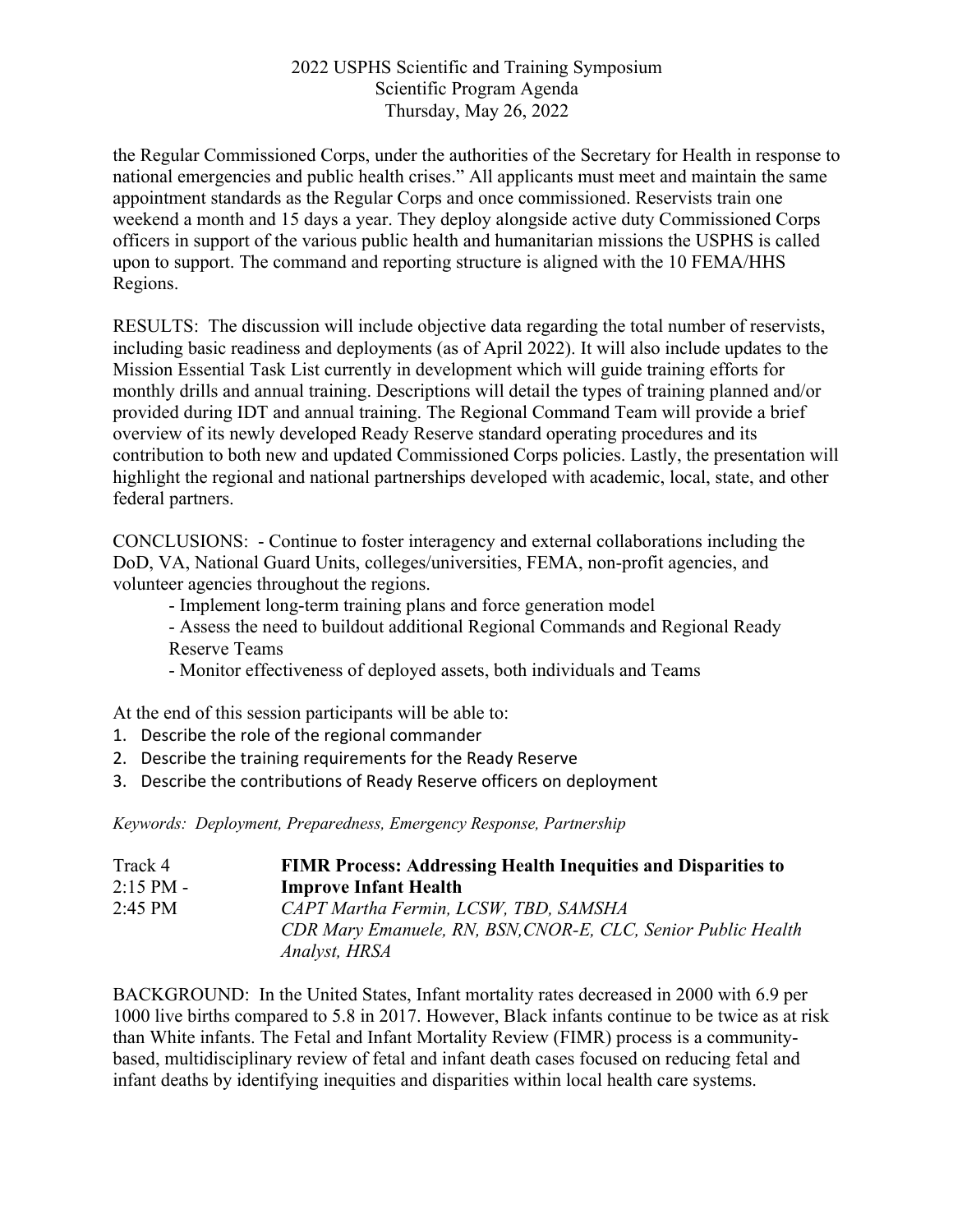METHODS: The FIMR process is a local, action-oriented review of fetal and infant deaths with a multidisciplinary Case Review Team (CRT) that make recommendations to address inequities and disparities via systems-level preventative measures to avoid future deaths. The second step is where Community Action Teams (CAT) may take action on recommendations from the CRT to develop effective interventions or policies at the local or higher levels. The FIMR process then can evaluate measures for interventions for reduction of fetal and infant deaths. The FIMR process has been utilized as a tool for review of maternal and child health (MCH) sentinel events such as congenital syphilis and pre-term or low birth weight births.

RESULTS: Results of findings include identification of gaps in services and local health care systems and implementation of strategies to reduce modifiable risk factors, supported through data to address the social and system-based determinants of health.

Lessons learned include challenges related to lack of funding for program creation/continuation in communities for FIMR Case Review Teams (CRT) and Community Action Teams (CAT), the family interview and CRS is an important component of reducing fetal and infant death.

CONCLUSIONS: Recommendations include funding for program creation or program continuation in communities for FIMR Case Review Teams (CRT) and Community Action Teams (CAT), increasing family interview component completion rates, increasing supports for additional case review and consistent data reporting.

At the end of this session participants will be able to:

- 1. Describe the FIMR process and how it can identify inequities and disparities related to improving infant and maternal health
- 2. Describe how the FIMR process inclusion of the family interview and Case Reporting System may contribute to reducing infant deaths
- 3. Identify advantages and barriers of the FIMR process and CRS to improve infant and maternal health

*Keywords: Maternal and Child Health, Fetal Mortality, Infant Mortality, Community Health Care Systems*

| Track 5     | Protecting the Prescription Drug Supply Chain through the Drug       |
|-------------|----------------------------------------------------------------------|
| $2:15$ PM - | <b>Supply Chain Security Act (DSCSA)</b>                             |
| $2:45$ PM   | Kelli Dobilas, Branch Chief, Supply Chain Security Branch, Office of |
|             | Drug Security, Integrity, and Response, Office of Compliance, CDER,  |
|             | FD A                                                                 |

BACKGROUND: The Drug Quality and Security Act (DQSA), was enacted by Congress on November 27, 2013 and Title II of DQSA, the Drug Supply Chain Security Act (DSCSA), outlines steps to build an electronic, interoperable system to identify and trace certain prescription drugs as they are distributed in the United States. These critical steps will enhance the Food and Drug Administration's (FDA) ability to protect consumers from exposure to drugs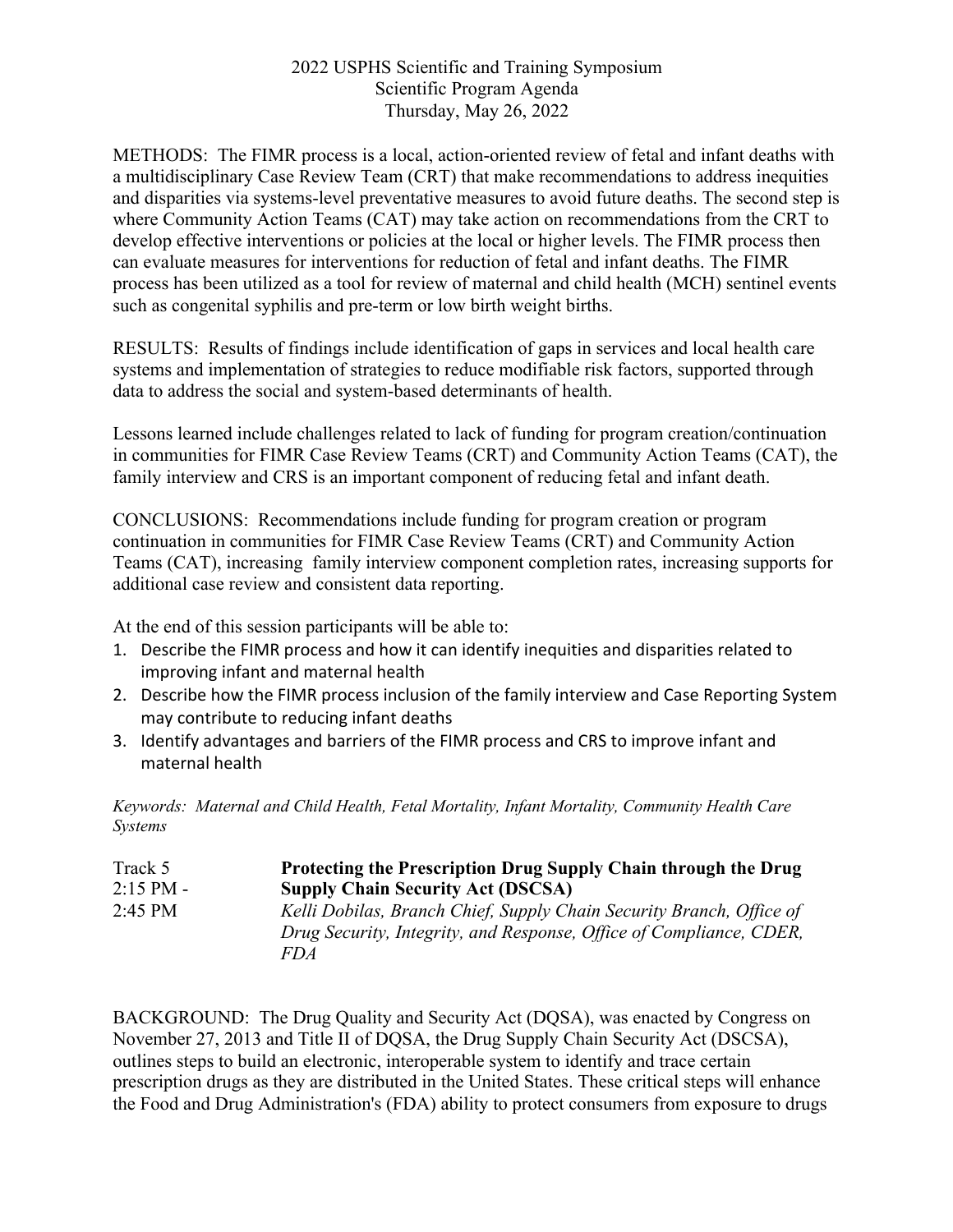that may be counterfeit, stolen, contaminated, or otherwise harmful through improved detection and removal of such drugs from the supply chain.

METHODS: The DSCSA outlines supply chain security requirements for trading partners (manufacturers, repackagers, wholesale distributors, and dispensers (primarily pharmacies)). The following key requirements for product tracing, product identification, verification and authorized trading partners have been progressively phased in since enactment and will continue until 2023.

- Product tracing: Trading partners in the drug supply chain are required to provide information about a drug and who handled it each time it is sold in the U.S. market. - Product identification: Manufacturers and repackagers are required to put a unique product identifier on certain prescription drug packages, for example, using a bar code that can be easily read electronically.

- Product verification: Trading partners are required to establish systems and processes to be able to verify the product identifier on certain prescription drug packages, quarantine and investigate product, and notify FDA and other stakeholders when illegitimate product is found.

- Authorized trading partner: Trading partners are required to be registered with FDA or have valid Federal or State licensure as applicable.

RESULTS: Many of the requirements of the DSCSA are already in effect and have been implemented including product tracing at the lot-level, authorized trading partner requirements, verification of suspect and illegitimate product, and product identification (involving serialization). The DSCSA establishes enhanced drug distribution security requirements for the interoperable, electronic tracing of products at the package level that will go into effect in November 2023.

CONCLUSIONS: FDA is currently implementing supply chain security requirements of the DSCSA. The DSCSA outlines requirements to build an electronic, interoperable system by 2023 that can trace prescription drugs from manufacture to distribution and establishes licensure requirements for wholesale drug distributors and third-party logistics providers. The new systems will enhance FDA's ability to protect consumers from exposure to counterfeit, diverted, stolen, intentionally adulterated, or harmful drugs.

At the end of this session participants will be able to:

- 1. Describe the vulnerabilities of and threats to the U.S. drug supply chain.
- 2. Provide an overview of the Drug Supply Chain Security Act (DSCSA) and phased-in implementation of the Act.
- 3. Describe how enhanced drug distribution security will help to protect patients from exposure to drugs that may be counterfeit, stolen, contaminated, or otherwise harmful.

*Keywords: Policy Implementation, FDA, Drug Supply Chain Security, Prescription Drugs*

| Track 6     | <b>Military Psychiatry: Practice and Pitfalls for USPHS Providers</b> |
|-------------|-----------------------------------------------------------------------|
| $2:15$ PM - | CAPT Joseph Holshoe, PMHNP-BC, Co-Direct, Psychiatric NP              |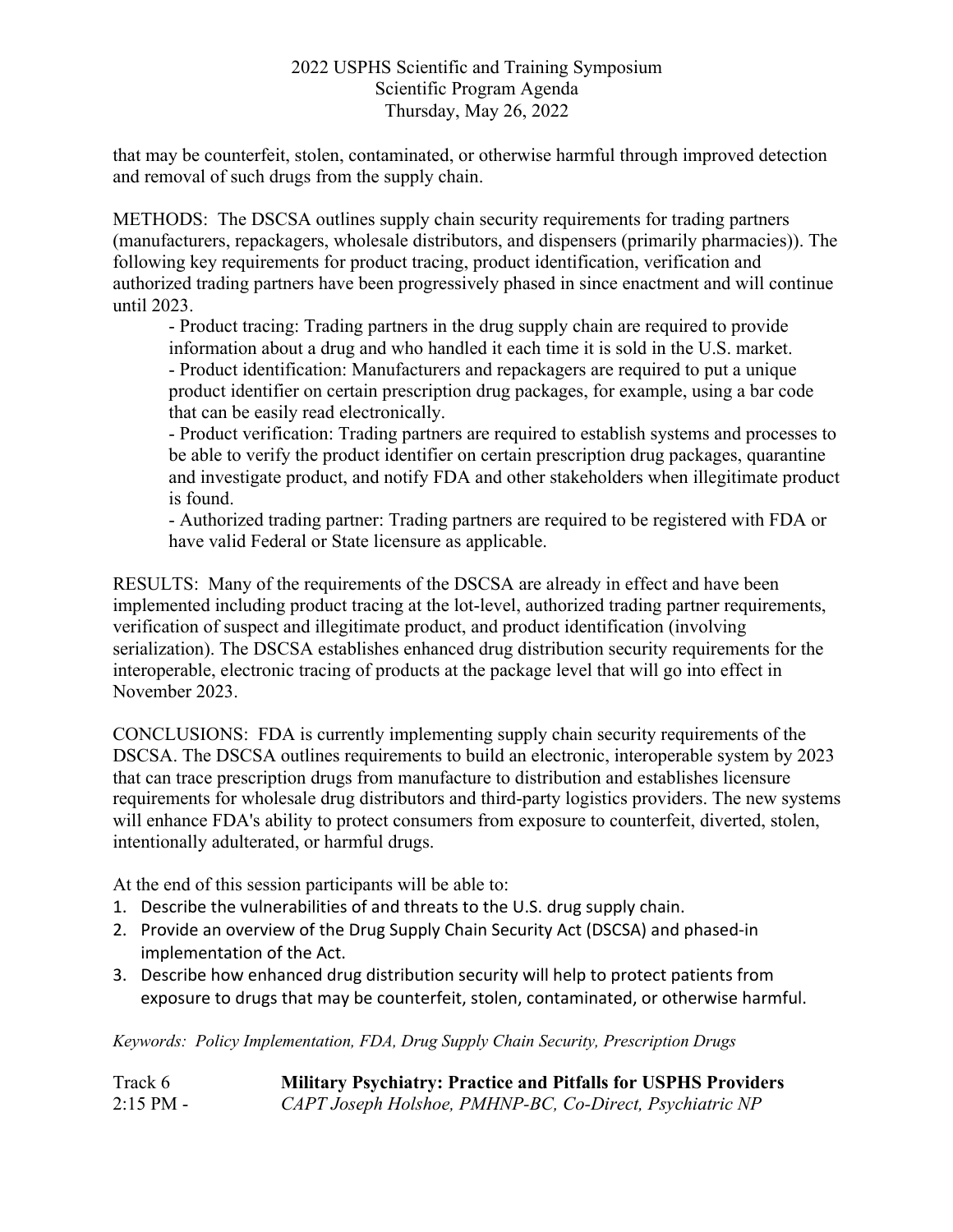#### 2:45 PM *Residency Program, Grand Junction VA Medical Center*

BACKGROUND: In 2020, the Defense Health Agency (DHA) assumed control of all military medicine (Navy, Air Force, Army, Coast Guard, and Marines) with the goal of streamlining the military health care process and decrease health care costs. DHA will move more care into the civilian world and it is anticipated that DoD will begin to rely more on USPHS providers to manage service member care. Thus, it is imperative the USPHS officers become familiar with military structure and the nature of military medicine.

METHODS: This presentation will be an interactive lecture that will review the structure and hierarchy as well as the unique dual-nature of military medicine (obligations to patient and command) that are often unfamiliar to USPHS providers. It will review enlistment and deployment limiting diagnoses and medications and alert potential USPHS providers to the longterm consequences of specific behavioral health diagnoses and medications in military populations (ability to deploy, career progression, and ability to remain on active duty). It will also explore how many common psychiatric disorders may present differently in military populations. This presentation is designed for both behavioral health and non-behavioral health providers.

RESULTS: Officers will learn about the culture and structure of military medicine; learn the enlistment/deployment-limiting diagnoses/medications; expand their understanding of the variable presentation of psychiatric diagnoses and role of non-DoD providers in military medicine.

CONCLUSIONS: USPSH Officers will be able to verbalize the lessons learned [noted above] and will be better able to respond and adapt to the requirements of working within military medicine. Future recommendation would be to include training on military medicine to all UPHS officers.

At the end of this session participants will be able to:

- 1. Layout the structure and hierarchy of military medicine and the dual role of psychiatric providers within the military medicine.
- 2. Identify diagnoses and medicines that can limit enlistment and deployment.
- 3. Discuss possible variances in psychiatric presentations in military populations.

*Keywords: Behavioral Health, Psychiatry, Military*

## **3:00 PM - 3:30 PM**

Track 1 **Expanding the role of the clinical pharmacist within Home Visit Team**  3:45 PM - **utilizing telemedicine within the Nuka System of Care**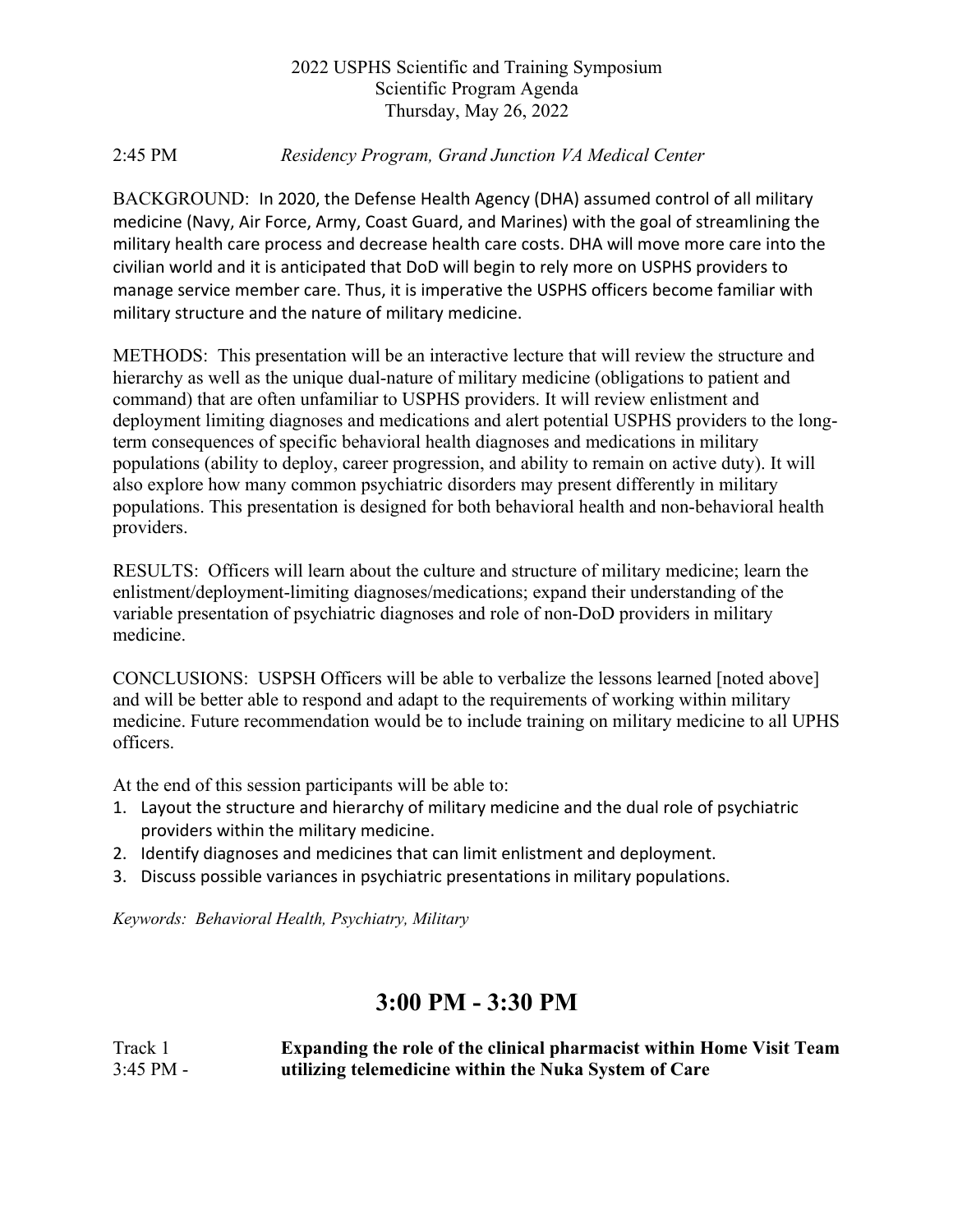4:15 PM *LT Aminda Skan, PharmD, PGY1 Pharmacy Resident, Southcentral Foundation CDR Adrienne Tveit, PharmD, BCPS, Integrated Clinical Pharmacist, Southcentral Foundation*

BACKGROUND: Home Visit Team (HVT) within the Nuka System of Care at Southcentral Foundation (SCF) utilizes an interdisciplinary approach to providing healthcare to Alaska Native/American Indian (AN/AI) beneficiaries who are homebound with complex medical needs. Telehealth has become critical in providing healthcare in the current climate thus allowing the opportunity to expand services provided by clinical pharmacists. HVT is an all-encompassing model that allows for seamless integration of a clinical pharmacist.

METHODS: The purpose of this initiative is to expand the role of the integrated, clinical pharmacist within HVT to address gaps in care and further develop the relationship between the customer-owner (patient), the family, and the health care team. A Plan-Do-Study-Act (PDSA) was implemented on September 20, 2021 with a tentative end date of December 20, 2021. A standard approach was created to incorporate an integrated pharmacist (IP) into HVT utilizing a telehealth platform. Specific medication consults and interventions made by the IP during the home visit were identified and documented. Satisfaction of other disciplines within HVT with the IP involvement was assessed using survey methods.

RESULTS: A total of 34 visits were completed with integrated pharmacist involvement. Drug therapy recommendations (41%) and recommendations for adherence strategies (28%) were the most seen intervention; ~9 interventions per visit were noted. Prior to PDSA implementation, satisfaction survey results were largely positive regarding integrated pharmacist support of HVT. Opportunities for improvement were identified in knowing when to, and how to, refer a customer-owner to HVT with an integrated pharmacist co-visit. Post PDSA implementation, survey results remain largely positive and demonstrated improvement with connecting with the integrated pharmacist. Further opportunities for improvement included allowing adequate time for integrated pharmacist preparation when scheduling the co-visit, establishing a process for communication if technical difficulties arise, further education on workflow and referral process, and scheduling follow-up as needed with HVT and/or integrated pharmacist.

CONCLUSIONS: In conclusion, criteria was established to identify customer-owners that may benefit from pharmacist involvement during their home visit, an efficient workflow was created to seamlessly incorporate the integrated pharmacist in HVT, interventions were appropriately communicated and documented, and interdisciplinary satisfaction was addressed throughout implementation. Future steps include expansion of integrated pharmacist involvement with HVT to all clinics within Southcentral Foundation, utilize this model to expand HVT services to other disciplines (behavioral health consultants, dietitians), and ensure sustainability of the integration with continuous process improvement.

At the end of this session participants will be able to:

- 1. Identify patient-specific criteria that would benefit from pharmacist involvement.
- 2. Discuss types of pharmacist interventions made during a Home Visit Team co-visit.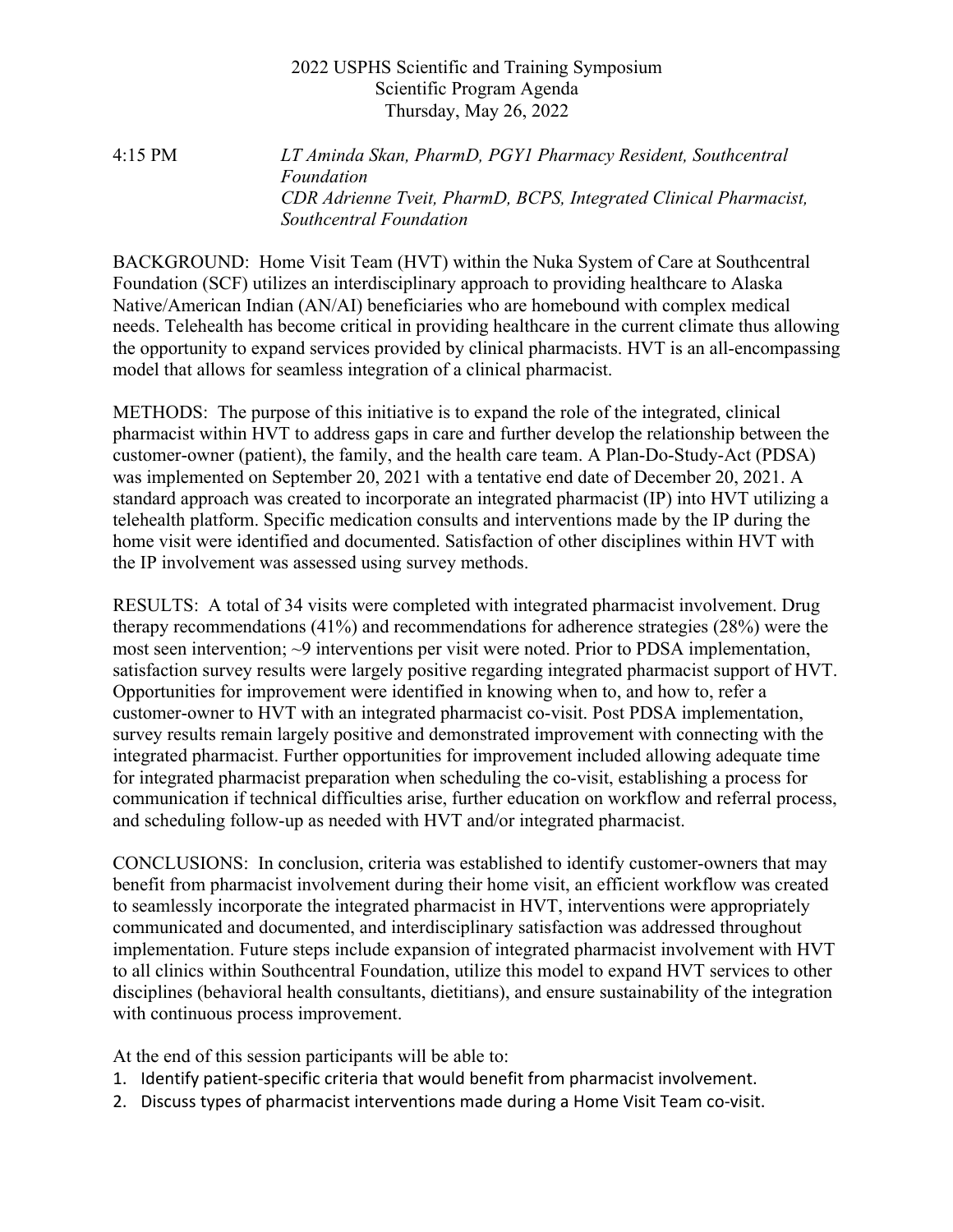3. Employ a workflow to seamlessly integrate a clinical pharmacist within the Home Visit Team.

*Keywords: Healthcare Access, Telehealth*

| Track 2             | <b>Implementation of a Pharmacy Based Monoclonal Antibody Infusion</b> |
|---------------------|------------------------------------------------------------------------|
| $3:00 \text{ PM} -$ | <b>Clinic for COVID-19</b>                                             |
| $3:30 \text{ PM}$   | LCDR Tabitha Dillinger, PharmD, MS, BCPS, BC-ADM, Director of          |
|                     | Critical Care Pharmacy Services (Acting), Whiteriver Service Unit      |
|                     | LT Marcus Harding                                                      |

BACKGROUND: The COVID-19 pandemic has affected healthcare practices across the country since March of 2020. Over the past 2 years guidance and therapies for the management of COVID-19 have continued to evolve. The pharmacy department at Whiteriver Service Unit (WRSU) has been involved in the procurement and administration of monoclonal antibodies since they first received Emergency Use Authorization (EUA) in November, 2020 with the first doses of Bamlanivimab and REGEN-COV both given in December, 2020. Upon the initiation of mAb use at WRSU patients presented to the emergency department (ED) to receive their infusion. The ED quickly became saturated with mAb infusions due to the increasing number of high risk patients with Covid-19 within the service unit. The pharmacy department together with nursing, planning, and operations developed a plan to expand capacity through setting up an outpatient infusion room within the inpatient ward. The facility also developed an internal algorithm to help identify patients for MAB consideration.

During the initial 2 months of mAb use at WRSU, 983 patients tested positive for COVID-19 with 481 of them meeting criteria for a mAb infusion. Out of the 481 patients meeting criteria, 201 received a mAb infusion resulting in a lower proportion of acute medical visits 29.4% vs 48.6%, hospitalizations 17.4% vs 42.9%, transfers to outside facilities 2% vs 9.3%, intensive care unit admissions 0% vs 4.3%, and deaths 0% vs 2.9%. Of the 8 deaths during the observation period, these patients all met the EUA high-risk criteria but did not receive mAb treatment. Based on positive results seen from mAb therapy, WRSU identified increasing access to mAb infusions as a facility wide priority.

METHODS: Due to increasing COVID-19 cases at WRSU, and staffing shortages, the pharmacy department designed a process to increase access to mAb infusions while decreasing provider burden. The inpatient pharmacy department developed a step by step guide to provide training on: identifying eligible patients, providing informed consent, ordering, verifying, and preparing monoclonal antibodies, priming IV lines, running the IV pump, and providing clearance for patients after completing the observation period. Pharmacists then were trained starting in November, 2021 to assume the role of running the mAb infusion clinic as the primary provider, increasing access to therapy, and alleviating the need for a medical doctor to manage the mAb infusion clinic.

RESULTS: WRSU has continued to use mAb infusions for high risk patients for prevention and treatment of COVID-19. From 12/1/2020 , At 12/8/2021. WRSU has administered mAb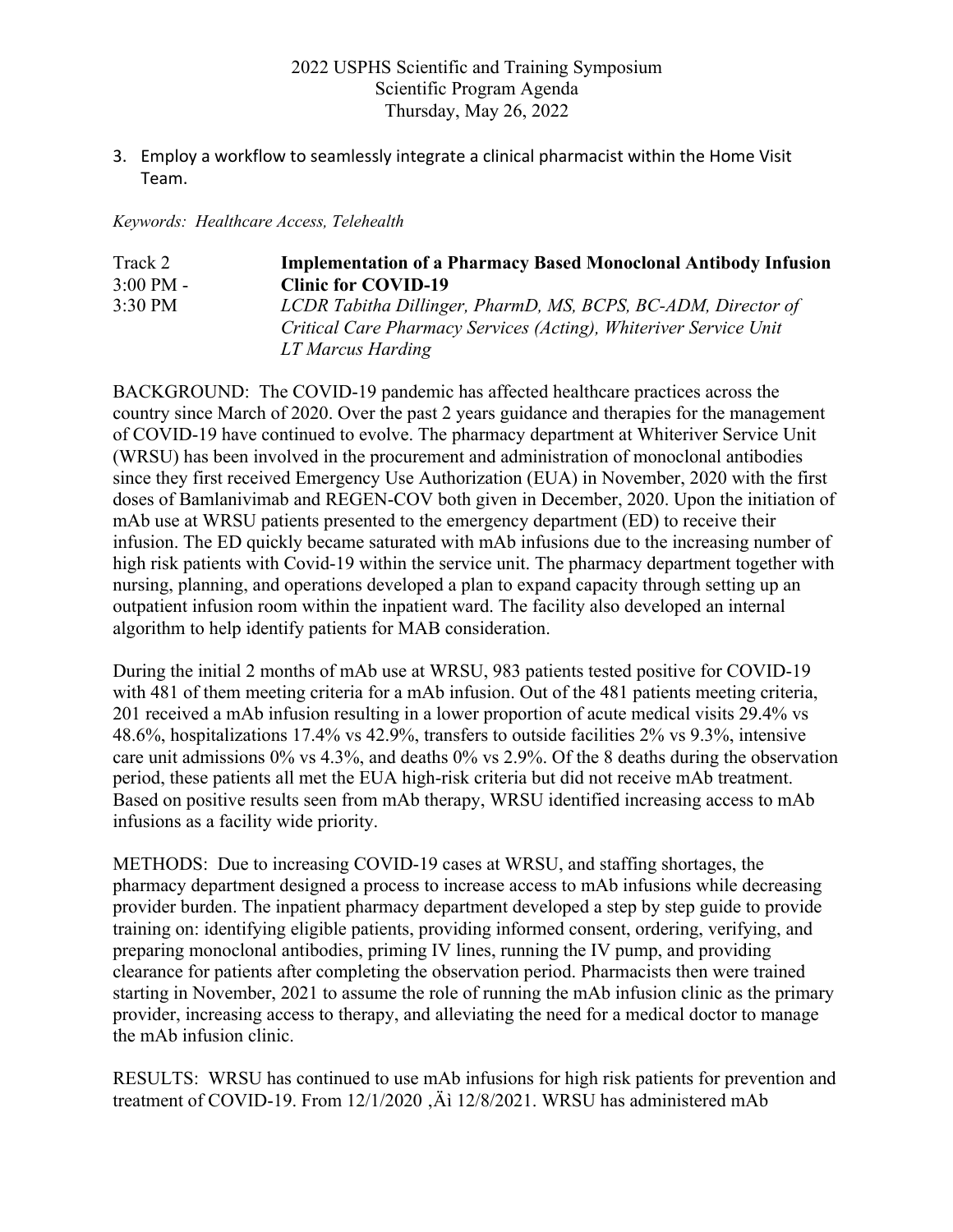infusions to 1,289 patients. Pharmacists have acted as the primary provider for mAb infusions for 172 patients from 11/11/2021 to 12/8/2021. With the addition of pharmacists running the mAb infusion clinic WRSU was able to increase the number of appointment slots for mAb infusion from 12 to 24 daily. To date 15 pharmacists have been trained on running the mAb infusion clinic creating a sustainable model for providing crucial medications for patients with COVID-19.

CONCLUSIONS: Monoclonal antibody therapies have improved outcomes for patients diagnosed with COVID-19. Pharmacists are a valuable resource for expanding access to care and ensuring monoclonal antibody delivery for qualifying patients. The pharmacy based monoclonal antibody infusion clinic model can be adapted for use at different healthcare facilities across the country to expand capacity for COVID-19 therapies.

At the end of this session participants will be able to:

- 1. Identify current monoclonal antibody therapies under Emergency Use Authorization for the treatment of COVID-19 as well as the use criteria for these therapies.
- 2. Describe barriers to providing mAb infusion therapy to patients with COVID-19.
- 3. Recognize strategies to increase access to monoclonal antibody therapies for patients with COVID-19.

*Keywords: COVID-19, Pharmacy, Monoclonal Antibodies*

| Track 3             | <b>Creation of a New Process for Tracking Officer Deployments: May</b>                                  |
|---------------------|---------------------------------------------------------------------------------------------------------|
| $3:00 \text{ PM} -$ | $2021 - October 2021$                                                                                   |
| 3:30 PM             | CDR Sara Vagi, PhD, Associate Director of Science, Centers for Disease<br><b>Control and Prevention</b> |
|                     | LCDR Victoria Jeisy Scott, PhD, Health Scientist, Centers for Disease                                   |
|                     | <b>Control and Prevention</b>                                                                           |

BACKGROUND: Effective management of deployments and surrounding information is critical to ensure safety and accountability of deployed officers. In May 2021, new operational processes were developed to track the movement and activity of PHS officers responding as part of USPHS Operation Artemis (UOA). A high influx of unaccompanied children crossing the US border in Spring of 2021, led to a request for USPHS to staff a very large response, to multiple locations, in only a few days. The size and scale of this new deployment mission created a need to track officer deployment information more efficiently and effectively than the current process at that time. To address this need, a new command and control team was assembled under the leadership of RADM Childs. The goals of the command team were to (1) Ensure officers who were deployed to the field for USPHS Operation Artemis had the resources and information to successfully meet the mission (including billeting and voucher reimbursement), (2) Provide current and historical mission summary data in a highly visual format, (3) Roster officers based on monthly preference as identified by survey.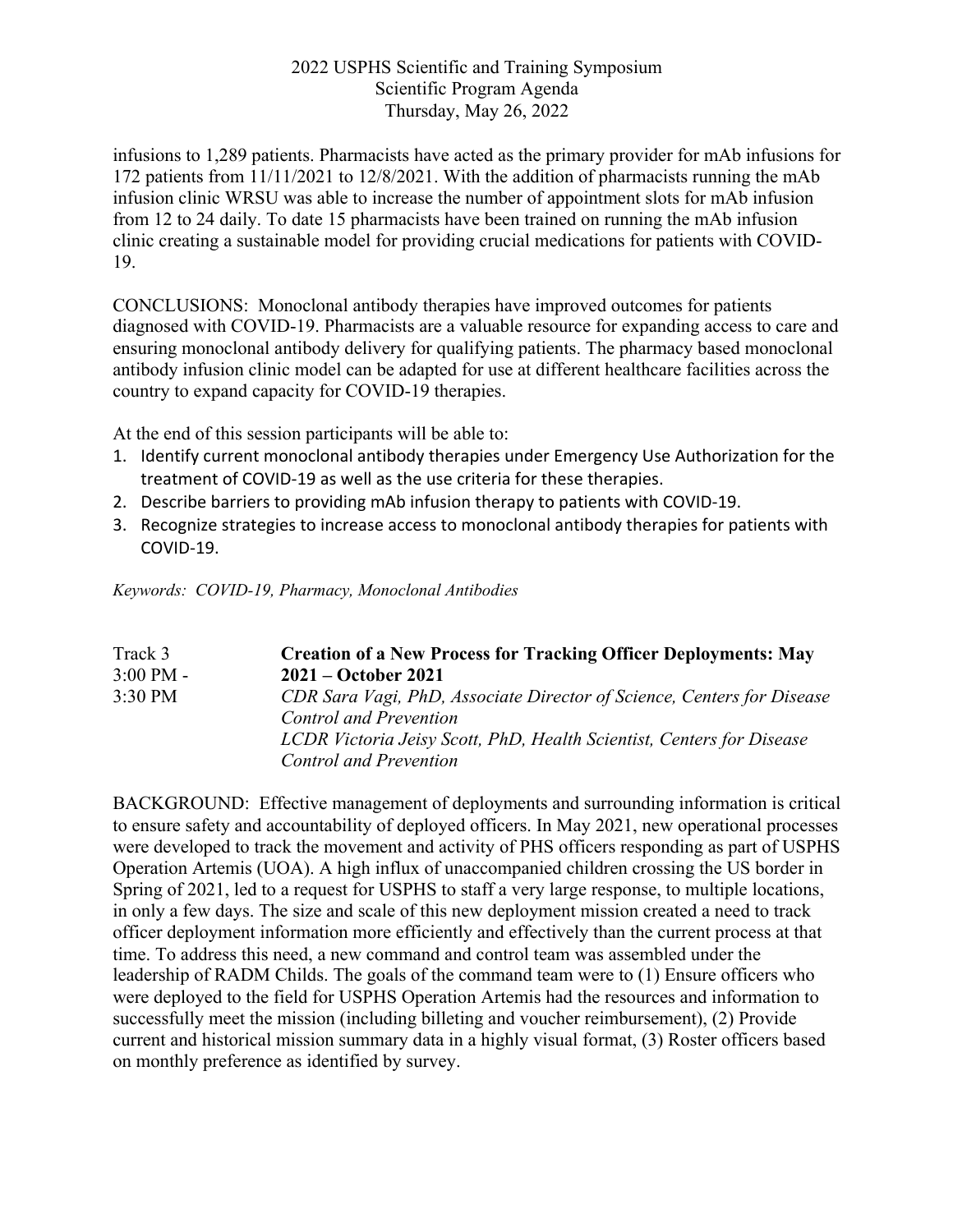METHODS: On May 3, a new command structure (UOA Command & Control Team) was stood up specifically for the Unaccompanied Children response and new processes for receiving and responding to deployment requests were developed. Organizational structure of the UOA Command & Control Team was consistent with the National Incident Management System (NIMS) and integrated a specific section for Data and Information Management (consistent with the 3rd Edition of NIMS, 2017). The Data and Information Management Section created a new relational database in Microsoft (MS) SharePoint to provide a common platform for data entry, management, and reporting across the UOA Command & Control Team. Every Section provided information to the database whether from processing new deployment requests (Administration and Finance Section), contacting officers in the field daily, updating the database with their location (Operations Section), or verifying actual deployment and demobilization dates (Data and Information Section).

The Data and Information Section also imported deployment data supplied by the Commissioned Corps Headquarters (CCHQ) Rostering and Deployment Branch (RDB). RDB data and Artemis data were combined in MS Power BI, creating dynamic dashboards to visualize data for regular reports to leadership. Separate dashboards were created for operational purposes (e.g., tracking how long officers were in the field, when reloads were due, number of officers deploying and demobilizing each day, number of open deployment requests) and for reporting purposes (e.g., number of deployed officers, number of deployment sites, number of available officers, etc.). Reports were provided to HHS leadership such as the Surgeon General, the Assistant Secretary of Health, and the Secretary as well as to PHS partners such as the Assistant Secretary for Preparedness and Response (ASPR), Administration for Children and Families (ACF), Customs and Border Patrol (CBP), and others.

RESULTS: The UOA Command & Control Team operated from May 3 – October 11, 2021. During this time 760 officers completed 825 deployments. That is 668 deployments at 18 field sites, 92 deployments as part of the UOA Command & Control Team, and 65 deployments to other central Agency sites such as ACF or ASPR.

Length of deployments during this time averaged 33 days to the field, 39 to the UOA Command & Control Team, and 37 to central Agency sites. When possible, some UOA Command & Control Team and other central site deployments were conducted virtually to maintain social distancing in administrative buildings and mitigate spread of the virus that causes COVID-19.

The Data and Information Management section updated dashboards for UOA Command & Control Team leadership and snapshots of the reports were provided to CCHQ leadership daily. Reports on deployments and availability were initially provided to the Surgeon General daily, reducing to twice a week as needs became more predictable.

Presentation of work described in this abstract will include several examples of the data visualizations and dynamic dashboards.

CONCLUSIONS: After months of successful accurate, timely, and novel reporting, the UOA Command & Control Team was tasked with integrating their process and reporting developments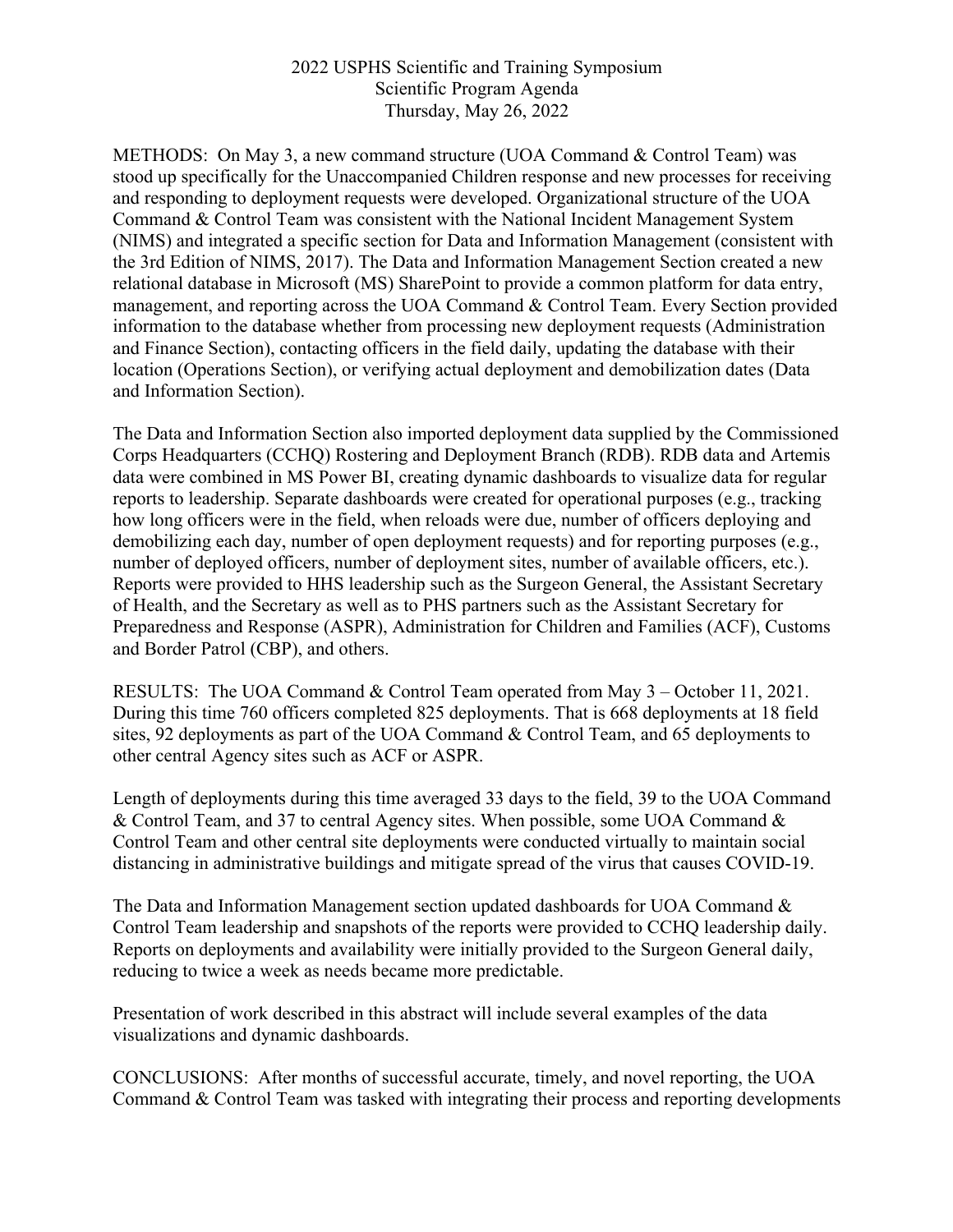into all PHS deployment missions. This expanded the amount of reporting significantly and, by October 2021, the UOA Command & Control Team and its exemplary model were merged with the Commissioned Corps Headquarters Command Cell (CCCC). The CCCC continues to provide dynamic data visualization reports, updated twice daily, via Power Bi dashboards. The successful integration of data tracking and monitoring, and daily contact with officers in the field created an efficient and highly officer-centric process that has been sustained in the CCCC. The new process for tracking, managing, and reporting deployment data was based on the model started in UOA but continues to be improved by the CCCC and Commissioned Corps Headquarters. These improvements help CCHQ provide better support for deployed officers and help PHS better respond and report to our partners. Overall, this new process helps meet the greater demand for PHS officers who continue to accomplish the critical mission to protect, promote, and advance the health and safety of the nation.

At the end of this session participants will be able to:

- 1. Demonstrate increased readiness for deployment by describing changes to processes and reporting during deployment.
- 2. Summarize deployment data management, visualization and reporting.
- 3. Explain how improving data management and reporting improves PHS ability to accomplish its mission.

*Keywords: Deployment*

- Track 4 Biosimilar Transition Project: Clinical Experiences, Current, and Future of
- 3:00 PM Rehumatology Pharmacotherapy
- 3:30 PM *LCDR Jeannie Hong, PharmD, MPH, BCPS, Rheumatology Specialty Pharmacist, Phoenix Indian Medical Center*

BACKGROUND: Biologics are often the recommended disease modifying antirheumatic drugs (DMARDs) for rheumatologic conditions. Often, affordability and access pose significant barriers for patients to using these life-changing medications.

METHODS: The Phoenix Indian Medical Center Rheumatology team successfully implemented a biosimilar transition project in January 2019 for infliximab becoming the first IHS facility for such an undertaking.

2022 USPHS Scientific and Training Symposium Scientific Program Agenda Thursday, May 26, 2022

RESULTS: Outcomes were measured in terms of patients' clinical improvements, laboratory markers, cost savings, and patient satisfaction. Transitioning patients from the more expensive infliximab to the more affordable, infliximab-abda, resulted in cost savings of >\$272,000 in CY 2019 alone. Patient satisfaction, clinical and functional outcomes measures were also improved.

CONCLUSIONS: Biosimilars can be an appropriate therapy for IHS facilities with infusion centers which serve vulnerable, under-resourced patients with rheumatologic conditions. This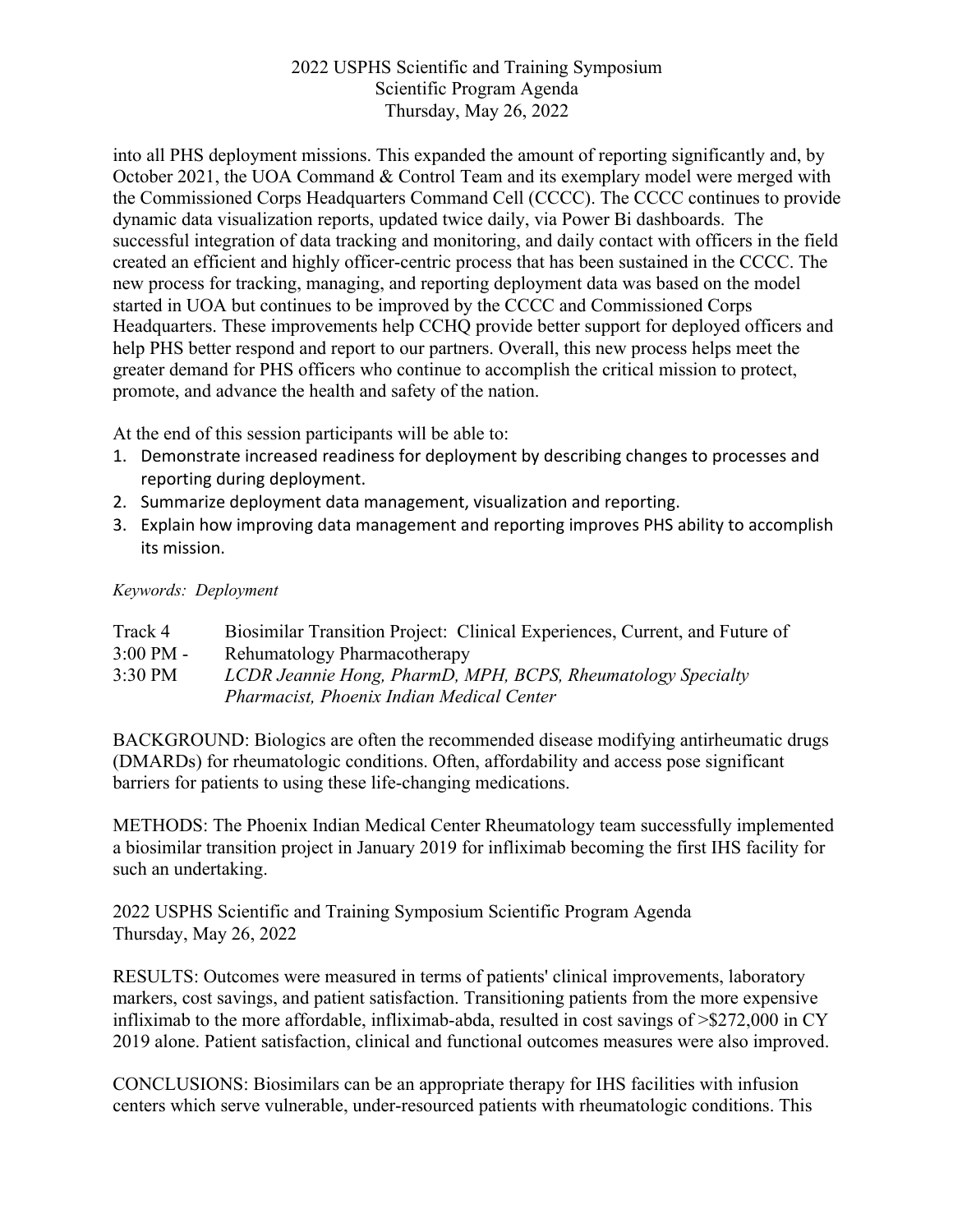program shows that biosimilars, as the future DMARDs, can be safely and appropriatly used for our underserved patients.

At the end of this session participants will be able to:

- 1. Describe the roles of biologics and biosimilars in rheumatology therapy
- 2. Identify opportunities for pharmacists to be involved in rheumatology patient care as the medication experts
- 3. Apply the knowledge about the biologic and biosimilar therapies in rheumatology and assist patients in getting the recommended therapies by finding alternative resources

*Keywords: Clinical, Biosimilars, Rheumatology* 

| Track 5             | When The Cellmate Complains of Snoring: Addressing Sleep Apnea |
|---------------------|----------------------------------------------------------------|
| $3:00 \text{ PM}$ - | <b>Behind the Fence</b>                                        |
| $3:30 \text{ PM}$   | LCDR Dara Lee, MD, MPH, Medical Officer, FDA                   |
|                     | LT Charles Deljohn Carr, PharmD, MPH                           |

BACKGROUND: One of the clinical dilemmas we frequently encounter is a concern regarding management of possible obstructive sleep apnea (OSA) inside prisons. Prior to working in a correctional setting, when a patient reported symptoms of daytime fatigue and loud snoring, a sleep study and treatment with continuous positive airway pressure (CPAP) was routine and standard. However, there may be secondary gains with this diagnosis in the correctional setting, which may result in malingering.

METHODS: In our experience working in correctional settings, we noticed a disproportionate number of patients reporting the proper symptoms of sleep apnea. Using the home version of OSA testing, we noted that several in-home sleep reports were nearly identical. This made it obvious that the same patient had taken these tests. As we looked into the issue further, we found signs that in this setting, there may have been malingering to obtain an OSA diagnosis. This provided the secondary gain of having both a permanent bottom bunk pass as well as access to a live electric outlet in the cell. However, since OSA is associated with adverse outcomes, the important question to answer is how to make more accurate diagnosis in this setting, and what benefits are gained by which treatments.

RESULTS: On physical exam, clinicians should note the status of respiratory, testing cardiovascular and neurologic systems. After office screening, there are two main forms of testing. The first is full polysomnography in a sleep center, the second, an in-home test which can be ordered through multiple contractors and performed inside the prison. Based on this authors experience, if this latter process is implemented, we recommend being certain that the patient does not transfer the device to another inmate to take the test for them. More importantly, the most the critical decision for the correctional provider to make is to determine which OSA related symptoms constitute a serious medical need for which CPAP has shown efficacy. For this author, the primary treatment is always focused on weight loss and lifestyle modifications since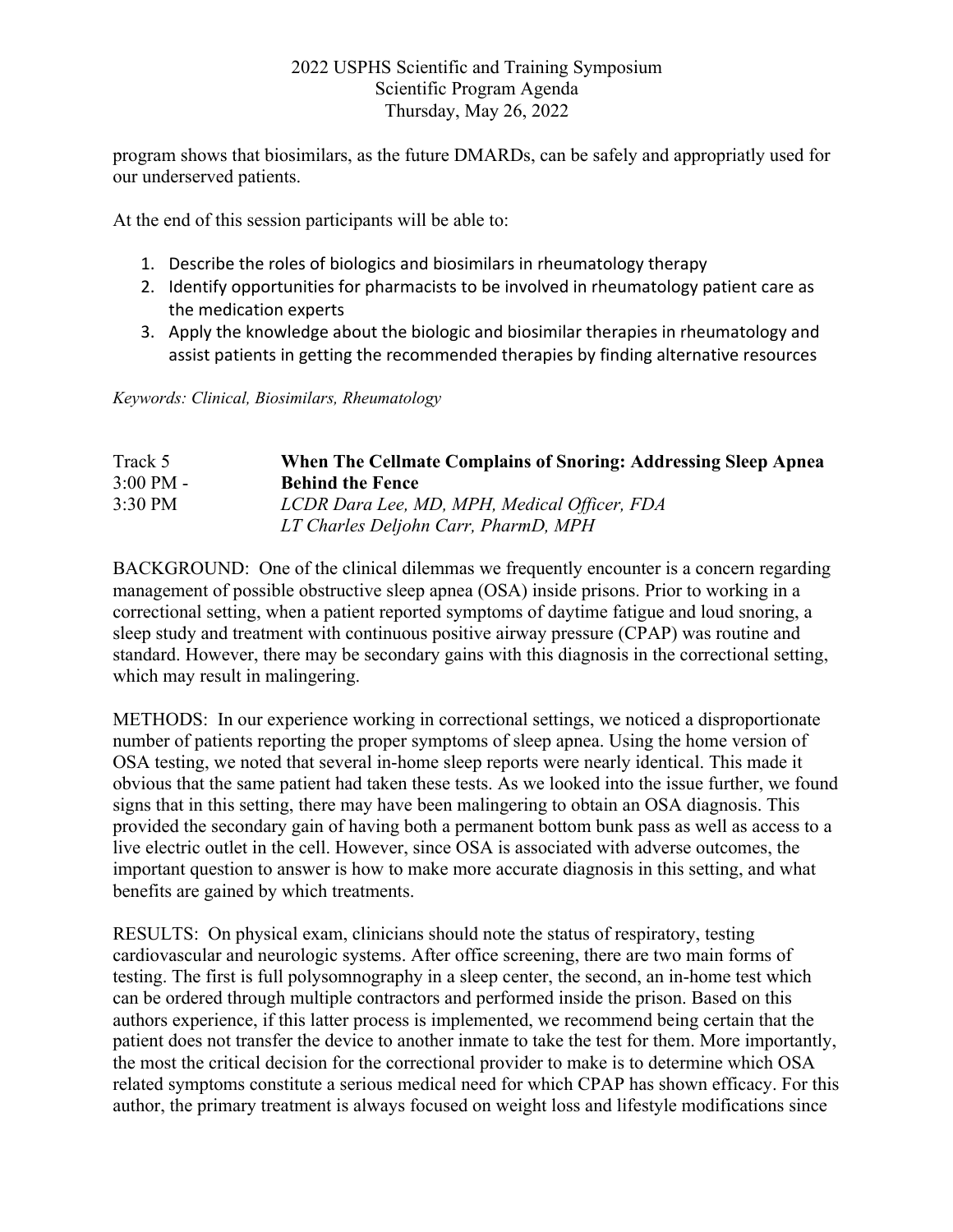these treatments have demonstrated improvement in important clinical outcomes, including overall mortality and decrease in cardiovascular events.

CONCLUSIONS: It is important for the correctional provider to determine which OSA related symptoms constitute a serious medical need for CPAP and to remember that the primary treatment is lifestyle modifications since these treatments have demonstrated improvement in overall mortality and decrease in cardiovascular events.

At the end of this session participants will be able to:

- 1. Describe possible malingering related to the diagnosis of OSA in a correctional setting.
- 2. Describe properly the epidemiology of, risk factors for, clinical features of, and testing options for OSA in a correctional setting.
- 3. Identify which OSA related symptoms constitute a serious medical need for CPAP, as well as the mainstay of OSA treatment.

*Keywords: Under-Resourced Communities, Sleep Apnea, Correctional Setting, Malingering*

| Track 6             | The Holocaust Program: How to Use Experiential Learning to Build |
|---------------------|------------------------------------------------------------------|
| $3:00 \text{ PM} -$ | <b>Emotional Intelligence Medical Leaders</b>                    |
| $3:30$ PM           | LCDR Toya Kelley, MD, Senior Clinical Education Consultant, ICE  |
|                     | <b>Health Service Corps</b>                                      |

BACKGROUND: On average, close to 60,000 refugees relocate to the United States annually. They come from diverse regions of the world and bring with them health risks that require medical attention in order to prevent the spread of disease. As political conversations regarding healthcare reform in America linger, much attention has focused on how immigrants have drained healthcare resources. Different views regarding immigration policy have caused thousands of individuals including correctional medicine personnel to explore their cultural beliefs, biases and potential prejudices that could potentially lead to the delivery of low-quality care to specific ethnic groups. Given this, the Immigration and Customs Enforcement (ICE) Health Service Corps (IHSC) Assistant Director requested that a program be developed that would assist IHSC personnel in developing emotional intelligence.

To achieve the mission of developing an emotionally intelligent correctional medicine workforce who is prepared to advance the health and safety of the nation, Medical Education and Development Unit (MEDU) personnel partnered with the Levine Institute for Holocaust Education and the U.S. Holocaust Memorial Museum and devised an experiential learning program entitled, "The Lessons of the Holocaust: A Medical Perspective".

METHODS: The Lessons of the Holocaust is an experiential learning program that is designed to utilize adult learning principles to enhance knowledge attainment and sustainment. The course starts with a video on the Nazi rise to power and then participants are led on an interactive 2-hour tour through the museum by Holocaust survivors, followed by a 1.5-hour story-telling lecture from a senior historian with world-renowned accolades in knowledge of the medical providers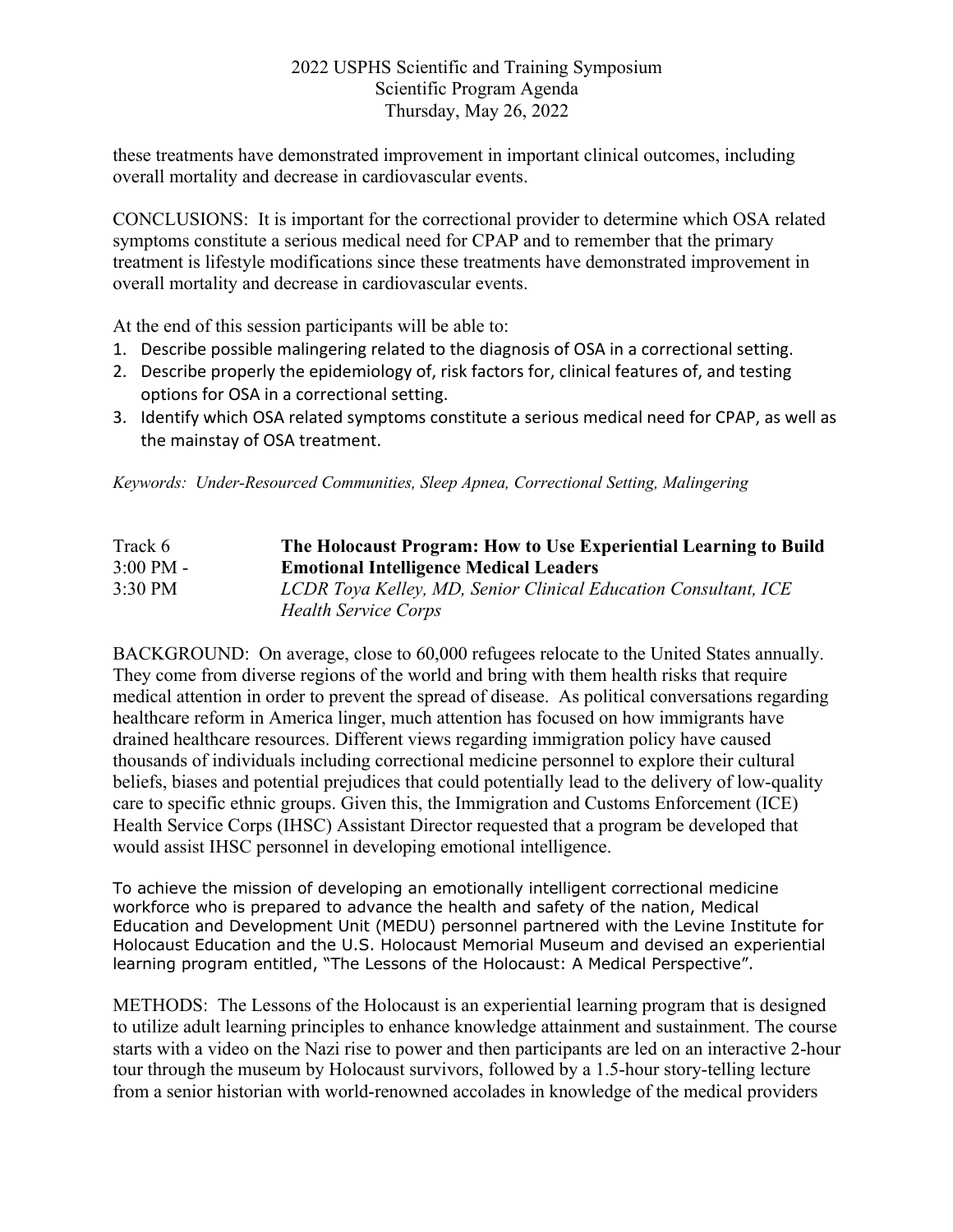role during the Holocaust. The lesson concludes with an hour lecture on self-awareness and selfmanagement skills that are essential for developing emotional intelligence. This program provides a platform for the development of vital skills that are needed for correctional medicine personnel and other leaders to operate effectively in high-tempo and emotionally charged environments such as the Department of Homeland Security and other correctional settings.

Through this experiential learning program over 30 correctional medicine personnel were challenged to explore emotionally charged thoughts and feelings about ethnicity and the value that is placed on human lives when hate is deep rooted. Many had not thought about the emotional drain that occurs while serving in the public health arena. Self-awareness and selfmanagement discussions helped them process emotions that they had learned to ignore and minimize as public health servants of this great nation.

RESULTS: Launching of The Lessons of the Holocaust Program was successful in developing emotionally intelligent leaders. However, there was one major lesson learned during implementation. The first three program sessions left many officers feeling extremely sad and overwhelmed and unfortunately, no one-to-one follow up was provided. Offering one-to-one support is extremely important whenever officers are placed in emotionally aroused situations because group debriefings do not always capture the unique issues or needs of individual officers.

CONCLUSIONS: The Lessons of the Holocaust: A Medical Perspective is an innovative, educational experience, utilizing lessons learned from the Holocaust (1933-1945) as a training and development opportunity for IHSC employees. The program teaches and illustrates the dangers associated with abusing power, permitting prejudice and intolerance, and the critical importance of maintaining integrity in all situations. It emphasizes the importance of individual responsibility and accountability. This program is ongoing. 96% of participants state that they will make a change to their leadership style after completion of the program.

At the end of this session participants will be able to:

- 1. Describe how lessons from the Holocaust can be applied as a framework for Emotional Intelligence in challenging work environments.
- 2. Explain the real time benefits to understanding Emotional Intelligence to employee morale, self-awareness and workplace productivity.
- 3. Assess the benefits of introducing the concept of experiential learning in faculty development.

*Keywords: Leadership Development, Racism and Health, Partnerships, Culture and Health, Resilience*

# **3:45 PM - 4:15 PM**

Track 2 **Implementation of the Unified Hospital Data Surveillance System for**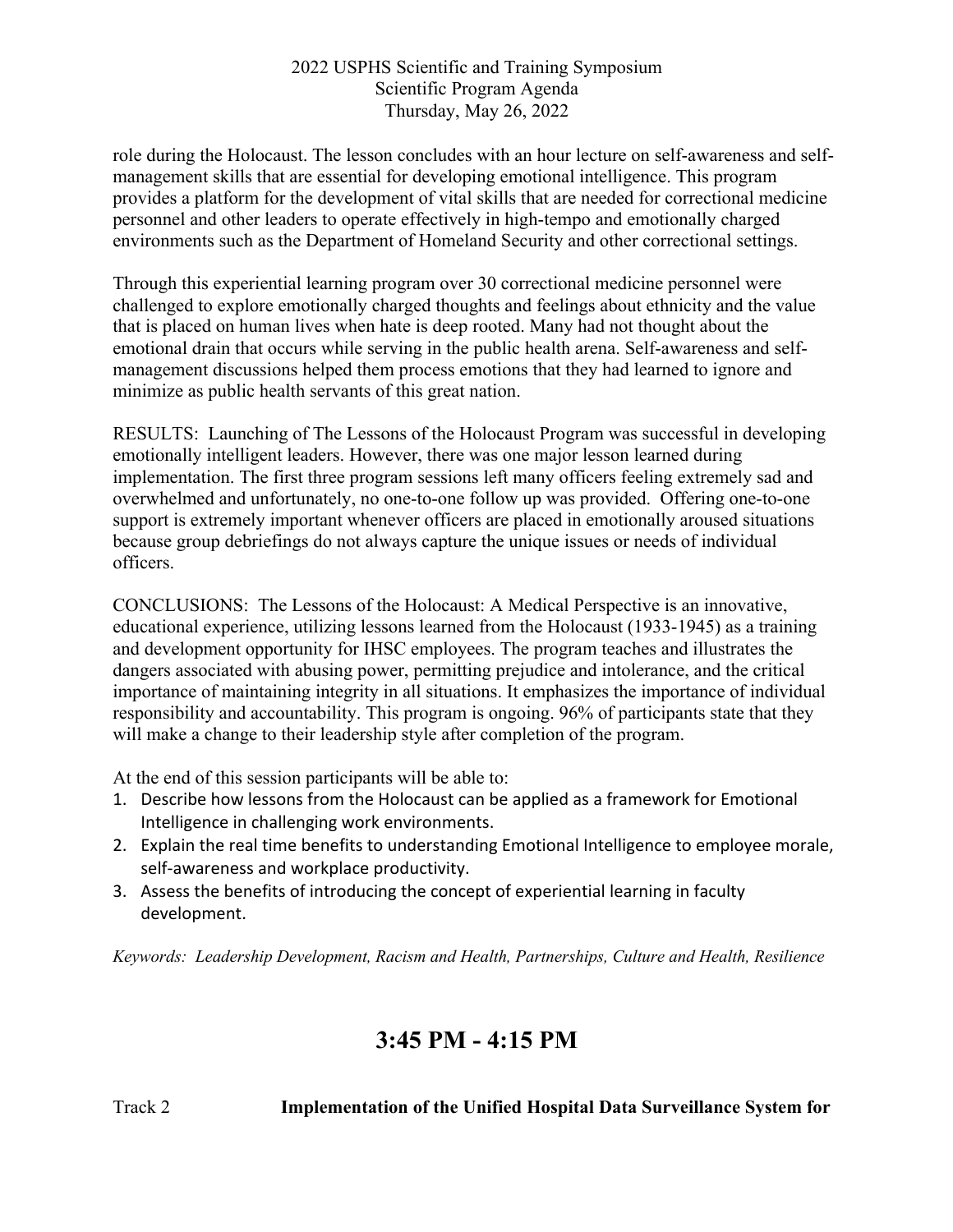3:45 PM - **COVID-19 Data** 4:15 PM *CDR Sayeedha Uddin, M.D., M.P.H., Chief Health Informatics Officer, HHS/OS/ASPR*

BACKGROUND: Prior to the 2019 Novel Coronavirus (COVID-19) pandemic there were no facility-level national data available to inform the federal response.

METHODS: To address this information gap, the Vice President sent a letter in March 2020 to hospital administrators across the country requesting daily data on SARS-CoV-2 testing, hospital capacity and utilization, and patient flows to facilitate the federal response to the pandemic. This effort led to the development of the Unified Hospital Data Surveillance System (UHDSS).

RESULTS: This data collection was expanded and adjusted to meet the information needs of the evolving response and currently includes information on supplies, therapeutics and influenza hospitalizations. Stakeholder engagement and cooperation emerged as critical factors in the development of this system.

CONCLUSIONS: This presentation describes the implementation and evolution of the UHDSS and its role in the federal pandemic response. Lessons learned from the implementation of the UHDSS can guide the development of an all-hazards emergency preparedness system.

At the end of this session participants will be able to:

- 1. State the reason for the development of the Unified Hospital Data Surveillance System (UHDSS)
- 2. Describe the implementation of the UHDSS
- 3. Describe the data collected from hospitals to inform the COVID-19 response

*Keywords: COVID-19, Hospital Data, Preparedness,*

| Track 3             | <b>ASPR Recovery: Health and Social Services Support for the Long-</b> |
|---------------------|------------------------------------------------------------------------|
| $3:45 \text{ PM} -$ | Term-                                                                  |
| $4:15$ PM           | CDR Jennifer Bornemann, LCSW-C, BCD, Team Lead, Recovery               |
|                     | Coordination, Regions IV & V, HHS/OS/ASPR                              |

BACKGROUND: The challenges of disaster recovery are often more subtle and pervasive than the problems common to emergency response. Following the lead from states, tribes, territories, and local communities to set priorities, ASPR's Division of Community Mitigation and Recovery (DCMR) helps communities address these challenges before they grow too significant.

METHODS: ASPR's Division of Community Mitigation and Recovery (DCMR) advances the nation's ability to recover from the health and social services impacts of emergencies and disasters, leveraging existing federal health and social services programs and resources to help state and local communities recover from disasters. DCMR also promotes pre-disaster health and social services recovery planning and systematic improvements in public health emergency and disaster recovery planning and operations.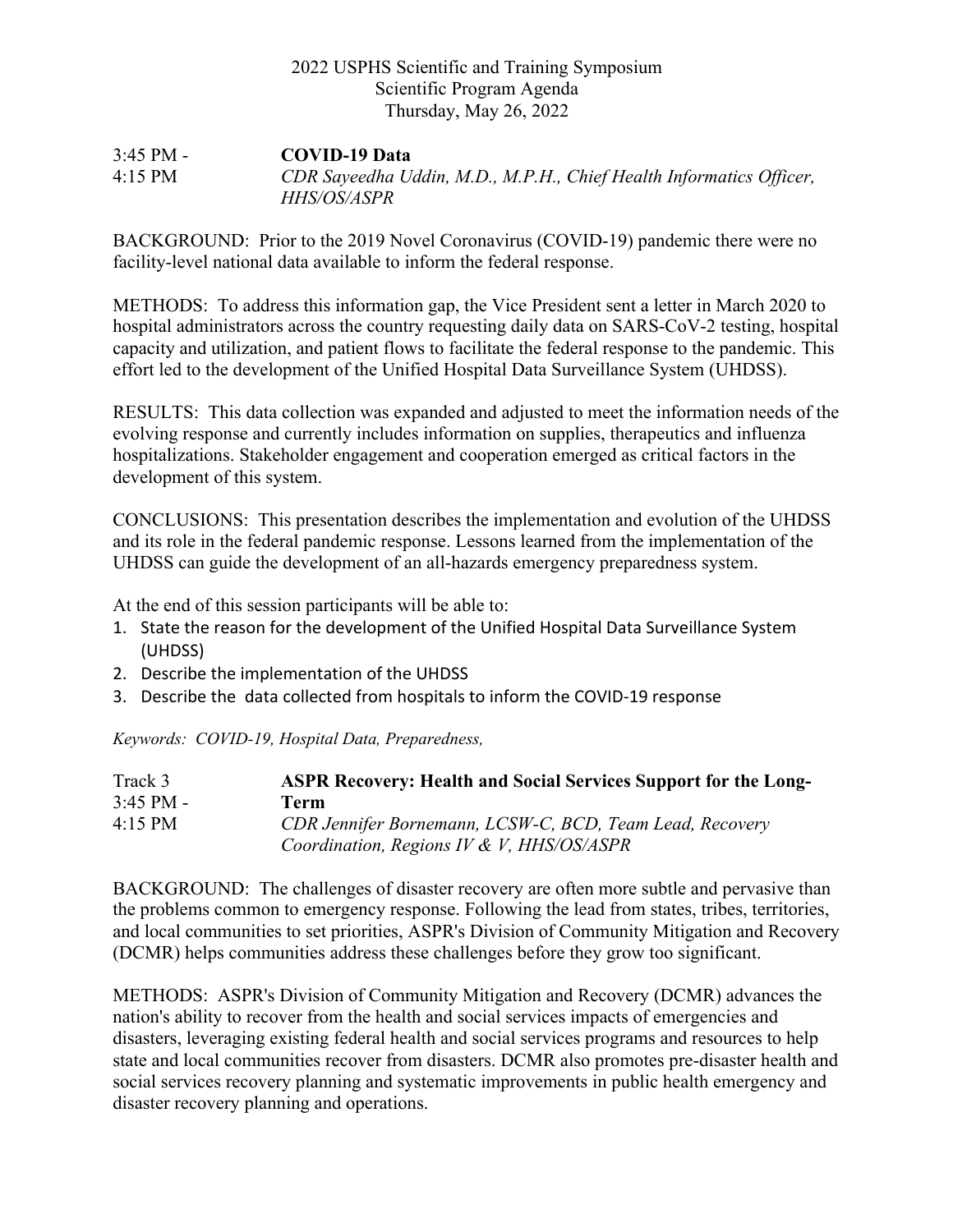RESULTS: The health effects of a disaster last far longer than the initial impact. As the hurricane weakens, the pandemic is overcome, the aftershocks of the earthquake wane, and the wildfires are extinguished, the road to recovery starts.

CONCLUSIONS: ASPR's DCMR, within its role leading the Health & Social Services Recovery Support Function (HSS RSF), provides technical assistance that guides local and state agencies in the identification of specific barriers to recovery, including the addressing of Behavioral Health needs of the impacted population.

The focus on problem-solving helps restore and build health and social service network capacities impacted by disasters. When issues and barriers are determined, the recovery team works with partners to identify funding opportunities, offer technical expertise to fill critical gaps in recovery capabilities, and provide data to support community decision-making and future planning. Special focus is paid to At-Risk Individuals to ensure equity in recovery.

At the end of this session participants will be able to:

- 1. Identify at least five at-risk populations in emergency response and recovery
- 2. Identify at least three areas of focus for ASPR's DCMR Recovery Missions Branch
- 3. Identify at least three examples of recent long-term recovery efforts

*Keywords: Disasters, Disproportionately Affected Groups, Emergency Response, Liaison, Partnerships, Resilience, Preparedness, Under-Resourced Communities*

| Track 5           | You're Good Enough, You're Smart Enough, and Doggone It - You're     |
|-------------------|----------------------------------------------------------------------|
| $3:45$ PM -       | a National Security Treasure!                                        |
| $4:15 \text{ PM}$ | CAPT Michael Schmoyer, PhD, MS, BS, National Security Advisor to the |
|                   | Secretary/Director, HHS/Office of National Security                  |
|                   | CDR Jennifer Cockrill, Regional Administrator, ASPR Region 10        |

BACKGROUND: For more than 15 years, HHS has interacted with national security partners, through the HHS/Office of National Security (ONS), to coordinate Department-wide initiatives that strengthen the Nation's ability to prevent, detect, and mitigate public health threats. For that length of time, HHS has continually been limited in its ability to 1) provide subject matter expertise to the IC via a limited number of 'cleared' HHS personnel; 2) demonstrate a coordinated approach to develop USPHS-CC officers' formalized health security career paths; and 3) support the USG's increasing number of priorities as they relate to protecting, promoting, and advancing national health security.

METHODS: This presentation will describe a new national security initiative for the USPHS Commissioned Corps that reflects how the Nation, and the Biden Administration, continues to move towards strengthening national health security-related efforts and to "do things better" to protect our nation's health in the future. For example, since this past January, 22 Executive Orders (not counting National Security Memorandums and other less sweeping directives) have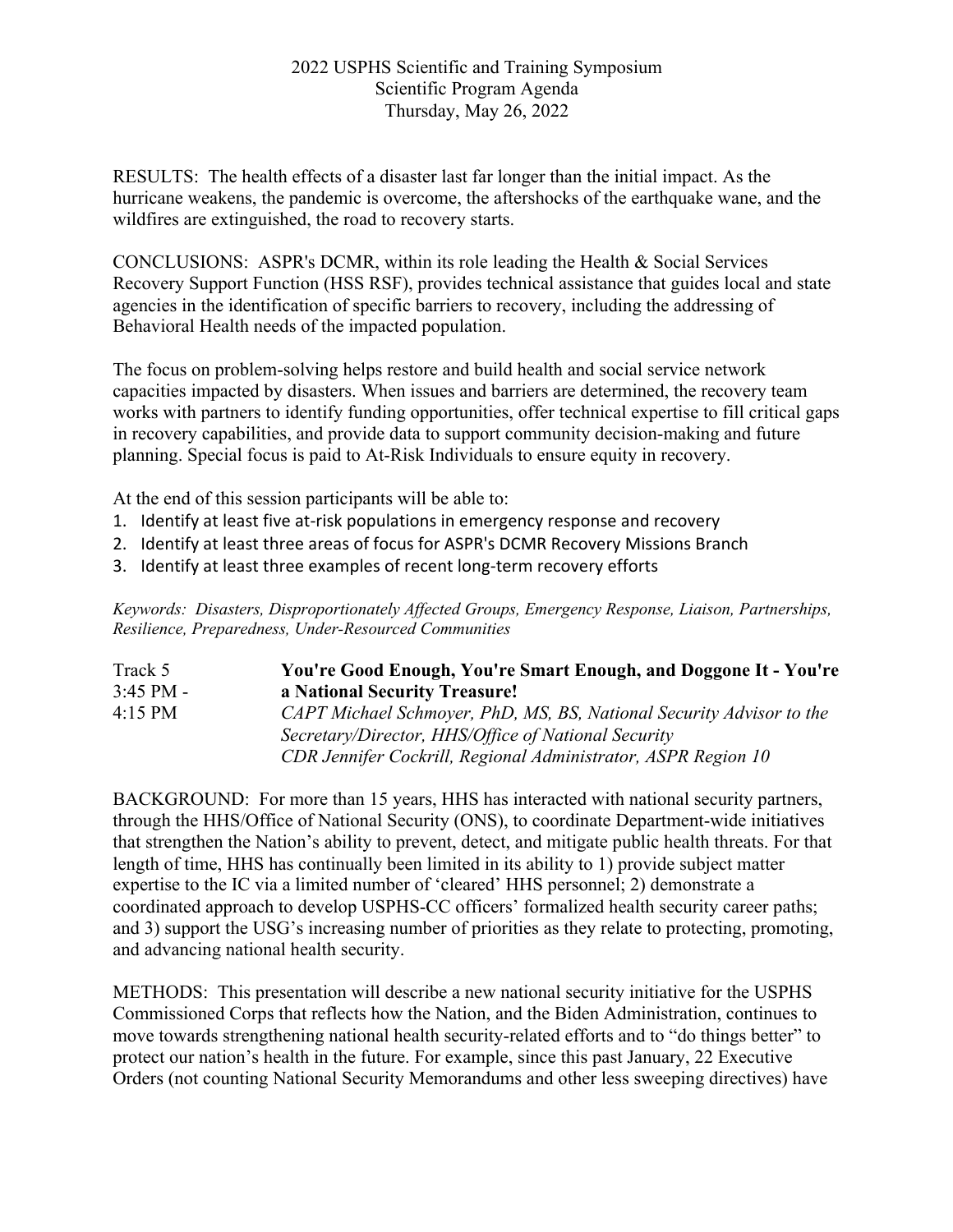been issued by the President that have a direct juxtaposition between 'health' and 'national security.'

The presentation will describe previous examples of unique partnerships, current examples, and new approaches that the Department (and the Corps) will be taking to support the nation's health security efforts.

RESULTS: The Director of National Intelligence has publicly announced her top three priorities to the IC with 'global health security' as one of those priorities. In fact, over the past 10 months, the majority of ODNI's unclassified reports that have been provided to Congress and the broader public align directly with HHS, OASH, the SG, and the Corps' interests, including prioritizing efforts to address:

- COVID-19 pandemic and future diseases;
- Climate change and environmental degradation;
- Emerging technology;
- Cyber threats to infrastructure;
- Foreign illicit drugs and organized crime; and
- Migration.

CONCLUSIONS: HHS Secretary Becerra has introduced five strategic goals. While all of the goals touch on national health security, one goal, Safeguard and Improve National and Global Health Conditions and Outcomes, is almost wholly focused on national health security. Three of the goal's objectives cross over into both the Administration and IC's priorities relating to national health security:

1. Strategic Objective 2.1: Improve capabilities to predict, prevent, prepare for, respond to, and recover from emergencies, disasters, and threats across the nation and globe.

2. Strategic Objective 2.2: Protect individuals, families, and communities from infectious disease and non-communicable disease through development and equitable delivery of effective, innovative, readily available, diagnostics, treatments, therapeutics, medical devices, and vaccines.

3. Strategic Objective 2.4: Mitigate the impacts of environmental factors, including climate change, on health outcomes.

4. The 2021 USPHS Commissioned Corps (CC) Doctrine, which defines our vision and mission as we continue to evolve to meet the needs of our Nation, mentions the CC's role in supporting national security 20 times.

This presentation will describe the USPHS Commissioned Corps' role in national health security and new movements within the Corps to move in that direction.

At the end of this session participants will be able to:

1. Identify the USPHS Commissioned Corps' role in national security.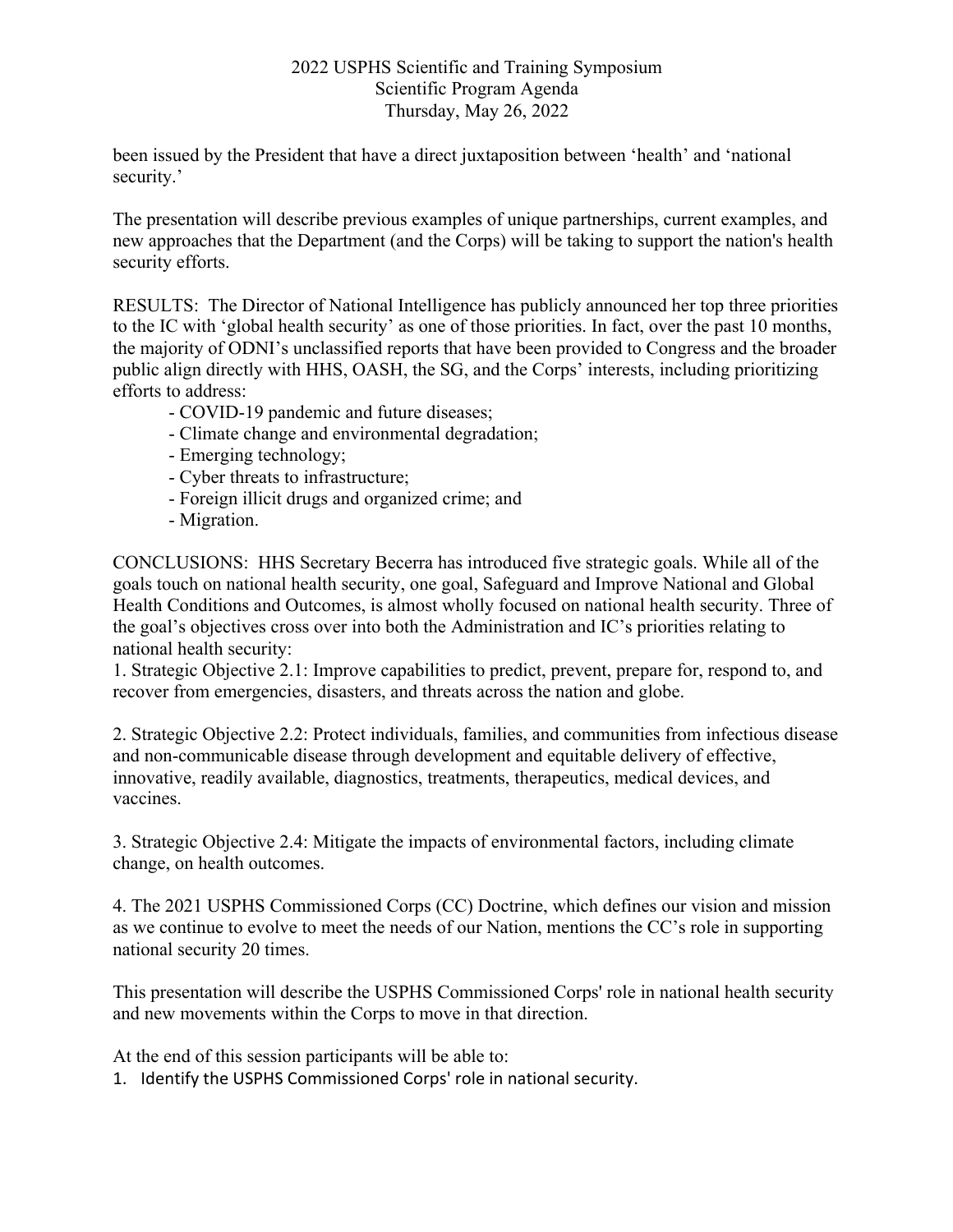- 2. List three examples where USPHS Commissioned Corps is supporting national security efforts.
- 3. Describe how the Corps is a 'natural fit' in optimizing other Departments/Agencies' work in national security.

*Keywords: Global/International Health, National Security, Innovation, Partnerships, Leadership Development*

| Track 6     | <b>Every Officer Can Be A Mindful Leader</b>                  |
|-------------|---------------------------------------------------------------|
| $3:45$ PM - | RADM Sarah Linde, MD, Executive and Leadership Coach, Sarah R |
| 4:15 PM     | Linde Coaching                                                |

BACKGROUND: In order to achieve the USPHS mission to advance the health and safety of our nation, officers in diverse but complementary fields such as disease control and prevention, emergency response, health research, environmental health, health education, regulation of food, drugs, and medical devices, mental health and substance abuse, health care delivery, and global health security bring their sharp minds, fit bodies, and serving spirits to their work every day. With integrity and excellence, each officer is expected to demonstrate leadership in environments which are volatile, uncertain, complex, and ambiguous. As one of four core values of the Commissioned Corps, leadership is an essential skill for each officer to intentionally develop, improve, refine, and practice on a daily basis over the course of one's career.

METHODS: Research shows that intentional establishment of leadership development programs in organizations are critical to the organization, $\ddot{A}$  os overall success and ability to achieve its mission. Given the decentralized, diverse, and dispersed nature of over 6,000 officer assignments within numerous operating and staff divisions of the Department of Health and Human Services, and among non-HHS departments and programs, it is incumbent upon individual officers to pursue leadership development with intention in order to have meaningful impact, exert influence, effect change, and achieve results in service to the protection, promotion, and advancement of the health and safety of the nation.

RESULTS: While some officers may be able to access leadership development resources through their category specific professional advisory committees, agencies, professional associations, or other opportunities, every officer stands to benefit from access to a free and simple framework for mindful leadership development.

This framework includes understanding that 1. the world in which we all live is volatile, uncertain, complex, and ambiguous; 2. all organizations, regardless of size, budget, or mission are networks of conversations, relationships and commitments among people; 3. organizational success is determined not only by the functional and technical expertise of its employees but more importantly by the conversational, relational, and emotional competencies of staff and leaders; and 4. leaders who learn how to have effective conversations, build strong relationships, and cultivate emotional intelligence will have meaningful impact, be more fulfilled, and achieve results for the organizations in which they lead.